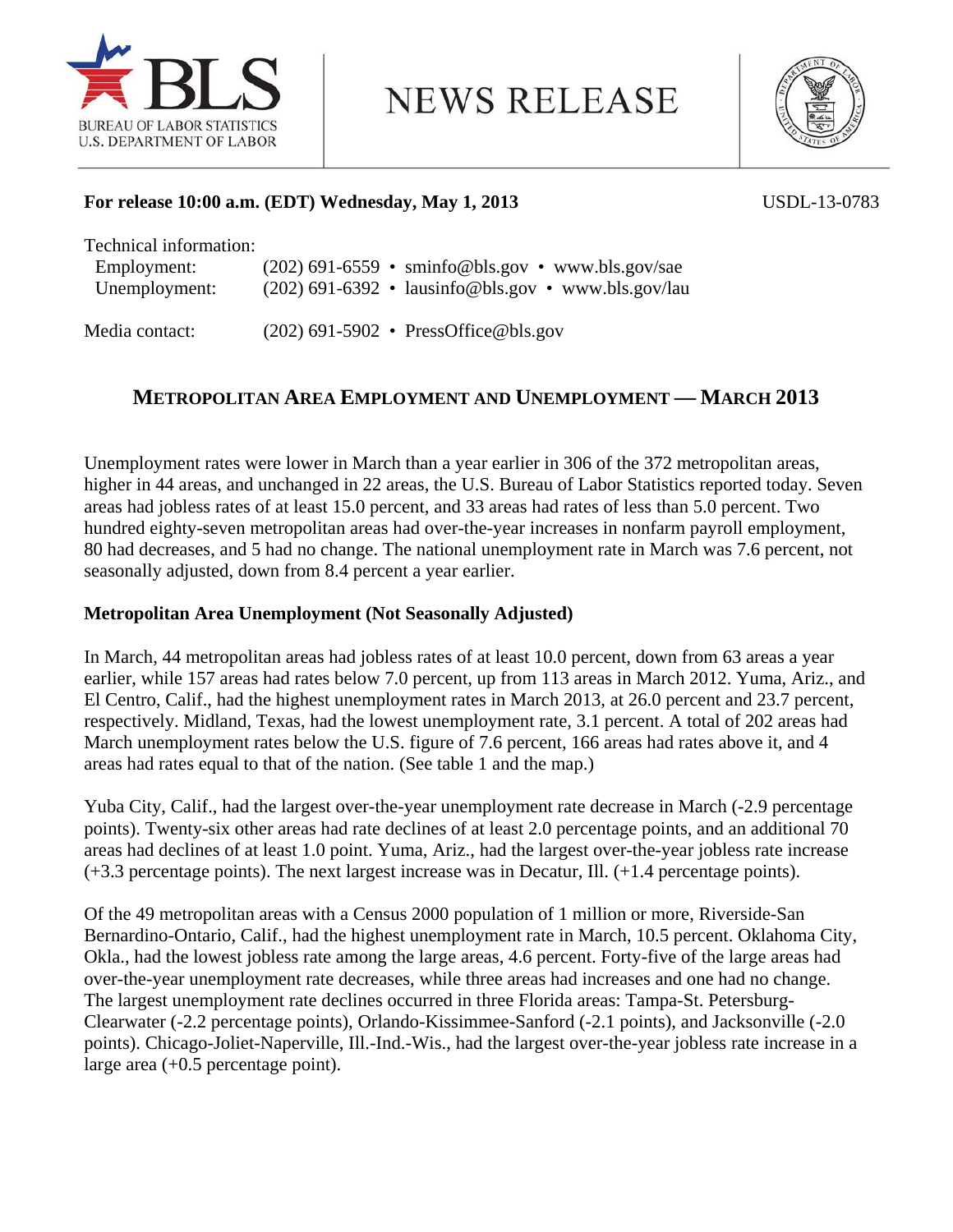## **Metropolitan Division Unemployment (Not Seasonally Adjusted)**

Eleven of the most populous metropolitan areas are made up of 34 metropolitan divisions, which are essentially separately identifiable employment centers. In March 2013, Lawrence-Methuen-Salem, Mass.-N.H., had the highest jobless rate among the divisions, 11.2 percent. Bethesda-Rockville-Frederick, Md., had the lowest division rate, 5.1 percent. (See table 2.)

Twenty-seven of the metropolitan divisions had over-the-year jobless rate decreases in March, while six had increases and one had no change. Seattle-Bellevue-Everett, Wash., had the largest rate decline from a year earlier (-2.2 percentage points). Six other divisions had rate decreases of 1.0 percentage point or more. Gary, Ind., had the largest unemployment rate increase from a year earlier (+1.0 percentage point).

## **Metropolitan Area Nonfarm Employment (Not Seasonally Adjusted)**

In March, 287 metropolitan areas had over-the-year increases in nonfarm payroll employment, 80 had decreases, and 5 had no change. The largest over-the-year employment increases occurred in Los Angeles-Long Beach-Santa Ana, Calif. (+116,000), New York-Northern New Jersey-Long Island, N.Y.- N.J.-Pa. (+106,800), Houston-Sugar Land-Baytown, Texas (+102,300), and Dallas-Fort Worth-Arlington, Texas (+101,000). The largest over-the-year percentage gain in employment occurred in Odessa, Texas (+7.7 percent), followed by Midland, Texas (+7.4 percent), Provo-Orem, Utah (+5.7 percent), and Cleveland, Tenn., and Santa Cruz-Watsonville, Calif. (+5.6 percent each). (See table 3.)

The largest over-the-year decrease in employment occurred in Atlantic City-Hammonton, N.J. (-4,700), followed by Springfield, Mass.-Conn. (-3,600), and Shreveport-Bossier City, La. (-2,800). The largest over-the-year percentage decreases in employment occurred in Decatur, Ill. (-4.9 percent), and Atlantic City-Hammonton, N.J. (-3.5 percent).

Over the year, nonfarm employment rose in 36 of the 37 metropolitan areas with annual average employment levels above 750,000 in 2012. The largest over-the-year percentage increase in employment in these large metropolitan areas occurred in Austin-Round Rock-San Marcos, Texas (+4.0 percent), followed by Houston-Sugar Land-Baytown, Texas (+3.8 percent), and Dallas-Fort Worth-Arlington, Texas (+3.4 percent).

## **Metropolitan Division Nonfarm Employment (Not Seasonally Adjusted)**

Nonfarm payroll employment data were available in March 2013 for 32 metropolitan divisions, which are essentially separately identifiable employment centers within a metropolitan area. Twenty-nine of the 32 metropolitan divisions had over-the-year employment gains and 3 had losses. The largest overthe-year increase in employment within the metropolitan divisions occurred in Los Angeles-Long Beach-Glendale, Calif. (+82,600), followed by Dallas-Plano-Irving, Texas (+69,500), and New York-White Plains-Wayne, N.Y.-N.J. (+65,500). The largest over-the-year decreases in employment within the metropolitan divisions occurred in Detroit-Livonia-Dearborn, Mich. (-4,700), and Lake County-Kenosha County, Ill.-Wis. (-2,800). (See table 4.)

The largest over-the-year percentage increase in employment among the metropolitan divisions occurred in Fort Worth-Arlington, Texas (+3.6 percent), followed by San Francisco-San Mateo-Redwood City, Calif. (+3.4 percent), and Dallas-Plano-Irving, Texas (+3.3 percent). The largest over-the-year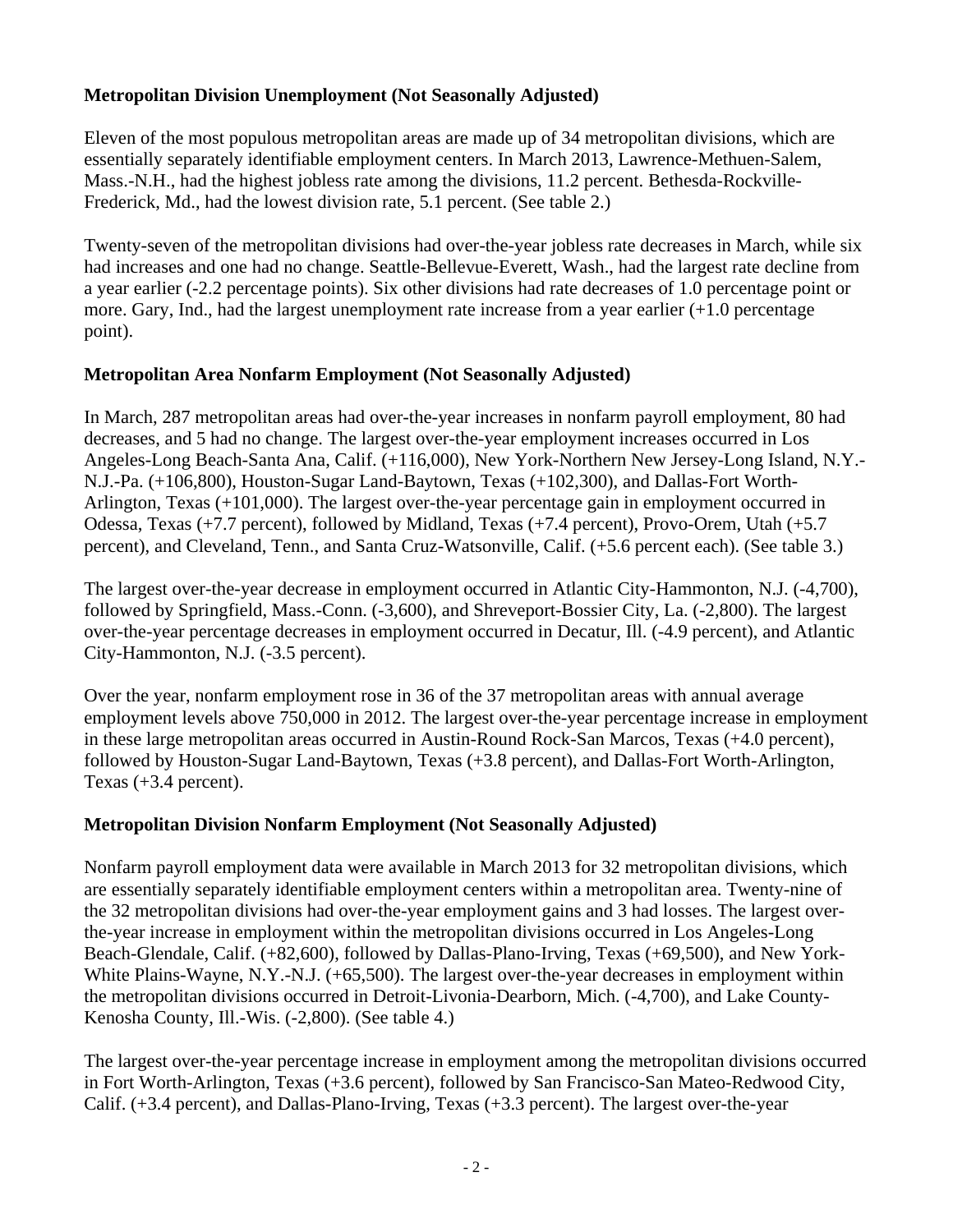percentage decreases in employment occurred in Detroit-Livonia-Dearborn, Mich., and Lake County-Kenosha County, Ill.-Wis. (-0.7 percent each).

\_\_\_\_\_\_\_\_\_\_\_\_\_ **The Regional and State Employment and Unemployment news release for April is scheduled to be released on Friday, May 17, 2013, at 10:00 a.m. (EDT). The Metropolitan Area Employment and Unemployment news release for April is scheduled to be released on Wednesday, May 29, 2013, at 10:00 a.m. (EDT).** 

## **Current Employment Statistics (CES) Data Corrections**

 This news release contains corrections to previously released employment data in tables 3 and 4. A complete list of corrections in this news release and in the CES State and Area database can be found at www.bls.gov/bls/errata/sae\_errata.htm.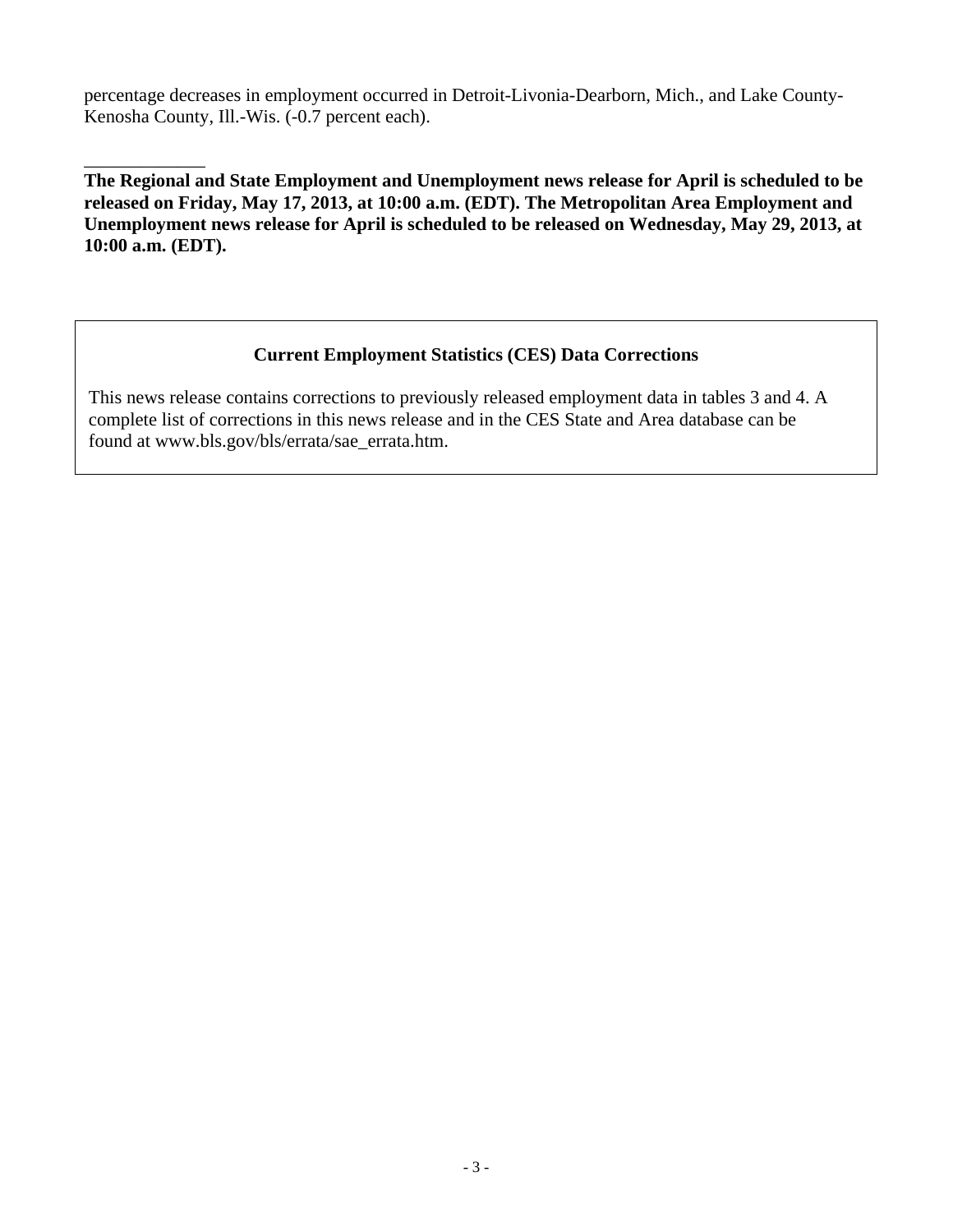## **Technical Note**

This release presents labor force and unemployment data from the Local Area Unemployment Statistics (LAUS) program (tables 1 and 2) for 372 metropolitan statistical areas and metropolitan New England City and Town Areas (NECTAs), plus 8 areas in Puerto Rico. Estimates for 34 metropolitan and NECTA divisions also are presented. Nonfarm payroll employment estimates from the Current Employment Statistics (CES) program (tables 3 and 4) are provided for most of the same areas. State estimates were previously published in the news release, *Regional and State Employment and Unemployment,* and are republished in this release for ease of reference. The LAUS and CES programs are both federal-state cooperative endeavors.

## **Labor force and unemployment—from the LAUS program**

**Definitions.** The labor force and unemployment data are based on the same concepts and definitions as those used for the official national estimates obtained from the Current Population Survey (CPS), a sample survey of households that is conducted for the Bureau of Labor Statistics (BLS) by the U.S. Census Bureau. The LAUS program measures employment and unemployment on a place-of-residence basis. The universe for each is the civilian noninstitutional population 16 years of age and over. *Employed* persons are those who did any work at all for pay or profit in the reference week (the week including the 12th of the month) or worked 15 hours or more without pay in a family business or farm, plus those not working who had a job from which they were temporarily absent, whether or not paid, for such reasons as labor-management dispute, illness, or vacation. *Unemployed* persons are those who were not employed during the reference week (based on the definition above), had actively looked for a job sometime in the 4-week period ending with the reference week, and were currently available for work; persons on layoff expecting recall need not be looking for work to be counted as unemployed. The *labor force* is the sum of employed and unemployed persons. The *unemployment rate* is the number of unemployed as a percent of the labor force.

**Method of estimation.** Estimates for states, the District of Columbia, the Los Angeles-Long Beach-Glendale metropolitan division, and New York City are produced using time-series models with real-time benchmarking to national CPS totals. Model-based estimation was extended to the following areas and their respective balances of state in 2005: the Chicago-Joliet-Naperville, IL Metropolitan Division; Cleveland-Elyria-Mentor, OH Metropolitan Statistical Area; Detroit-Warren-Livonia, MI Metropolitan Statistical Area; Miami-Miami Beach-Kendall, FL Metropolitan Division; New Orleans-Metairie-Kenner, LA Metropolitan Statistical Area; and Seattle-Bellevue-Everett, WA Metropolitan Division. (Model-based estimation of the New Orleans-Metairie-Kenner metropolitan area was suspended following Hurricane Katrina; the indirect estimation methods described

below will be used for this area until further notice.) Modeling improves the statistical basis of the estimation for these areas and provides important tools for analysis, such as measures of errors and seasonally adjusted series. For all other substate areas in this release, estimates are prepared through indirect estimation procedures using a building-block approach. Employment estimates, which are based largely on "place of work" estimates from the CES program, are adjusted to refer to place of residence as used in the CPS. Unemployment estimates are aggregates of persons previously employed in industries covered by state unemployment insurance (UI) laws and entrants to the labor force data from the CPS. The substate estimates of employment and unemployment, which geographically exhaust the entire state, are adjusted proportionally to ensure that they add to the independently estimated state or balance-of-state totals. A detailed description of the estimation procedures is available from BLS upon request.

**Annual revisions.** Labor force and unemployment data shown for the prior year reflect adjustments made at the end of each year, usually implemented with January estimates. The adjusted model-based estimates reflect updated population data from the U.S. Census Bureau, any revisions in the other data sources, and model reestimation. All substate estimates are reestimated and adjusted to add to the revised model-based estimates.

## **Employment—from the CES program**

**Definitions.** Employment data refer to persons on establishment payrolls who receive pay for any part of the pay period that includes the 12th of the month. Persons are counted at their place of work rather than at their place of residence; those appearing on more than one payroll are counted on each payroll. Industries are classified on the basis of their principal activity in accordance with the 2012 version of the North American Industry Classification System.

**Method of estimation.** CES State and Area employment data are produced using several estimation procedures. Where possible these data are produced using a "weighted link relative" estimation technique in which a ratio of current-month weighted employment to that of the previous-month weighted employment is computed from a sample of establishments reporting for both months. The estimates of employment for the current month are then obtained by multiplying these ratios by the previous month's employment estimates. The weighted link relative technique is utilized for data series where the sample size meets certain statistical criteria.

For some employment series, relatively small sample sizes limit the reliability of the weighted link-relative estimates. In these cases, BLS uses the CES small domain model (SDM) to generate employment estimates. The SDM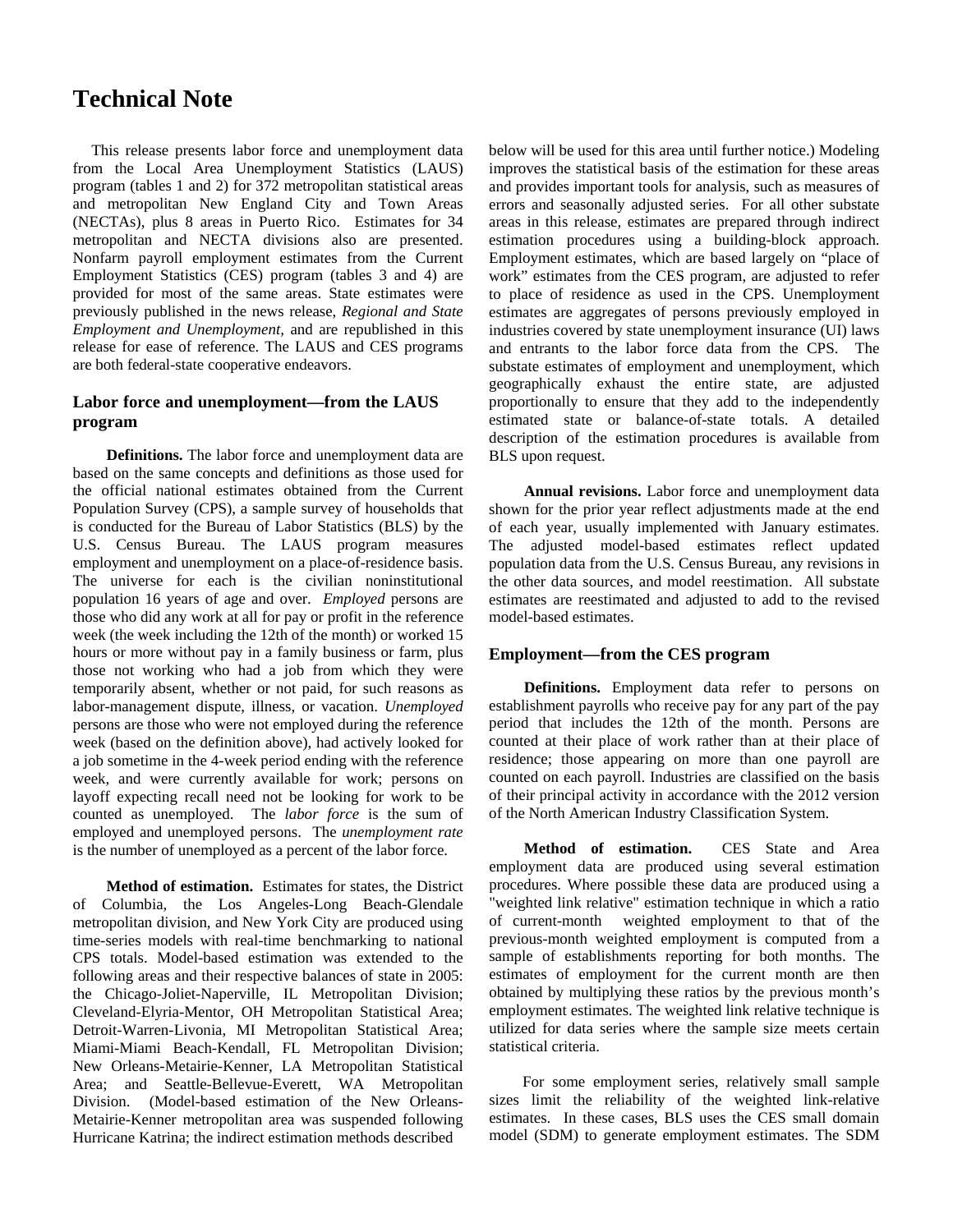combines the direct sample estimates (described above) and forecasts of historical (benchmarked) data to decrease the volatility of the estimates. With the January 2013 estimates published on March 18, 2013, BLS refined the SDM methodology to incorporate more real-time information in the model. For more detailed information about the CES small domain model, refer to the BLS Handbook of Methods.

**Annual revisions.** Employment estimates are adjusted annually to a complete count of jobs, called benchmarks, derived principally from tax reports that are submitted by employers who are covered under state unemployment insurance (UI) laws. The benchmark information is used to adjust the monthly estimates between the new benchmark and the preceding one and also to establish the level of employment for the new benchmark month. Thus, the benchmarking process establishes the level of employment, and the sample is used to measure the month-to-month changes in the level for the subsequent months.

**Seasonal adjustment.** Payroll employment data are seasonally adjusted for states, metropolitan areas, and metropolitan divisions at the total nonfarm level. For states, data are seasonally adjusted at the supersector level as well. In some metropolitan areas with metropolitan divisions, the seasonally adjusted payroll employment totals are computed by aggregating the independently adjusted total nonfarm estimates for the component metropolitan divisions. Revisions of historical data for the most recent 5 years are made once a year, coincident with annual benchmark adjustments.

#### **Reliability of the estimates**

The estimates presented in this release are based on sample surveys, administrative data, and modeling and, thus, are subject to sampling and other types of errors. Sampling error is a measure of sampling variability—that is, variation that occurs by chance because a sample rather than the entire population is surveyed. Survey data also are subject to nonsampling errors, such as those which can be introduced into the data collection and processing operations. Estimates not directly derived from sample surveys are subject to additional errors resulting from the specific estimation processes used. The sums of individual items may not always equal the totals shown in the same tables because of rounding. Unemployment rates are computed from unrounded data and thus may differ slightly from rates computed using the rounded data displayed in the tables.

**Labor force and unemployment estimates.** Measures of sampling error are not available for metropolitan areas or metropolitan divisions. Model-based error measures for states are available on the BLS website at www.bls.gov/lau/lastderr.htm. Measures of nonsampling error are not available for the areas contained in this release. Information on recent data revisions for states and local areas is available online at www.bls.gov/lau/launews1.htm.

**Employment estimates.** Measures of sampling error are not available for metropolitan areas or metropolitan divisions. Measures of sampling error for states down to the supersector level are available on the BLS website at www.bls.gov/sae/790stderr.htm. Measures of nonsampling error are not available for the areas contained in this release. Information on recent benchmark revisions is available online at www.bls.gov/sae/benchmark2013.pdf.

### **Area definitions**

The substate area data published in this release reflect the standards and definitions established by the U.S. Office of Management and Budget on December 1, 2009. Data reflect New England City and Town Area (NECTA) definitions, rather than county-based definitions, in the six New England States. A detailed list of the geographic definitions is available at www.bls.gov/lau/lausmsa.htm*.* 

#### **Additional information**

More complete information on the technical procedures used to develop these estimates and additional data appear in *Employment and Earnings Online*.

Estimates of unadjusted and seasonally adjusted labor force and unemployment data for states, census regions and divisions, and seven substate areas are available in the news release, *Regional and State Employment and Unemployment.*  Estimates of labor force and unemployment for all states, metropolitan areas, labor market areas, counties, cities with a population of 25,000 or more, and other areas used in the administration of various federal economic assistance programs are available on the Internet at www.bls.gov/lau/. Employment data from the CES program are available on the BLS website at www.bls.gov/sae/.

Information in this release will be made available to sensory impaired individuals upon request. Voice phone: (202) 691-5200; Federal Relay Service: (800) 877-8339.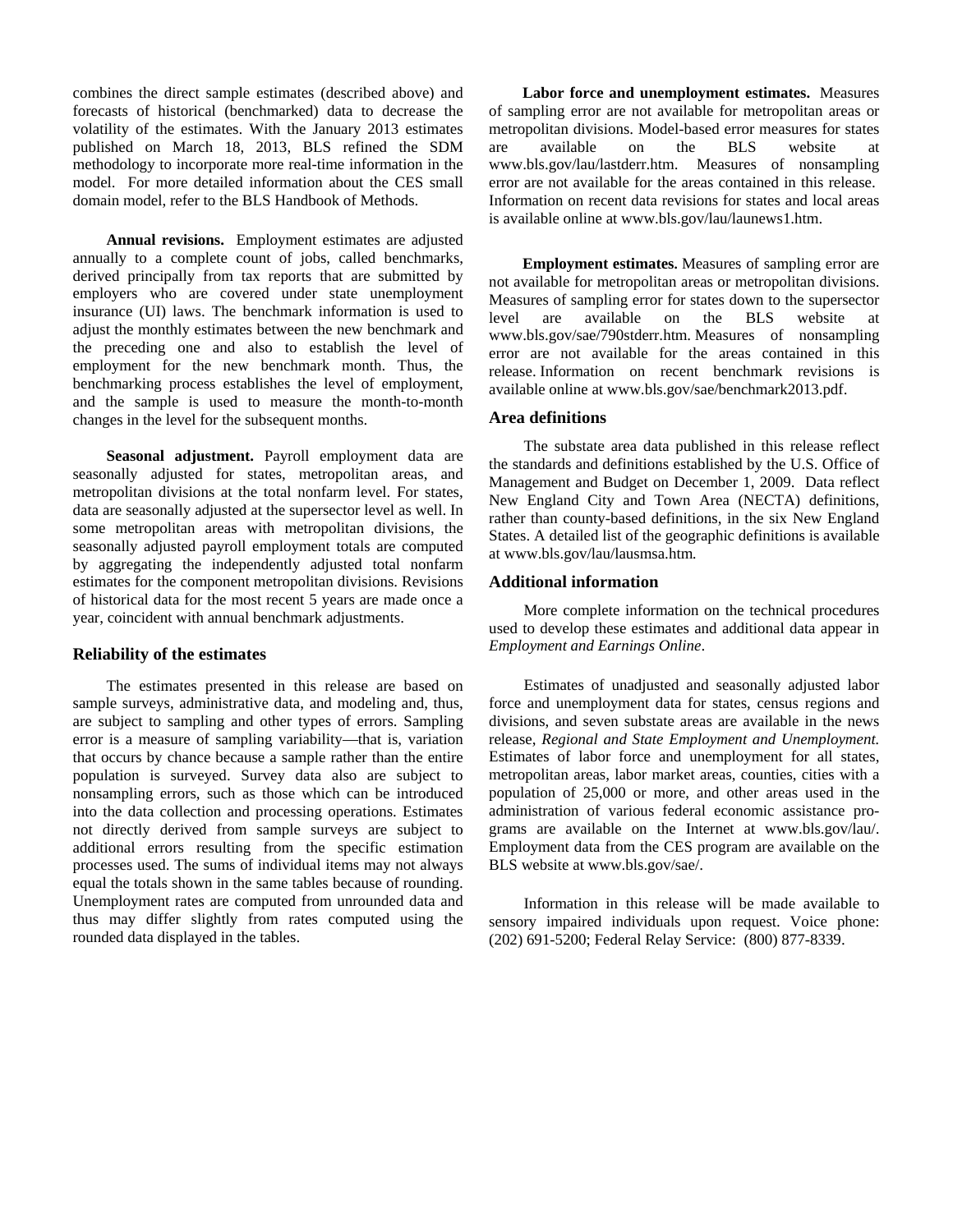### **Table 1. Civilian labor force and unemployment by state and metropolitan area**

(Numbers in thousands)

|                                                                |                    |                    |                      |                    | Unemployed     |               |                |               |              |                        |              |              |
|----------------------------------------------------------------|--------------------|--------------------|----------------------|--------------------|----------------|---------------|----------------|---------------|--------------|------------------------|--------------|--------------|
|                                                                |                    |                    | Civilian labor force |                    |                | Number        |                |               |              | Percent of labor force |              |              |
| State and area                                                 |                    | February           |                      | March              | February       |               |                | March         |              | February               |              | March        |
|                                                                | 2012               | 2013               | 2012                 | 2013P              | 2012           | 2013          | 2012           | 2013P         | 2012         | 2013                   | 2012         | 2013P        |
|                                                                | 2,138.9            | 2,156.4            | 2,144.0              | 2,159.0            | 163.5          | 168.6         | 154.3          | 148.3         | 7.6          | 7.8                    | 7.2          | 6.9          |
|                                                                | 52.4               | 52.7               | 52.4                 | 52.5               | 4.1            | 4.3           | 3.9            | 3.7           | 7.8          | 8.2                    | 7.4          | 7.1          |
|                                                                | 67.3<br>527.1      | 68.9<br>530.0      | 67.5<br>526.6        | 69.2               | 4.2<br>35.7    | 4.4<br>36.9   | 4.2<br>33.2    | 4.0<br>32.0   | 6.2<br>6.8   | 6.4<br>7.0             | 6.2<br>6.3   | 5.8          |
|                                                                | 71.6               | 71.9               | 71.8                 | 530.1<br>72.0      | 5.7            | 5.6           | 5.3            | 4.9           | 7.9          | 7.8                    | 7.4          | 6.0<br>6.8   |
|                                                                | 63.0               | 63.6               | 63.2                 | 63.5               | 4.6            | 4.9           | 4.3            | 4.2           | 7.2          | 7.7                    | 6.7          | 6.6          |
| Florence-Muscle Shoals                                         | 69.2               | 70.0               | 69.4                 | 69.9               | 5.3            | 5.4           | 4.7            | 4.5           | 7.7          | 7.7                    | 6.8          | 6.4          |
|                                                                | 45.2               | 45.6               | 45.2                 | 45.4               | 3.4            | 3.6           | 3.1            | 3.2           | 7.6          | 7.9                    | 6.9          | 6.9          |
|                                                                | 210.7<br>185.1     | 210.7<br>188.0     | 210.3<br>185.6       | 210.8<br>188.7     | 13.9<br>16.2   | 14.4<br>16.7  | 13.1<br>15.6   | 12.6<br>15.2  | 6.6<br>8.7   | 6.8<br>8.9             | 6.2<br>8.4   | 6.0<br>8.0   |
|                                                                | 166.5              | 168.5              | 166.7                | 169.3              | 12.8           | 13.3          | 12.4           | 11.9          | 7.7          | 7.9                    | 7.4          | 7.0          |
|                                                                | 99.8               | 103.6              | 100.1                | 103.8              | 6.8            | 7.5           | 6.8            | 6.7           | 6.8          | 7.2                    | 6.8          | 6.4          |
|                                                                | 363.5              | 362.2              | 363.6                | 360.4              | 29.4           | 25.6          | 28.5           | 23.9          | 8.1          | 7.1                    | 7.8          | 6.6          |
|                                                                | 201.8              | 200.9              | 201.3                | 199.2              | 13.8           | 11.6          | 13.5           | 11.1          | 6.8          | 5.8                    | 6.7          | 5.6          |
|                                                                | 46.3               | 46.2               | 46.4                 | 46.0               | 3.4            | 2.9           | 3.3            | 2.7           | 7.4          | 6.3                    | 7.2          | 5.8          |
|                                                                | 3,033.2            | 3,027.7            | 3,028.7              | 3,010.3            | 257.9          | 233.9         | 248.8          | 233.5         | 8.5          | 7.7                    | 8.2          | 7.8          |
| Lake Havasu City-Kingman                                       | 70.7<br>85.3       | 71.4<br>84.2       | 70.8<br>85.3         | 70.9<br>83.7       | 6.3<br>8.8     | 5.7<br>8.1    | 6.1<br>8.5     | 5.7<br>8.0    | 8.9<br>10.3  | 8.0<br>9.6             | 8.6<br>9.9   | 8.1<br>9.6   |
| Phoenix-Mesa-Glendale                                          | 2,040.7            | 2,045.8            | 2,037.5              | 2,039.1            | 156.1          | 136.6         | 149.8          | 136.7         | 7.7          | 6.7                    | 7.3          | 6.7          |
|                                                                | 92.0               | 90.9               | 92.2                 | 89.8               | 8.4            | 7.6           | 8.0            | 7.5           | 9.1          | 8.4                    | 8.7          | 8.3          |
|                                                                | 468.5<br>88.3      | 461.1<br>90.3      | 466.7<br>88.4        | 456.3<br>88.6      | 35.4<br>19.9   | 30.9<br>23.1  | 34.0<br>20.1   | 30.9<br>23.0  | 7.6<br>22.5  | 6.7<br>25.6            | 7.3<br>22.7  | 6.8<br>26.0  |
|                                                                |                    |                    |                      |                    |                |               |                |               |              |                        |              |              |
| Fayetteville-Springdale-Rogers                                 | 1,357.4<br>232.2   | 1,319.3<br>234.9   | 1,361.6<br>233.1     | 1,320.3<br>234.8   | 110.8<br>14.8  | 103.3<br>13.5 | 101.0<br>13.4  | 97.7<br>12.8  | 8.2<br>6.4   | 7.8<br>5.8             | 7.4<br>5.8   | 7.4<br>5.5   |
|                                                                | 132.8              | 130.7              | 132.9                | 131.4              | 11.0           | 10.9          | 10.1           | 10.3          | 8.3          | 8.4                    | 7.6          | 7.8          |
|                                                                | 42.3               | 40.9               | 42.5                 | 41.0               | 3.6            | 3.3           | 3.3            | 3.2           | 8.5          | 8.2                    | 7.7          | 7.7          |
|                                                                | 59.8               | 59.2               | 59.8                 | 59.3               | 4.6            | 4.3           | 4.1            | 4.1           | 7.7          | 7.3                    | 6.8          | 6.9          |
| Little Rock-North Little Rock-Conway                           | 344.6<br>43.8      | 335.6<br>41.6      | 345.6<br>43.8        | 335.3<br>41.6      | 25.0<br>4.4    | 23.6<br>4.2   | 22.9<br>4.0    | 22.5<br>4.1   | 7.2<br>10.0  | 7.0<br>10.1            | 6.6<br>9.2   | 6.7<br>9.8   |
|                                                                | 18,474.8           | 18,648.3           | 18,473.1             | 18,557.7           | 2,083.8        | 1,812.4       | 2,045.4        | 1,740.5       | 11.3         | 9.7                    | 11.1         | 9.4          |
|                                                                | 391.1<br>102.5     | 395.4<br>102.0     | 384.6<br>101.7       | 388.2<br>101.3     | 59.1<br>13.8   | 53.6<br>11.9  | 58.8<br>13.6   | 52.7<br>11.4  | 15.1<br>13.4 | 13.6<br>11.6           | 15.3<br>13.4 | 13.6<br>11.2 |
|                                                                | 78.7               | 77.7               | 77.4                 | 75.9               | 20.7           | 19.3          | 20.3           | 18.0          | 26.3         | 24.8                   | 26.3         | 23.7         |
|                                                                | 441.5              | 440.3              | 440.9                | 439.4              | 76.2           | 67.4          | 74.9           | 65.6          | 17.3         | 15.3                   | 17.0         | 14.9         |
|                                                                | 61.4               | 61.5               | 61.0                 | 60.9               | 10.6           | 9.6           | 10.5           | 9.4           | 17.3         | 15.6                   | 17.2         | 15.4         |
| Los Angeles-Long Beach-Santa Ana                               | 6,522.7<br>70.0    | 6,561.9<br>69.9    | 6,507.4<br>68.0      | 6,526.9<br>67.3    | 698.1<br>10.5  | 613.6<br>9.2  | 677.7<br>10.5  | 589.1<br>9.1  | 10.7<br>14.9 | 9.4<br>13.2            | 10.4<br>15.5 | 9.0<br>13.5  |
|                                                                | 111.0              | 113.1              | 111.2                | 112.4              | 22.1           | 20.1          | 21.6           | 19.4          | 19.9         | 17.7                   | 19.4         | 17.2         |
|                                                                | 239.1              | 237.3              | 239.3                | 236.5              | 40.3           | 35.2          | 39.7           | 34.5          | 16.8         | 14.9                   | 16.6         | 14.6         |
|                                                                | 76.2               | 78.4               | 76.8                 | 77.9               | 6.8            | 5.5           | 6.7            | 5.3           | 8.9          | 7.0                    | 8.7          | 6.7          |
| Oxnard-Thousand Oaks-Ventura                                   | 443.6<br>81.1      | 446.7<br>80.4      | 446.2<br>81.5        | 446.6<br>79.7      | 42.1<br>12.3   | 36.4<br>10.4  | 41.2<br>12.2   | 34.6<br>10.0  | 9.5<br>15.2  | 8.2<br>13.0            | 9.2<br>15.0  | 7.7<br>12.5  |
| Riverside-San Bernardino-Ontario                               | 1.810.6            | 1,823.1            | 1.813.8              | 1,813.6            | 228.4          | 198.3         | 225.5          | 190.5         | 12.6         | 10.9                   | 12.4         | 10.5         |
| Sacramento-Arden-Arcade-Roseville                              | 1,051.3            | 1,052.4            | 1,052.4              | 1,049.1            | 118.2          | 100.4         | 116.8          | 96.3          | 11.2         | 9.5                    | 11.1         | 9.2          |
|                                                                | 213.6              | 225.7              | 214.0                | 224.2              | 33.9           | 30.4<br>129.4 | 31.4           | 28.1<br>124.1 | 15.9<br>9.4  | 13.4<br>8.0            | 14.7<br>9.3  | 12.5<br>7.7  |
| San Diego-Carlsbad-San Marcos<br>San Francisco-Oakland-Fremont | 1,593.5<br>2,308.7 | 1,614.8<br>2,348.5 | 1,597.5<br>2,315.6   | 1,611.2<br>2,338.4 | 149.9<br>199.8 | 168.6         | 148.2<br>198.4 | 161.1         | 8.7          | 7.2                    | 8.6          | 6.9          |
| San Jose-Sunnyvale-Santa Clara                                 | 934.1              | 954.2              | 937.5                | 951.8              | 85.9           | 72.6          | 85.0           | 69.8          | 9.2          | 7.6                    | 9.1          | 7.3          |
| San Luis Obispo-Paso Robles                                    | 140.9              | 145.3              | 141.7                | 144.8              | 12.4           | 10.2          | 12.3           | 9.8           | 8.8          | 7.0                    | 8.7          | 6.8          |
| Santa Barbara-Santa Maria-Goleta                               | 225.0<br>147.8     | 231.4<br>154.4     | 227.6<br>148.3       | 232.3<br>153.3     | 20.4<br>20.7   | 17.7<br>18.2  | 19.9<br>20.2   | 16.8<br>17.5  | 9.1<br>14.U  | 7.7<br>11.8            | 8.8<br>13.6  | 7.2<br>11.4  |
|                                                                | 254.2              | 259.0              | 253.9                | 257.7              | 23.9           | 19.8          | 23.9           | 18.9          | 9.4          | 7.6                    | 9.4          | 7.3          |
|                                                                | 299.9              | 298.8              | 300.0                | 297.9              | 50.3           | 43.6          | 49.5           | 42.0          | 16.8         | 14.6                   | 16.5         | 14.1         |
|                                                                | 215.5              | 218.6              | 216.7                | 218.4              | 23.7           | 20.3          | 23.6           | 19.4          | 11.0         | 9.3                    | 10.9         | 8.9          |
|                                                                | 209.4<br>70.4      | 208.7<br>69.7      | 206.3<br>71.3        | 207.1<br>69.7      | 36.9<br>14.1   | 33.2<br>12.2  | 36.6<br>14.1   | 32.6<br>11.8  | 17.6<br>20.1 | 15.9<br>17.5           | 17.7<br>19.8 | 15.7<br>16.9 |
|                                                                |                    |                    |                      |                    |                |               |                |               |              |                        |              |              |
|                                                                | 2,729.2<br>179.1   | 2,753.2<br>181.4   | 2,727.7<br>178.9     | 2,740.0<br>180.6   | 237.6<br>11.8  | 209.3<br>10.4 | 233.5<br>11.4  | 201.0<br>9.8  | 8.7<br>6.6   | 7.6<br>5.7             | 8.6<br>6.4   | 7.3<br>5.4   |
|                                                                | 312.0              | 314.3              | 311.1                | 311.4              | 31.0           | 27.4          | 30.7           | 26.7          | 9.9          | 8.7                    | 9.9          | 8.6          |
| Denver-Aurora-Broomfield                                       | 1,407.9            | 1,419.5            | 1,404.9              | 1,410.4            | 122.0          | 105.7         | 119.6          | 102.0         | 8.7          | 7.4                    | 8.5          | 7.2          |
|                                                                | 178.6              | 180.6              | 177.6                | 179.1              | 12.9           | 11.5          | 12.5           | 10.7          | 7.2          | 6.4                    | 7.0          | 6.0          |
|                                                                | 78.3<br>124.0      | 78.3<br>124.0      | 78.0<br>124.6        | 77.5<br>124.0      | 7.8<br>12.0    | 7.1<br>10.7   | 7.8<br>11.8    | 6.8<br>10.0   | 9.9<br>9.6   | 9.1<br>8.6             | 10.0<br>9.5  | 8.8<br>8.1   |
|                                                                | 76.4               | 75.9               | 76.1                 | 75.6               | 8.4            | 8.1           | 8.4            | 7.7           | 11.0         | 10.6                   | 11.1         | 10.2         |
|                                                                | 1,871.1            | 1,834.7            | 1,873.9              | 1,839.7            | 162.7          | 155.0         | 155.9          | 151.3         | 8.7          | 8.4                    | 8.3          | 8.2          |
| Bridgeport-Stamford-Norwalk                                    | 474.3              | 463.3              | 476.5                | 466.1              | 38.8           | 36.7          | 37.1           | 36.0          | 8.2          | 7.9                    | 7.8          | 7.7          |
|                                                                | 91.4               | 90.4               | 91.9                 | 90.8               | 6.6            | 6.2           | 6.3            | 6.0           | 7.2          | 6.8                    | 6.8          | 6.6          |
| Hartford-West Hartford-East Hartford                           | 592.9<br>314.7     | 585.7<br>307.1     | 593.6<br>314.0       | 587.1<br>307.2     | 51.4<br>28.0   | 48.9<br>27.1  | 49.5<br>27.1   | 48.2<br>26.0  | 8.7<br>8.9   | 8.4<br>8.8             | 8.3<br>8.6   | 8.2<br>8.5   |
|                                                                | 148.2              | 143.8              | 148.1                | 143.8              | 13.2           | 12.4          | 12.7           | 12.2          | 8.9          | 8.6                    | 8.6          | 8.5          |
|                                                                | 101.4              | 99.0               | 101.3                | 98.9               | 11.6           | 11.3          | 11.1           | 10.8          | 11.4         | 11.4                   | 11.0         | 10.9         |
|                                                                | 440.7              | 444.3              | 442.6                | 443.8              | 33.7           | 34.0          | 32.0           | 33.1          | 7.6          | 7.7                    | 7.2          | 7.4          |
|                                                                | 76.1               | 76.1               | 76.1                 | 76.1               | 6.1            | 6.1           | 5.7            | 6.0           | 8.0          | 8.0                    | 7.5          | 7.9          |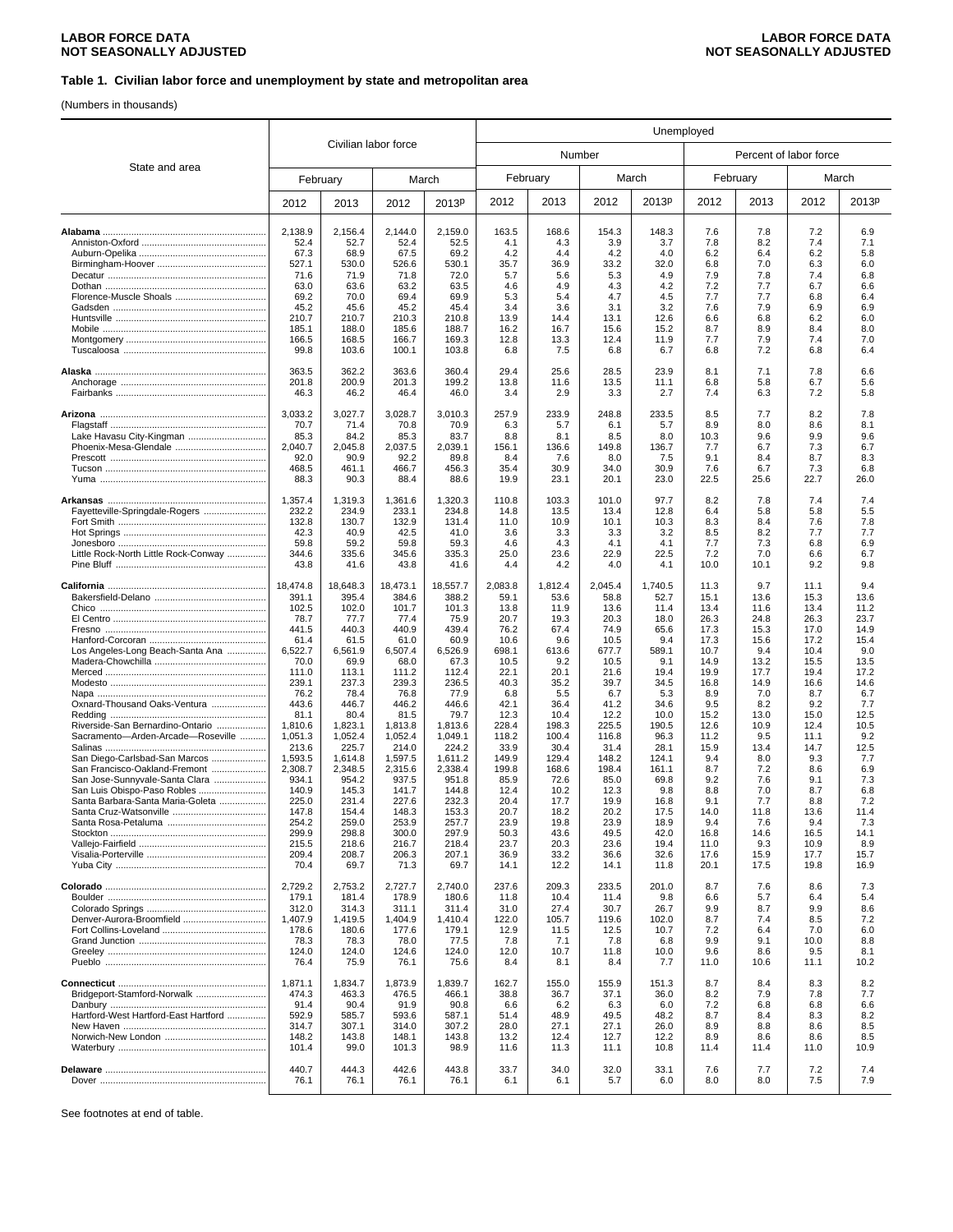### **Table 1. Civilian labor force and unemployment by state and metropolitan area—Continued**

(Numbers in thousands)

|                                                                          | Unemployed       |                  |                      |                  |               |               |               |               |              |                        |             |              |  |
|--------------------------------------------------------------------------|------------------|------------------|----------------------|------------------|---------------|---------------|---------------|---------------|--------------|------------------------|-------------|--------------|--|
|                                                                          |                  |                  | Civilian labor force |                  |               |               | Number        |               |              | Percent of labor force |             |              |  |
| State and area                                                           |                  | February         |                      | March            |               | February      |               | March         |              | February               |             | March        |  |
|                                                                          | 2012             | 2013             | 2012                 | 2013P            | 2012          | 2013          | 2012          | 2013P         | 2012         | 2013                   | 2012        | 2013P        |  |
|                                                                          | 352.9            | 372.0            | 354.8                | 370.7            | 33.5          | 32.0          | 33.6          | 30.9          | 9.5          | 8.6                    | 9.5         | 8.3          |  |
| Washington-Arlington-Alexandria                                          | 3,154.9          | 3,180.3          | 3,169.3              | 3,197.3          | 187.2         | 173.8         | 178.8         | 165.4         | 5.9          | 5.5                    | 5.6         | 5.2          |  |
|                                                                          | 9,272.0          | 9,359.9          | 9,311.1              | 9,353.4          | 837.4         | 708.6         | 811.4         | 654.9         | 9.0          | 7.6                    | 8.7         | 7.0          |  |
|                                                                          | 286.6            | 287.9            | 289.0                | 288.2            | 26.7          | 21.4          | 26.0          | 19.6          | 9.3          | 7.4                    | 9.0         | 6.8          |  |
| Crestview-Fort Walton Beach-Destin<br>Deltona-Daytona Beach-Ormond Beach | 94.6<br>250.4    | 96.5<br>249.9    | 97.2<br>253.1        | 98.8<br>253.0    | 6.6<br>23.8   | 5.3<br>19.1   | 6.2<br>23.0   | 4.8<br>17.5   | 6.9<br>9.5   | 5.5<br>7.7             | 6.4<br>9.1  | 4.8<br>6.9   |  |
|                                                                          | 140.6            | 142.6            | 140.8                | 142.2            | 9.8           | 8.0           | 9.5           | 7.4           | 7.0          | 5.6                    | 6.7         | 5.2          |  |
|                                                                          | 685.2            | 696.0            | 688.5                | 696.1            | 60.7          | 49.2          | 58.6          | 45.2          | 8.9          | 7.1                    | 8.5         | 6.5          |  |
| Miami-Fort Lauderdale-Pompano Beach                                      | 269.2<br>2,919.9 | 268.3<br>2,961.1 | 269.9<br>2,918.3     | 269.2<br>2,942.3 | 27.4<br>254.2 | 22.3<br>235.5 | 26.5<br>248.2 | 20.6<br>220.7 | 10.2<br>8.7  | 8.3<br>8.0             | 9.8<br>8.5  | 7.6<br>7.5   |  |
|                                                                          | 152.8            | 151.9            | 153.6                | 152.1            | 12.7          | 10.5          | 12.3          | 9.6           | 8.3          | 6.9                    | 8.0         | 6.3          |  |
| North Port-Bradenton-Sarasota                                            | 302.0            | 302.4            | 305.2                | 302.6            | 27.6          | 22.0          | 26.8          | 20.2          | 9.1          | 7.3                    | 8.8         | 6.7          |  |
| Orlando-Kissimmee-Sanford                                                | 132.5<br>1,130.2 | 133.1<br>1,143.2 | 133.1<br>1,136.7     | 133.1<br>1,139.8 | 14.3<br>102.1 | 11.2<br>82.3  | 13.8<br>98.5  | 10.4<br>75.5  | 10.8<br>9.0  | 8.4<br>7.2             | 10.4<br>8.7 | 7.8<br>6.6   |  |
| Palm Bay-Melbourne-Titusville                                            | 266.2            | 265.5            | 267.0                | 265.2            | 26.5          | 21.3          | 25.6          | 19.6          | 10.0         | 8.0                    | 9.6         | 7.4          |  |
|                                                                          | 34.5             | 34.9             | 35.2                 | 34.9             | 4.3           | 3.6           | 4.2           | 3.3           | 12.5         | 10.3                   | 11.9        | 9.5          |  |
| Panama City-Lynn Haven-Panama City Beach                                 | 88.0<br>210.8    | 85.8             | 90.9<br>212.7        | 88.5<br>213.6    | 8.3           | 6.8<br>15.3   | 7.5<br>17.8   | 5.8<br>14.2   | 9.4<br>8.7   | 7.9<br>7.2             | 8.3<br>8.3  | 6.6<br>6.6   |  |
|                                                                          | 189.6            | 213.4<br>189.5   | 190.3                | 189.6            | 18.4<br>19.9  | 16.9          | 19.3          | 15.6          | 10.5         | 8.9                    | 10.1        | 8.2          |  |
|                                                                          | 70.5             | 69.6             | 71.5                 | 69.7             | 6.6           | 5.2           | 6.4           | 4.7           | 9.3          | 7.4                    | 8.9         | 6.8          |  |
|                                                                          | 64.1             | 63.5             | 64.2                 | 63.9             | 6.6           | 5.6           | 6.5           | 5.2           | 10.3         | 8.9                    | 10.0        | 8.1          |  |
| Tampa-St. Petersburg-Clearwater                                          | 187.7<br>1,311.1 | 188.6<br>1,332.5 | 187.5<br>1,316.2     | 187.5<br>1,336.3 | 14.5<br>123.7 | 12.0<br>99.9  | 13.8<br>119.9 | 11.1<br>91.7  | 7.7<br>9.4   | 6.4<br>7.5             | 7.4<br>9.1  | 5.9<br>6.9   |  |
|                                                                          | 4,782.9          | 4,801.7          | 4,792.7              | 4,791.5          | 453.1         | 409.8         | 433.8         | 390.0         | 9.5          | 8.5                    | 9.1         | 8.1          |  |
|                                                                          | 75.0             | 74.3             | 74.7                 | 73.9             | 7.4           | 6.8           | 7.1           | 6.6           | 9.9          | 9.1                    | 9.5         | 8.9          |  |
| Atlanta-Sandy Springs-Marietta                                           | 112.8<br>2,717.4 | 114.0<br>2.743.5 | 112.9<br>2,720.3     | 113.7<br>2,741.6 | 7.9<br>253.0  | 6.9<br>226.9  | 7.6<br>242.7  | 6.7<br>216.6  | 7.0<br>9.3   | 6.1<br>8.3             | 6.8<br>8.9  | 5.9<br>7.9   |  |
| Augusta-Richmond County                                                  | 264.0            | 263.3            | 264.6                | 262.7            | 23.8          | 22.3          | 22.5          | 20.9          | 9.0          | 8.5                    | 8.5         | 8.0          |  |
|                                                                          | 50.4             | 50.4             | 50.8                 | 50.3             | 5.4           | 4.8           | 5.1           | 4.5           | 10.7         | 9.6                    | 10.0        | 9.0          |  |
|                                                                          | 132.5<br>60.5    | 131.7<br>59.6    | 132.8<br>60.5        | 131.2<br>59.3    | 12.0<br>7.5   | 11.6<br>6.5   | 11.6<br>7.1   | 11.0<br>6.1   | 9.1<br>12.4  | 8.8<br>11.0            | 8.7<br>11.8 | 8.4<br>10.3  |  |
|                                                                          | 90.3             | 90.7             | 90.3                 | 90.7             | 7.2           | 6.2           | 7.0           | 6.2           | 8.0          | 6.9                    | 7.7         | 6.8          |  |
|                                                                          | 33.1             | 33.3             | 33.8                 | 33.4             | 3.1           | 2.9           | 3.0           | 2.9           | 9.4          | 8.8                    | 8.8         | 8.6          |  |
|                                                                          | 113.9            | 113.6            | 114.2<br>48.4        | 112.9            | 11.4          | 10.2          | 10.9          | 9.6           | 10.0         | 9.0                    | 9.6         | 8.5          |  |
|                                                                          | 48.4<br>179.7    | 48.2<br>181.4    | 181.3                | 48.0<br>181.4    | 5.2<br>15.7   | 4.5<br>14.1   | 5.0<br>15.1   | 4.3<br>13.4   | 10.8<br>8.7  | 9.3<br>7.7             | 10.3<br>8.3 | 8.9<br>7.4   |  |
|                                                                          | 67.3             | 67.9             | 68.2                 | 67.7             | 6.0           | 5.5           | 5.8           | 5.2           | 8.9          | 8.0                    | 8.6         | 7.7          |  |
|                                                                          | 71.8             | 71.3             | 71.9                 | 70.9             | 5.6           | 5.1           | 5.4           | 4.9           | 7.8          | 7.2                    | 7.5         | 6.9          |  |
|                                                                          | 653.8<br>461.2   | 649.1<br>458.2   | 654.7<br>461.5       | 643.3<br>452.6   | 40.3<br>25.0  | 33.1<br>20.7  | 40.3<br>25.1  | 31.9<br>19.9  | 6.2<br>5.4   | 5.1<br>4.5             | 6.2<br>5.4  | 5.0<br>4.4   |  |
|                                                                          | 768.8            | 767.3            | 769.3                | 766.2            | 65.2          | 54.7          | 62.6          | 52.0          | 8.5          | 7.1                    | 8.1         | 6.8          |  |
|                                                                          | 305.6<br>70.7    | 307.1<br>70.4    | 306.2<br>70.9        | 306.9<br>70.3    | 24.5<br>7.5   | 20.1<br>6.3   | 23.3<br>7.3   | 18.8<br>6.0   | 8.0<br>10.6  | 6.6<br>8.9             | 7.6<br>10.3 | 6.1<br>8.6   |  |
|                                                                          | 63.4             | 62.8             | 63.3                 | 62.4             | 4.7           | 3.8           | 4.4           | 3.6           | 7.4          | 6.1                    | 6.9         | 5.8          |  |
|                                                                          | 29.3             | 29.0             | 29.3                 | 29.0             | 2.5           | 2.1           | 2.3           | 1.9           | 8.4          | 7.2                    | 7.9         | 6.4          |  |
|                                                                          | 44.2             | 43.4             | 44.3                 | 43.3             | 3.7           | 3.1           | 3.5           | 3.0           | 8.4          | 7.2                    | 7.8         | 6.8          |  |
|                                                                          | 6,555.7<br>90.9  | 6,596.3<br>89.9  | 6,555.4<br>90.3      | 6,531.8<br>89.0  | 622.4<br>6.8  | 688.5<br>7.2  | 595.0<br>6.2  | 615.7<br>6.2  | 9.5<br>7.5   | 10.4<br>8.0            | 9.1<br>6.9  | 9.4<br>6.9   |  |
|                                                                          | 114.4            | 116.0            | 114.5                | 115.5            | 9.8           | 10.6          | 8.9           | 9.1           | 8.6          | 9.2                    | 7.8         | 7.9          |  |
|                                                                          | 4,854.6          | 4,901.3          | 4,856.3              | 4,851.7          | 448.3         | 505.2         | 438.8         | 461.3         | 9.2          | 10.3                   | 9.0         | 9.5          |  |
|                                                                          | 36.3             | 36.2             | 36.1                 | 35.9             | 4.0           | 4.5           | 3.5           | 3.9           | 10.9         | 12.3                   | 9.7         | 10.8         |  |
| Davenport-Moline-Rock Island                                             | 197.9<br>53.5    | 199.4<br>52.1    | 198.7<br>53.4        | 197.8<br>51.3    | 16.4<br>5.8   | 16.3<br>7.1   | 15.2<br>5.5   | 14.3<br>6.1   | 8.3<br>10.9  | 8.2<br>13.6            | 7.7<br>10.4 | 7.2<br>11.8  |  |
|                                                                          | 55.7             | 56.2             | 55.4                 | 55.7             | 7.2           | 7.4           | 6.6           | 6.5           | 12.9         | 13.2                   | 11.9        | 11.7         |  |
|                                                                          | 200.0            | 200.1            | 199.5                | 198.0            | 17.9          | 20.7          | 16.1          | 17.6          | 9.0          | 10.3                   | 8.0         | 8.9          |  |
|                                                                          | 164.1<br>114.5   | 167.0<br>114.3   | 163.3<br>113.9       | 165.3<br>113.4   | 21.3<br>9.6   | 22.2<br>10.5  | 19.7<br>8.7   | 19.5<br>8.9   | 13.0<br>8.4  | 13.3<br>9.2            | 12.1<br>7.6 | 11.8<br>7.8  |  |
|                                                                          | 3,130.4          | 3,137.0          | 3,137.7              | 3,121.0          | 282.0         | 291.5         | 273.0         | 283.6         | 9.0          | 9.3                    | 8.7         | 9.1          |  |
|                                                                          | 60.1             | 60.2             | 60.2                 | 59.9             | 6.3           | 6.9           | 6.1           | 6.6           | 10.5         | 11.4                   | 10.0        | 11.0         |  |
|                                                                          | 96.7<br>40.2     | 95.3<br>41.2     | 96.8<br>40.6         | 94.5<br>41.0     | 7.8<br>2.8    | 7.8<br>3.0    | 7.3<br>2.7    | 7.9<br>2.9    | 8.0<br>7.0   | 8.2<br>7.4             | 7.5<br>6.7  | 8.4<br>7.2   |  |
|                                                                          | 89.5             | 90.7             | 90.6                 | 90.7             | 9.6           | 8.8           | 9.2           | 8.5           | 10.7         | 9.7                    | 10.1        | 9.4          |  |
|                                                                          | 181.3            | 178.0            | 182.6                | 178.3            | 14.2          | 14.3          | 13.8          | 13.9          | 7.9          | 8.0                    | 7.5         | 7.8          |  |
|                                                                          | 203.4            | 203.5            | 204.1                | 201.6            | 18.1          | 18.1          | 17.5          | 17.7          | 8.9          | 8.9                    | 8.6         | 8.8          |  |
|                                                                          | 897.9<br>41.8    | 902.1<br>41.8    | 896.5<br>42.1        | 896.2<br>41.8    | 73.7<br>4.1   | 76.5<br>4.3   | 72.2<br>4.0   | 74.7<br>4.2   | 8.2<br>9.9   | 8.5<br>10.2            | 8.1<br>9.6  | 8.3<br>10.0  |  |
|                                                                          | 98.0             | 98.7             | 98.7                 | 98.0             | 7.4           | 7.9           | 7.3           | 8.1           | 7.6          | 8.0                    | 7.4         | 8.2          |  |
|                                                                          | 49.4             | 48.8             | 49.6                 | 48.6             | 5.5           | 5.8           | 5.3           | 5.6           | 11.0         | 11.9                   | 10.6        | 11.6         |  |
|                                                                          | 53.4<br>149.5    | 54.3<br>148.8    | 54.0<br>149.3        | 54.2<br>148.2    | 5.4<br>14.9   | 5.6<br>15.1   | 5.4<br>14.6   | 5.6<br>14.8   | 10.1<br>10.0 | 10.3<br>10.2           | 9.9<br>9.8  | 10.3<br>10.0 |  |
|                                                                          | 78.9             | 78.6             | 79.0                 | 78.0             | 8.5           | 9.2           | 8.1           | 8.8           | 10.7         | 11.7                   | 10.2        | 11.2         |  |
|                                                                          |                  |                  |                      |                  |               |               |               |               |              |                        |             |              |  |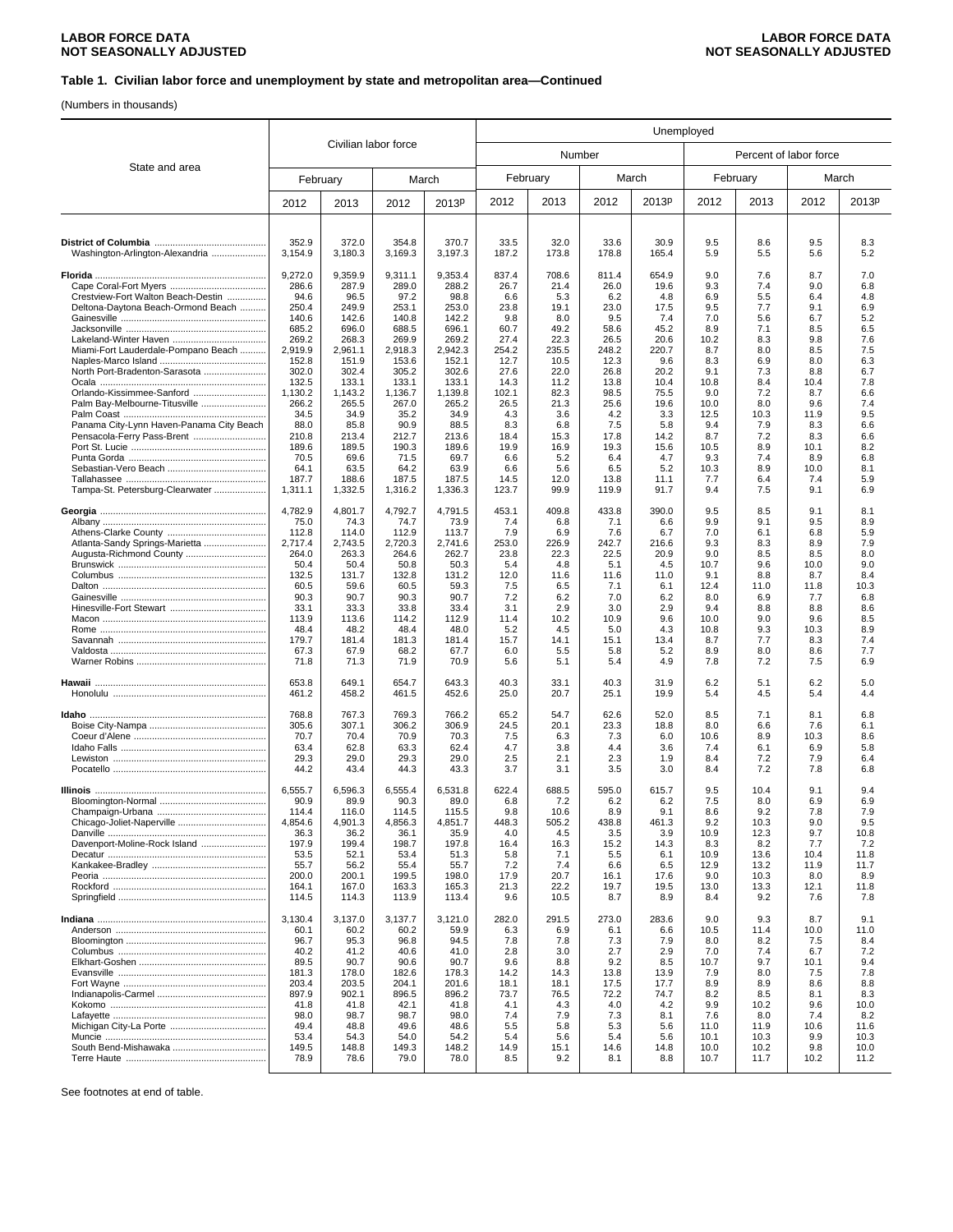### **Table 1. Civilian labor force and unemployment by state and metropolitan area—Continued**

(Numbers in thousands)

|                                   |                  |                  |                      |                  | Unemployed    |               |               |               |            |                        |            |            |  |
|-----------------------------------|------------------|------------------|----------------------|------------------|---------------|---------------|---------------|---------------|------------|------------------------|------------|------------|--|
| State and area                    |                  |                  | Civilian labor force |                  |               |               | Number        |               |            | Percent of labor force |            |            |  |
|                                   |                  | February         | March                |                  | February      |               | March         |               |            | February               |            | March      |  |
|                                   | 2012             | 2013             | 2012                 | 2013P            | 2012          | 2013          | 2012          | 2013P         | 2012       | 2013                   | 2012       | 2013P      |  |
|                                   |                  |                  |                      |                  |               |               |               |               |            |                        |            |            |  |
|                                   | 1,643.2<br>48.9  | 1,638.4<br>48.8  | 1,642.8<br>48.6      | 1,641.2<br>48.8  | 100.6<br>2.0  | 92.4<br>1.9   | 96.8<br>2.1   | 84.6<br>1.8   | 6.1<br>4.1 | 5.6<br>3.8             | 5.9<br>4.3 | 5.2<br>3.6 |  |
|                                   | 145.4            | 144.4            | 145.4                | 144.1            | 8.9           | 8.2           | 8.7           | 7.7           | 6.1        | 5.7                    | 6.0        | 5.3        |  |
| Des Moines-West Des Moines        | 310.0            | 313.2            | 309.9                | 314.3            | 18.9          | 17.2          | 18.2          | 15.8          | 6.1        | 5.5                    | 5.9        | 5.0        |  |
|                                   | 53.7<br>91.9     | 53.7<br>92.0     | 53.6<br>92.1         | 53.9<br>92.6     | 3.3<br>3.9    | 2.9<br>3.4    | 3.0<br>3.9    | 2.8<br>3.2    | 6.1<br>4.2 | 5.4<br>3.7             | 5.6<br>4.3 | 5.2<br>3.5 |  |
|                                   | 76.5             | 77.2             | 76.6                 | 77.5             | 4.5           | 4.4           | 4.5           | 4.0           | 5.9        | 5.7                    | 5.8        | 5.2        |  |
|                                   | 95.1             | 95.7             | 95.2                 | 95.8             | 5.4           | 5.1           | 5.4           | 4.7           | 5.7        | 5.3                    | 5.7        | 4.9        |  |
|                                   | 1,489.0          | 1,483.3          | 1,486.8              | 1,486.5          | 93.4          | 86.6          | 91.8          | 86.9          | 6.3        | 5.8                    | 6.2        | 5.8        |  |
|                                   | 62.5             | 62.4<br>64.5     | 62.0<br>62.5         | 62.8             | 3.6           | 3.4<br>3.4    | 3.5           | 3.5<br>3.5    | 5.7<br>5.5 | 5.4<br>5.3             | 5.6<br>5.4 | 5.6<br>5.4 |  |
|                                   | 62.4<br>121.2    | 121.7            | 120.9                | 64.9<br>121.9    | 3.4<br>8.3    | 8.1           | 3.4<br>8.0    | 8.1           | 6.9        | 6.7                    | 6.6        | 6.7        |  |
|                                   | 303.7            | 302.6            | 301.5                | 302.4            | 22.4          | 19.8          | 22.0          | 20.1          | 7.4        | 6.5                    | 7.3        | 6.7        |  |
|                                   | 2,050.7          | 2,063.1          | 2,057.6              | 2,083.5          | 189.9         | 179.1         | 177.2         | 178.2         | 9.3        | 8.7                    | 8.6        | 8.6        |  |
|                                   | 65.2<br>56.4     | 64.7<br>55.9     | 65.6<br>56.4         | 65.7<br>56.5     | 5.2<br>5.2    | 4.8<br>4.4    | 4.8<br>4.8    | 5.1<br>4.6    | 8.0<br>9.2 | 7.4<br>7.9             | 7.4<br>8.5 | 7.8<br>8.1 |  |
|                                   | 239.0            | 242.6            | 239.3                | 245.7            | 17.9          | 16.6          | 16.9          | 16.8          | 7.5        | 6.8                    | 7.0        | 6.8        |  |
| Louisville-Jefferson County       | 621.7            | 634.9            | 625.4                | 641.5            | 59.2          | 53.3          | 55.3          | 53.3          | 9.5        | 8.4                    | 8.8        | 8.3        |  |
|                                   | 58.7             | 59.1             | 58.8                 | 59.8             | 4.6           | 4.3           | 4.1           | 4.2           | 7.8        | 7.3                    | 7.0        | 7.0        |  |
|                                   | 2.052.5          | 2,060.7          | 2,067.6              | 2,064.8          | 140.4         | 119.9         | 137.2         | 123.8         | 6.8        | 5.8                    | 6.6        | 6.0        |  |
|                                   | 66.8<br>377.6    | 66.1<br>382.3    | 67.3<br>380.1        | 66.3<br>381.6    | 4.6<br>25.8   | 3.9<br>21.1   | 4.4<br>25.1   | 4.0<br>22.0   | 6.8<br>6.8 | 5.8<br>5.5             | 6.5<br>6.6 | 6.0<br>5.8 |  |
| Houma-Bayou Cane-Thibodaux        | 101.1            | 103.5            | 102.2                | 103.8            | 4.9           | 4.1           | 4.8           | 4.3           | 4.9        | 4.0                    | 4.7        | 4.1        |  |
|                                   | 138.2            | 141.1            | 139.2                | 140.8            | 7.1           | 5.9           | 6.8           | 6.1           | 5.1        | 4.2                    | 4.9        | 4.3        |  |
|                                   | 93.1<br>80.1     | 94.9<br>80.6     | 93.9<br>80.8         | 95.0<br>80.8     | 5.7<br>6.0    | 4.9<br>5.1    | 5.7<br>5.8    | 5.1<br>5.3    | 6.2<br>7.4 | 5.2<br>6.4             | 6.1<br>7.2 | 5.4<br>6.5 |  |
| New Orleans-Metairie-Kenner       | 535.8            | 537.4            | 539.1                | 539.0            | 36.6          | 31.5          | 36.0          | 32.3          | 6.8        | 5.9                    | 6.7        | 6.0        |  |
|                                   | 182.2            | 180.0            | 183.2                | 179.9            | 11.8          | 11.3          | 11.8          | 11.6          | 6.5        | 6.3                    | 6.4        | 6.5        |  |
|                                   | 697.4            | 696.0            | 698.6                | 695.9            | 59.2          | 57.3          | 57.2          | 52.7          | 8.5        | 8.2                    | 8.2        | 7.6        |  |
|                                   | 73.1<br>58.4     | 73.2<br>57.9     | 73.0<br>58.2         | 72.8<br>57.8     | 5.7<br>4.9    | 5.6<br>4.5    | 5.6<br>4.7    | 5.2<br>4.2    | 7.8<br>8.3 | 7.6<br>7.7             | 7.6<br>8.1 | 7.1<br>7.2 |  |
| Portland-South Portland-Biddeford | 204.6            | 204.1            | 205.1                | 205.2            | 13.9          | 13.7          | 13.7          | 12.7          | 6.8        | 6.7                    | 6.7        | 6.2        |  |
|                                   | 3,089.6          | 3,114.6          | 3,105.2              | 3,126.3          | 223.5         | 212.6         | 210.1         | 207.6         | 7.2        | 6.8                    | 6.8        | 6.6        |  |
|                                   | 1,456.4<br>50.1  | 1,477.4<br>50.4  | 1,463.8<br>50.0      | 1,481.7<br>50.3  | 109.7<br>4.4  | 104.8<br>4.2  | 103.5<br>4.0  | 103.2<br>3.9  | 7.5<br>8.8 | 7.1<br>8.4             | 7.1<br>8.1 | 7.0<br>7.7 |  |
|                                   | 123.9            | 124.5            | 123.9                | 124.8            | 10.9          | 10.0          | 10.3          | 9.5           | 8.8        | 8.0                    | 8.3        | 7.6        |  |
|                                   | 63.4             | 62.0             | 63.6                 | 62.8             | 6.4           | 5.9           | 5.9           | 5.7           | 10.1       | 9.4                    | 9.3        | 9.0        |  |
|                                   | 3,454.0          | 3,441.3          | 3,459.4              | 3,449.4          | 251.5         | 233.8         | 239.4         | 233.5         | 7.3        | 6.8                    | 6.9        | 6.8        |  |
| Boston-Cambridge-Quincy           | 124.5<br>2,539.8 | 127.4<br>2,538.5 | 125.7<br>2,541.4     | 128.1<br>2,543.6 | 12.0<br>163.2 | 11.1<br>152.1 | 11.2<br>153.8 | 10.7<br>150.1 | 9.7<br>6.4 | 8.7<br>6.0             | 8.9<br>6.0 | 8.4<br>5.9 |  |
| Leominster-Fitchburg-Gardner      | 71.7             | 70.7             | 71.7                 | 70.9             | 7.0           | 6.4           | 6.8           | 6.6           | 9.7        | 9.1                    | 9.5        | 9.2        |  |
|                                   | 86.8             | 87.3             | 86.8                 | 87.4             | 10.0          | 10.1          | 9.3           | 9.9           | 11.5       | 11.6                   | 10.8       | 11.3       |  |
|                                   | 38.6<br>339.4    | 37.5<br>333.0    | 38.4<br>341.1        | 37.3<br>333.3    | 3.0<br>28.9   | 2.7<br>26.7   | 2.9<br>27.3   | 2.7<br>26.7   | 7.8<br>8.5 | 7.2<br>8.0             | 7.5<br>8.0 | 7.3<br>8.0 |  |
|                                   | 293.6            | 290.1            | 293.8                | 291.9            | 22.8          | 21.3          | 21.6          | 21.4          | 7.8        | 7.3                    | 7.3        | 7.3        |  |
|                                   | 4,634.3          | 4,628.3          | 4,645.5              | 4,629.8          | 451.9         | 426.8         | 448.2         | 405.9         | 9.8        | 9.2                    | 9.6        | 8.8        |  |
|                                   | 182.1            | 183.7            | 183.0                | 184.6            | 10.4          | 9.7           | 11.0          | 9.4           | 5.7        | 5.3                    | 6.0        | 5.1        |  |
|                                   | 63.2<br>51.5     | 63.4<br>51.3     | 63.5<br>51.7         | 63.8<br>51.3     | 5.1<br>5.0    | 4.6<br>4.9    | 5.1<br>5.0    | 4.4<br>4.6    | 8.1<br>9.7 | 7.3<br>9.5             | 8.0<br>9.7 | 6.8<br>8.9 |  |
|                                   | 1,990.4          | 1,994.6          | 1,995.4              | 1,991.9          | 211.3         | 202.6         | 208.4         | 196.4         | 10.6       | 10.2                   | 10.4       | 9.9        |  |
|                                   | 185.9            | 184.9            | 185.6                | 185.0            | 18.8          | 18.0          | 18.7          | 16.8          | 10.1       | 9.8                    | 10.1       | 9.1        |  |
|                                   | 390.2            | 392.2            | 390.2                | 393.6            | 29.2          | 25.9          | 29.2          | 24.4          | 7.5        | 6.6                    | 7.5        | 6.2        |  |
|                                   | 129.1<br>70.7    | 130.2<br>69.9    | 129.6<br>70.9        | 130.6<br>70.1    | 9.8<br>6.5    | 8.7<br>6.2    | 9.9<br>6.5    | 8.1<br>5.8    | 7.6<br>9.3 | 6.7<br>8.8             | 7.6<br>9.2 | 6.2<br>8.3 |  |
|                                   | 161.3            | 160.1            | 162.1                | 160.6            | 13.4          | 12.1          | 13.4          | 11.4          | 8.3        | 7.6                    | 8.3        | 7.1        |  |
|                                   | 235.1<br>69.4    | 234.7<br>68.4    | 235.5<br>70.0        | 234.1<br>68.9    | 17.8<br>6.1   | 17.2<br>5.7   | 18.1<br>6.0   | 15.7          | 7.6<br>8.7 | 7.3<br>8.3             | 7.7<br>8.6 | 6.7        |  |
|                                   | 82.1             | 83.4             | 82.5                 | 83.5             | 8.0           | 7.6           | 7.9           | 5.3<br>7.0    | 9.7        | 9.2                    | 9.6        | 7.7<br>8.4 |  |
|                                   | 71.1             | 70.3             | 71.8                 | 70.6             | 7.3           | 6.7           | 7.1           | 6.2           | 10.3       | 9.6                    | 9.9        | 8.8        |  |
| Saginaw-Saginaw Township North    | 91.0             | 89.1             | 91.4                 | 89.1             | 8.6           | 8.1           | 8.5           | 7.6           | 9.4        | 9.1                    | 9.3        | 8.6        |  |
|                                   | 2,948.0          | 2,954.6          | 2.958.9              | 2,959.8          | 193.8         | 177.3         | 188.0         | 172.0         | 6.6        | 6.0                    | 6.4        | 5.8        |  |
|                                   | 145.2<br>58.0    | 144.3<br>58.5    | 144.6<br>58.2        | 144.2<br>58.2    | 11.1<br>3.1   | 10.7<br>2.9   | 10.8<br>3.0   | 10.1<br>2.7   | 7.6<br>5.4 | 7.4<br>4.9             | 7.5<br>5.1 | 7.0<br>4.6 |  |
| Minneapolis-St. Paul-Bloomington  | 1,846.5          | 1,862.6          | 1,845.5              | 1,866.5          | 113.4         | 102.6         | 110.2         | 99.4          | 6.1        | 5.5                    | 6.0        | 5.3        |  |
|                                   | 103.9            | 104.5            | 104.7                | 104.6            | 5.8           | 5.4           | 5.5           | 5.1           | 5.5        | 5.1                    | 5.3        | 4.9        |  |
|                                   | 108.3            | 108.4            | 108.9                | 108.0            | 7.4           | 7.1           | 7.0           | 6.6           | 6.8        | 6.6                    | 6.4        | 6.1        |  |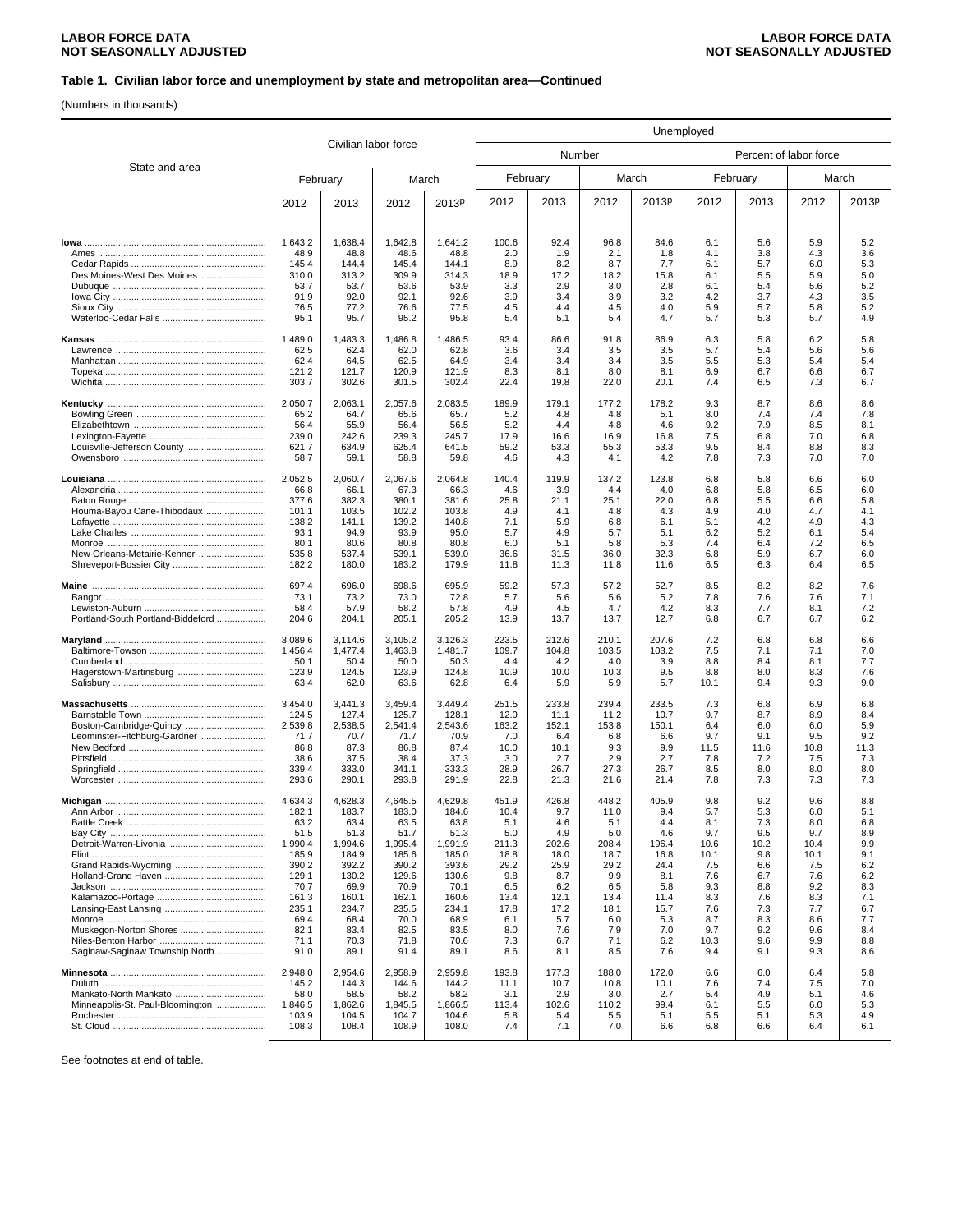### **Table 1. Civilian labor force and unemployment by state and metropolitan area—Continued**

(Numbers in thousands)

|                                          |                  | Unemployed       |                      |                  |               |               |               |               |                        |             |              |             |  |
|------------------------------------------|------------------|------------------|----------------------|------------------|---------------|---------------|---------------|---------------|------------------------|-------------|--------------|-------------|--|
|                                          |                  |                  | Civilian labor force |                  |               |               | Number        |               | Percent of labor force |             |              |             |  |
| State and area                           |                  | February         |                      | March            |               | February      |               | March         |                        | February    |              | March       |  |
|                                          | 2012             | 2013             | 2012                 | 2013P            | 2012          | 2013          | 2012          | 2013P         | 2012                   | 2013        | 2012         | 2013P       |  |
|                                          | 1,326.1          | 1,320.6          | 1,320.8              | 1,309.6          | 125.7         | 130.9         | 116.4         | 113.9         | 9.5                    | 9.9         | 8.8          | 8.7         |  |
|                                          | 114.9<br>68.4    | 113.0<br>68.3    | 114.7<br>68.0        | 111.9<br>67.3    | 10.5<br>5.6   | 10.7<br>5.9   | 9.6<br>5.2    | 9.2<br>5.0    | 9.1<br>8.2             | 9.5<br>8.6  | 8.4<br>7.6   | 8.2<br>7.4  |  |
|                                          | 269.6<br>70.6    | 268.3<br>71.1    | 269.2<br>70.3        | 265.9<br>70.0    | 20.5<br>7.3   | 21.2<br>7.6   | 19.1<br>7.0   | 18.4<br>6.6   | 7.6<br>10.4            | 7.9<br>10.7 | 7.1<br>10.0  | 6.9<br>9.5  |  |
|                                          | 2,984.5          | 2,976.5          | 2,988.7              | 2,982.1          | 236.9         | 220.3         | 223.3         | 207.0         | 7.9                    | 7.4         | 7.5          | 6.9         |  |
|                                          | 46.6             | 46.8             | 46.5                 | 47.0             | 3.3           | 3.1           | 3.2           | 3.0           | 7.1                    | 6.7         | 6.9          | 6.4         |  |
|                                          | 98.0<br>76.1     | 96.5<br>75.8     | 98.3<br>76.2         | 97.3<br>76.0     | 5.1<br>4.9    | 4.7<br>4.4    | 4.9<br>4.7    | 4.6<br>4.3    | 5.2<br>6.4             | 4.9<br>5.9  | 5.0<br>6.2   | 4.8<br>5.7  |  |
|                                          | 86.6             | 86.1             | 86.9                 | 86.3             | 5.7           | 5.1           | 5.6           | 4.9           | 6.6                    | 5.9         | 6.5          | 5.7         |  |
|                                          | 1,039.6<br>72.2  | 1,031.9<br>72.1  | 1,040.0<br>72.3      | 1,032.0<br>72.5  | 76.4<br>4.7   | 73.0<br>4.3   | 74.1<br>4.4   | 68.6<br>4.2   | 7.3<br>6.5             | 7.1<br>5.9  | 7.1<br>6.1   | 6.6<br>5.7  |  |
|                                          | 1,417.1<br>219.2 | 1,406.5<br>222.5 | 1,417.1<br>219.9     | 1,406.1<br>223.4 | 121.5<br>15.5 | 113.1<br>13.5 | 115.0<br>14.8 | 105.6<br>12.9 | 8.6<br>7.1             | 8.0<br>6.1  | 8.1<br>6.7   | 7.5<br>5.8  |  |
|                                          | 500.1            | 503.7            | 502.4                | 504.7            | 35.3          | 32.4          | 34.6          | 31.6          | 7.1                    | 6.4         | 6.9          | 6.3         |  |
|                                          | 87.2             | 90.2             | 88.3                 | 90.5             | 4.3           | 4.1           | 4.3           | 4.1           | 4.9                    | 4.6         | 4.9          | 4.5         |  |
|                                          | 40.1<br>58.8     | 40.2<br>59.3     | 40.6<br>58.9         | 40.6<br>59.1     | 2.5<br>4.1    | 2.4<br>3.7    | 2.4<br>4.0    | 2.3<br>3.6    | 6.2<br>7.0             | 5.8<br>6.3  | 5.9<br>6.7   | 5.8<br>6.0  |  |
|                                          | 1,011.4          | 1,026.3          | 1,013.8              | 1,028.2          | 45.7          | 43.0          | 42.3          | 39.7          | 4.5                    | 4.2         | 4.2          | 3.9         |  |
|                                          | 175.0<br>460.7   | 177.7<br>466.0   | 175.0<br>459.5       | 178.8<br>465.3   | 7.1<br>23.4   | 6.7<br>21.5   | 6.5<br>21.8   | 6.2<br>19.9   | 4.0<br>5.1             | 3.8<br>4.6  | 3.7<br>4.7   | 3.5<br>4.3  |  |
|                                          | 1,386.9          | 1,376.9          | 1,381.9              | 1,372.6          | 166.8         | 135.1         | 160.9         | 134.6         | 12.0                   | 9.8         | 11.6         | 9.8         |  |
|                                          | 28.4<br>999.5    | 27.5<br>994.5    | 28.1<br>995.1        | 27.4<br>992.5    | 3.6<br>120.8  | 3.0<br>97.1   | 3.4<br>116.7  | 2.9<br>97.1   | 12.6<br>12.1           | 10.7<br>9.8 | 12.2<br>11.7 | 10.6<br>9.8 |  |
|                                          | 225.4            | 223.8            | 223.8                | 221.4            | 27.5          | 22.6          | 26.3          | 22.1          | 12.2                   | 10.1        | 11.8         | 10.0        |  |
|                                          | 738.9            | 740.2            | 739.7                | 742.1            | 44.0          | 45.6          | 41.8          | 44.5          | 6.0                    | 6.2         | 5.7          | 6.0         |  |
|                                          | 107.7<br>44.1    | 107.5<br>45.2    | 107.9<br>44.3        | 107.7<br>45.4    | 6.2<br>2.3    | 6.4<br>2.5    | 6.0<br>2.2    | 6.2<br>2.4    | 5.8<br>5.3             | 6.0<br>5.6  | 5.6<br>5.1   | 5.8<br>5.3  |  |
|                                          | 83.9             | 84.7             | 84.1                 | 85.0             | 5.0           | 5.2           | 4.9           | 5.0           | 6.0                    | 6.1         | 5.8          | 5.9         |  |
|                                          | 4,556.7<br>133.5 | 4,592.4<br>132.0 | 4,558.3<br>134.1     | 4,582.5<br>131.3 | 447.1<br>19.2 | 434.1<br>19.7 | 432.9<br>18.3 | 410.1<br>18.1 | 9.8<br>14.3            | 9.5<br>14.9 | 9.5<br>13.6  | 8.9<br>13.8 |  |
|                                          | 51.3             | 52.1             | 51.5                 | 52.0             | 9.6           | 9.8           | 9.0           | 8.9           | 18.6                   | 18.8        | 17.4         | 17.0        |  |
| Vineland-Millville-Bridgeton             | 208.9<br>70.2    | 211.4<br>68.7    | 208.8<br>69.7        | 211.2<br>68.5    | 16.8<br>10.5  | 16.0<br>10.2  | 16.1<br>10.0  | 15.2<br>9.5   | 8.1<br>14.9            | 7.6<br>14.8 | 7.7<br>14.4  | 7.2<br>13.9 |  |
|                                          | 932.6            | 941.5            | 928.2                | 935.2            | 68.8          | 68.9          | 64.2          | 64.1          | 7.4                    | 7.3         | 6.9          | 6.9         |  |
|                                          | 397.1            | 398.9            | 395.6                | 396.7            | 30.9          | 30.2          | 29.2          | 28.2          | 7.8                    | 7.6         | 7.4          | 7.1         |  |
|                                          | 55.9<br>93.7     | 56.1<br>94.0     | 56.2<br>93.0         | 56.1<br>93.6     | 4.1<br>7.1    | 4.0<br>7.5    | 3.8<br>6.7    | 3.7<br>7.2    | 7.3<br>7.6             | 7.2<br>8.0  | 6.7<br>7.2   | 6.7<br>7.7  |  |
|                                          | 75.3             | 75.6             | 74.5                 | 74.6             | 4.5           | 4.6           | 4.1           | 4.0           | 6.0                    | 6.0         | 5.5          | 5.4         |  |
|                                          | 9,560.9          | 9.548.8          | 9,545.5              | 9,490.7          | 873.0         | 842.6         | 831.9         | 765.1         | 9.1                    | 8.8         | 8.7          | 8.1         |  |
| Albany-Schenectady-Troy                  | 443.7<br>117.7   | 441.8<br>116.5   | 441.5<br>117.4       | 439.9<br>115.6   | 36.3<br>11.2  | 35.0<br>11.2  | 34.5<br>10.5  | 31.9<br>10.2  | 8.2<br>9.6             | 7.9<br>9.6  | 7.8<br>9.0   | 7.3<br>8.8  |  |
|                                          | 571.7            | 570.1            | 569.3                | 567.7            | 52.6          | 52.6          | 49.9          | 48.0          | 9.2                    | 9.2         | 8.8          | 8.5         |  |
|                                          | 39.9<br>65.5     | 39.5<br>66.1     | 39.6<br>65.2         | 39.1<br>65.3     | 3.6<br>6.6    | 4.0<br>6.6    | 3.4<br>6.3    | 3.6<br>6.0    | 9.0<br>10.1            | 10.2<br>9.9 | 8.7<br>9.7   | 9.3<br>9.1  |  |
| Ithaca                                   | 58.4             | 58.8             | 58.0                 | 58.3             | 3.6           | 3.4           | 3.3           | 3.1           | 6.2                    | 5.8         | 5.7          | 5.3         |  |
| New York-Northern New Jersey-Long Island | 86.5<br>9,509.5  | 87.0<br>9,540.2  | 86.8<br>9,509.1      | 86.6<br>9,499.7  | 8.1<br>875.6  | 8.2<br>837.9  | 7.8<br>840.9  | 7.4<br>773.1  | 9.4<br>9.2             | 9.4<br>8.8  | 9.0<br>8.8   | 8.5<br>8.1  |  |
|                                          | 4,010.5          | 4.001.2          | 4,004.8              | 3,965.9          | 392.7         | 367.7         | 377.0         | 336.9         | 9.8                    | 9.2         | 9.4          | 8.5         |  |
| Poughkeepsie-Newburgh-Middletown         | 317.2<br>523.3   | 318.1<br>520.7   | 316.7<br>522.2       | 315.5<br>519.2   | 27.3<br>45.6  | 26.7<br>45.5  | 25.9<br>43.4  | 24.2<br>41.3  | 8.6<br>8.7             | 8.4<br>8.7  | 8.2<br>8.3   | 7.7<br>8.0  |  |
|                                          | 321.0            | 319.1            | 319.0                | 316.9            | 30.5          | 29.8          | 28.8          | 26.9          | 9.5                    | 9.3         | 9.0          | 8.5         |  |
|                                          | 136.6            | 135.5            | 135.7                | 133.8            | 13.2          | 13.2          | 12.6          | 12.0          | 9.7                    | 9.8         | 9.3          | 9.0         |  |
|                                          | 4,673.2<br>213.2 | 4,702.8<br>218.7 | 4,683.4<br>213.8     | 4,693.2<br>218.3 | 467.0<br>18.2 | 446.4<br>17.1 | 441.8<br>16.9 | 419.5<br>15.7 | 10.0<br>8.5            | 9.5<br>7.8  | 9.4<br>7.9   | 8.9<br>7.2  |  |
|                                          | 73.5             | 73.4             | 73.8                 | 73.3             | 7.2           | 6.8           | 6.8           | 6.5           | 9.8                    | 9.3         | 9.3          | 8.8         |  |
| Charlotte-Gastonia-Rock Hill             | 905.8<br>272.9   | 921.1<br>277.5   | 909.5<br>273.2       | 921.3<br>276.9   | 90.6<br>20.8  | 86.7<br>19.4  | 86.0<br>19.9  | 81.5<br>18.4  | 10.0<br>7.6            | 9.4<br>7.0  | 9.5<br>7.3   | 8.8<br>6.7  |  |
|                                          | 164.2            | 165.3            | 164.5                | 165.0            | 16.5          | 16.6          | 15.8          | 15.8          | 10.0                   | 10.0        | 9.6          | 9.6         |  |
|                                          | 54.7             | 55.3             | 54.6                 | 55.0             | 4.9           | 5.1           | 4.7           | 4.8           | 9.0                    | 9.2         | 8.7          | 8.8         |  |
|                                          | 373.3<br>97.7    | 370.6<br>100.0   | 373.5<br>97.8        | 369.6<br>99.9    | 38.1<br>9.1   | 36.8<br>9.1   | 36.5<br>8.8   | 34.8<br>8.7   | 10.2<br>9.3            | 9.9<br>9.1  | 9.8<br>9.0   | 9.4<br>8.7  |  |
| Hickory-Lenoir-Morganton                 | 168.7            | 168.8            | 168.7                | 168.2            | 19.7          | 18.2          | 18.6          | 17.0          | 11.7                   | 10.8        | 11.0         | 10.1        |  |
|                                          | 67.6<br>592.5    | 69.0<br>600.8    | 67.5<br>594.7        | 68.4<br>600.6    | 6.1<br>48.2   | 6.1<br>44.8   | 5.8<br>46.3   | 5.8<br>42.5   | 9.0<br>8.1             | 8.8<br>7.5  | 8.6<br>7.8   | 8.5<br>7.1  |  |
|                                          | 70.9             | 70.5             | 71.0                 | 70.0             | 9.4           | 9.3           | 9.1           | 8.8           | 13.3                   | 13.2        | 12.8         | 12.5        |  |
|                                          | 178.6            | 181.8            | 180.1                | 182.7            | 19.1          | 18.6          | 17.7          | 16.8          | 10.7                   | 10.3        | 9.8          | 9.2         |  |
|                                          | 243.9            | 242.8            | 243.8                | 241.5            | 22.6          | 21.3          | 21.4          | 20.2          | 9.3                    | 8.8         | 8.8          | 8.4         |  |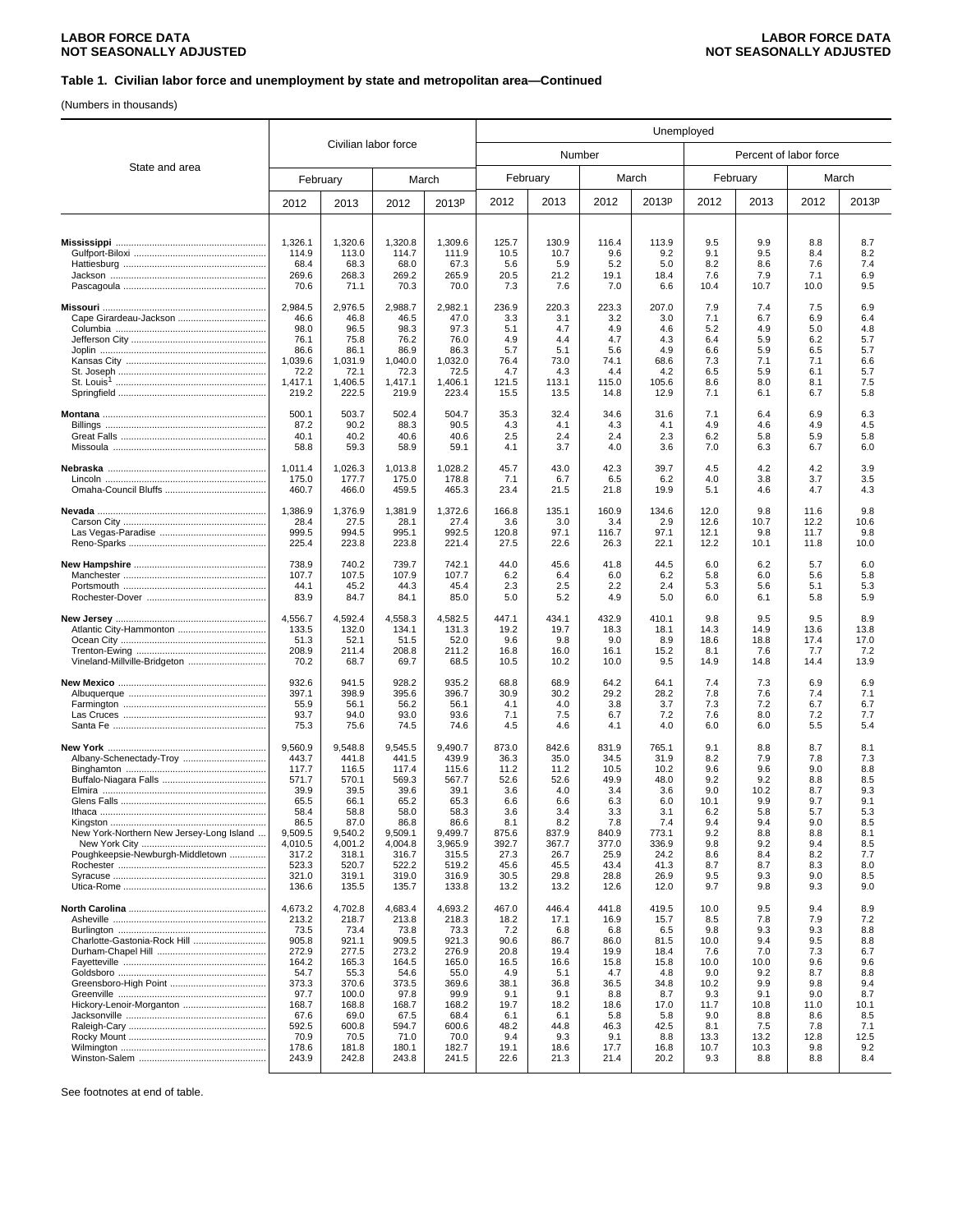### **Table 1. Civilian labor force and unemployment by state and metropolitan area—Continued**

(Numbers in thousands)

|                                         |                  |                  |                      |                  | Unemployed    |               |               |               |                        |             |              |            |  |
|-----------------------------------------|------------------|------------------|----------------------|------------------|---------------|---------------|---------------|---------------|------------------------|-------------|--------------|------------|--|
| State and area                          |                  |                  | Civilian labor force |                  |               | Number        |               |               | Percent of labor force |             |              |            |  |
|                                         |                  | February         |                      | March            | February      |               | March         |               |                        | February    |              | March      |  |
|                                         | 2012             | 2013             | 2012                 | 2013P            | 2012          | 2013          | 2012          | 2013P         | 2012                   | 2013        | 2012         | 2013P      |  |
|                                         |                  |                  |                      |                  |               |               |               |               |                        |             |              |            |  |
|                                         | 383.5<br>60.8    | 391.6<br>59.9    | 385.1<br>60.7        | 394.4<br>60.2    | 14.6<br>2.3   | 15.3<br>2.2   | 14.4<br>2.2   | 15.3<br>2.1   | 3.8<br>3.8             | 3.9<br>3.7  | 3.7<br>3.6   | 3.9<br>3.6 |  |
|                                         | 119.0            | 119.4            | 118.6                | 119.7            | 5.2           | 5.1           | 5.0           | 5.0           | 4.4                    | 4.2         | 4.2          | 4.2        |  |
|                                         | 55.1             | 53.8             | 54.6                 | 53.7             | 2.8           | 2.6           | 2.8           | 2.5           | 5.2                    | 4.8         | 5.1          | 4.7        |  |
|                                         |                  |                  |                      |                  |               |               |               |               |                        |             |              |            |  |
|                                         | 5,714.2<br>371.4 | 5,685.3<br>373.3 | 5,724.0<br>371.0     | 5.692.7<br>374.8 | 474.7<br>29.7 | 443.0<br>27.7 | 440.5<br>27.8 | 416.3<br>26.6 | 8.3<br>8.0             | 7.8<br>7.4  | 7.7<br>7.5   | 7.3<br>7.1 |  |
|                                         | 196.7            | 197.7            | 197.3                | 198.7            | 17.1          | 15.9          | 16.1          | 15.3          | 8.7                    | 8.1         | 8.2          | 7.7        |  |
|                                         | 1,081.5          | 1,077.9          | 1,085.1              | 1,080.1          | 88.3          | 80.4          | 83.1          | 77.7          | 8.2                    | 7.5         | 7.7          | 7.2        |  |
|                                         | 1,046.2          | 1,038.2          | 1,046.8              | 1,030.6          | 83.2          | 81.9          | 75.0          | 71.7          | 8.0                    | 7.9         | 7.2          | 7.0        |  |
|                                         | 963.4            | 962.0            | 962.9                | 963.5            | 67.4          | 61.6          | 63.2          | 59.2          | 7.0                    | 6.4         | 6.6          | 6.1        |  |
|                                         | 405.3<br>48.9    | 400.2<br>48.2    | 405.5<br>48.8        | 401.0<br>48.4    | 34.7<br>4.5   | 31.7<br>4.1   | 32.7<br>4.1   | 30.3<br>3.9   | 8.6<br>9.1             | 7.9<br>8.5  | 8.1<br>8.4   | 7.6<br>8.0 |  |
|                                         | 57.7             | 56.5             | 57.8                 | 56.3             | 5.7           | 5.1           | 5.3           | 4.8           | 9.8                    | 9.0         | 9.1          | 8.6        |  |
|                                         | 38.7             | 37.9             | 39.1                 | 38.3             | 3.7           | 3.4           | 3.3           | 3.1           | 9.6                    | 8.9         | 8.5          | 8.1        |  |
|                                         | 67.8             | 67.2             | 67.7                 | 67.7             | 5.7           | 5.1           | 5.3           | 5.2           | 8.4                    | 7.6         | 7.8          | 7.6        |  |
|                                         | 55.1             | 54.2             | 55.0                 | 54.0             | 6.0           | 5.8           | 5.7           | 5.4           | 10.9                   | 10.8        | 10.4         | 10.1       |  |
| Youngstown-Warren-Boardman              | 315.4<br>263.2   | 316.3<br>263.2   | 316.2<br>264.1       | 316.7<br>263.6   | 29.1<br>23.5  | 28.4<br>23.2  | 27.1<br>22.2  | 26.9<br>22.0  | 9.2<br>8.9             | 9.0<br>8.8  | 8.6<br>8.4   | 8.5<br>8.4 |  |
|                                         | 1,782.9          | 1,798.1          | 1,786.0              | 1.802.7          | 101.9         | 96.4          | 89.9          | 90.5          | 5.7                    | 5.4         | 5.0          | 5.0        |  |
|                                         | 47.7             | 47.6             | 47.7                 | 47.7             | 3.3           | 3.2           | 3.0           | 2.9           | 7.0                    | 6.6         | 6.3          | 6.1        |  |
|                                         | 587.6<br>440.1   | 598.5<br>447.9   | 589.7<br>440.1       | 600.3<br>450.3   | 30.8<br>27.5  | 29.5<br>25.3  | 27.0<br>24.4  | 27.9<br>24.0  | 5.2<br>6.3             | 4.9<br>5.7  | 4.6<br>5.6   | 4.6<br>5.3 |  |
| Oregon                                  | 1,962.9          | 1,932.9          | 1,965.3              | 1,922.1          | 192.9         | 176.5         | 187.4         | 167.7         | 9.8                    | 9.1         | 9.5          | 8.7        |  |
| Bend                                    | 77.9             | 76.6             | 77.6                 | 75.3             | 10.8          | 9.4           | 10.1          | 8.5           | 13.8                   | 12.2        | 13.1         | 11.3       |  |
|                                         | 44.1             | 44.5             | 44.6                 | 44.2             | 2.8           | 2.8           | 2.9           | 2.7           | 6.2                    | 6.2         | 6.4          | 6.1        |  |
|                                         | 178.9            | 175.2            | 178.8                | 174.1            | 16.6          | 15.5          | 16.4          | 14.6          | 9.3                    | 8.8         | 9.2          | 8.4        |  |
|                                         | 100.2            | 97.8             | 100.3                | 96.5             | 12.5          | 11.1          | 12.2          | 10.3          | 12.5                   | 11.4        | 12.2         | 10.7       |  |
| Portland-Vancouver-Hillsboro            | 1.194.7<br>192.3 | 1,175.4<br>190.3 | 1,195.5<br>192.6     | 1,170.6<br>189.1 | 107.3<br>20.1 | 99.6<br>18.4  | 105.4<br>19.8 | 91.7<br>17.4  | 9.0<br>10.4            | 8.5<br>9.7  | 8.8<br>10.3  | 7.8<br>9.2 |  |
|                                         | 6,394.4          | 6,447.5          | 6,416.6              | 6,416.5          | 528.9         | 542.8         | 510.4         | 497.2         | 8.3                    | 8.4         | 8.0          | 7.7        |  |
| Allentown-Bethlehem-Easton              | 427.1            | 435.2            | 428.4                | 433.0            | 38.2          | 38.7          | 36.8          | 35.1          | 8.9                    | 8.9         | 8.6          | 8.1        |  |
|                                         | 63.7             | 64.3             | 63.7                 | 63.7             | 4.8           | 5.1           | 4.7           | 4.6           | 7.5                    | 8.0         | 7.3          | 7.2        |  |
|                                         | 140.3            | 139.6            | 139.7                | 139.1            | 11.6          | 11.5          | 11.2          | 10.8          | 8.3                    | 8.2         | 8.0          | 7.8        |  |
|                                         | 281.9            | 284.8            | 284.2                | 285.1            | 21.2          | 21.4          | 20.5          | 19.6          | 7.5                    | 7.5         | 7.2          | 6.9        |  |
|                                         | 67.9             | 68.4             | 68.2<br>264.8        | 67.8             | 6.2           | 6.7           | 6.0           | 6.1           | 9.1                    | 9.8         | 8.8          | 9.0<br>6.4 |  |
|                                         | 264.7<br>73.8    | 265.0<br>74.1    | 73.9                 | 264.2<br>74.0    | 18.5<br>4.9   | 18.8<br>5.1   | 17.7<br>4.6   | 16.8<br>4.7   | 7.0<br>6.6             | 7.1<br>6.9  | 6.7<br>6.3   | 6.3        |  |
| Philadelphia-Camden-Wilmington          | 2,986.8          | 3,011.5          | 2,998.9              | 2,994.4          | 263.9         | 262.5         | 256.0         | 245.2         | 8.8                    | 8.7         | 8.5          | 8.2        |  |
|                                         | 1,232.9          | 1,241.8          | 1,241.4              | 1,238.4          | 94.0          | 96.5          | 90.2          | 88.1          | 7.6                    | 7.8         | 7.3          | 7.1        |  |
|                                         | 203.7            | 206.1            | 203.9                | 204.8            | 17.4          | 17.4          | 16.7          | 15.8          | 8.5                    | 8.4         | 8.2          | 7.7        |  |
|                                         | 281.4<br>76.0    | 284.6<br>76.2    | 282.3<br>76.5        | 281.3<br>76.2    | 27.7<br>4.6   | 29.1<br>4.7   | 26.9<br>4.4   | 26.8<br>4.3   | 9.9<br>6.0             | 10.2<br>6.1 | 9.5<br>5.8   | 9.5<br>5.7 |  |
|                                         | 63.6             | 64.2             | 63.7                 | 63.8             | 5.0           | 5.7           | 4.9           | 5.2           | 7.9                    | 8.9         | 7.7          | 8.2        |  |
|                                         | 225.0            | 226.7            | 226.2                | 226.2            | 18.3          | 18.2          | 17.6          | 16.8          | 8.1                    | 8.0         | 7.8          | 7.4        |  |
| Providence-Fall River-Warwick           | 556.3<br>693.4   | 558.3<br>694.0   | 554.7<br>693.2       | 552.0<br>689.5   | 64.8<br>79.9  | 54.5<br>69.4  | 61.8<br>77.9  | 52.6<br>68.5  | 11.7<br>11.5           | 9.8<br>10.0 | 11.1<br>11.2 | 9.5<br>9.9 |  |
|                                         | 2,152.7          | 2,157.3          | 2,156.3              | 2,154.6          | 212.0         | 187.6         | 194.5         | 171.7         | 9.8                    | 8.7         | 9.0          | 8.0        |  |
|                                         | 85.8             | 84.2             | 85.1                 | 83.9             | 8.3           | 6.6           | 7.2           | 6.1           | 9.7                    | 7.8         | 8.4          | 7.3        |  |
| Charleston-North Charleston-Summerville | 332.7<br>373.4   | 330.8<br>371.5   | 333.5<br>373.0       | 330.4<br>371.3   | 26.5<br>31.3  | 22.4<br>27.3  | 24.4<br>29.1  | 21.2<br>25.8  | 8.0<br>8.4             | 6.8<br>7.4  | 7.3<br>7.8   | 6.4<br>6.9 |  |
|                                         | 93.5             | 93.4             | 93.4                 | 92.6             | 10.1          | 9.0           | 9.3           | 8.3           | 10.8                   | 9.7         | 10.0         | 8.9        |  |
|                                         | 314.9            | 313.2            | 315.2                | 313.6            | 25.0          | 21.3          | 23.2          | 20.1          | 7.9                    | 6.8         | 7.4          | 6.4        |  |
| Myrtle Beach-North Myrtle Beach-Conway  | 121.4            | 124.3            | 124.6                | 126.0            | 15.7          | 13.8          | 13.6          | 11.8          | 13.0                   | 11.1        | 10.9         | 9.4        |  |
|                                         | 135.9<br>44.8    | 137.0<br>44.4    | 136.0<br>44.9        | 136.5<br>44.3    | 13.0<br>4.9   | 11.4<br>4.3   | 12.0<br>4.5   | 10.6<br>4.0   | 9.5<br>10.9            | 8.3<br>9.7  | 8.9<br>10.1  | 7.7<br>9.0 |  |
|                                         | 439.8            | 440.6            | 442.2                | 444.8            | 22.4          | 21.6          | 21.7          | 20.3          | 5.1                    | 4.9         | 4.9          | 4.6        |  |
|                                         | 66.3             | 65.5             | 66.3                 | 66.2             | 3.4           | 3.4           | 3.3           | 3.1           | 5.1                    | 5.2         | 4.9          | 4.6        |  |
|                                         | 130.9            | 132.7            | 131.0                | 133.9            | 6.4           | 5.8           | 6.2           | 5.4           | 4.9                    | 4.4         | 4.7          | 4.1        |  |
|                                         | 3,085.1          | 3,091.7          | 3,093.9              | 3,102.7          | 263.5         | 253.6         | 253.1         | 251.9         | 8.5                    | 8.2         | 8.2          | 8.1        |  |
|                                         | 260.4            | 258.6            | 260.6                | 259.3            | 19.9          | 19.3          | 18.9          | 19.1          | 7.7                    | 7.5         | 7.3          | 7.4        |  |
|                                         | 116.2<br>56.2    | 116.7<br>57.3    | 116.8<br>56.2        | 117.6<br>57.8    | 10.4<br>4.7   | 10.0<br>4.4   | 9.9<br>4.5    | 9.9<br>4.4    | 9.0<br>8.4             | 8.6<br>7.7  | 8.5<br>7.9   | 8.4<br>7.5 |  |
|                                         | 57.8             | 57.8             | 57.8                 | 58.2             | 4.9           | 4.8           | 4.8           | 4.8           | 8.5                    | 8.3         | 8.2          | 8.2        |  |
|                                         | 101.1            | 98.7             | 100.9                | 99.0             | 7.8           | 7.4           | 7.3           | 7.4           | 7.7                    | 7.5         | 7.2          | 7.5        |  |
|                                         |                  |                  |                      |                  |               |               |               |               |                        |             |              |            |  |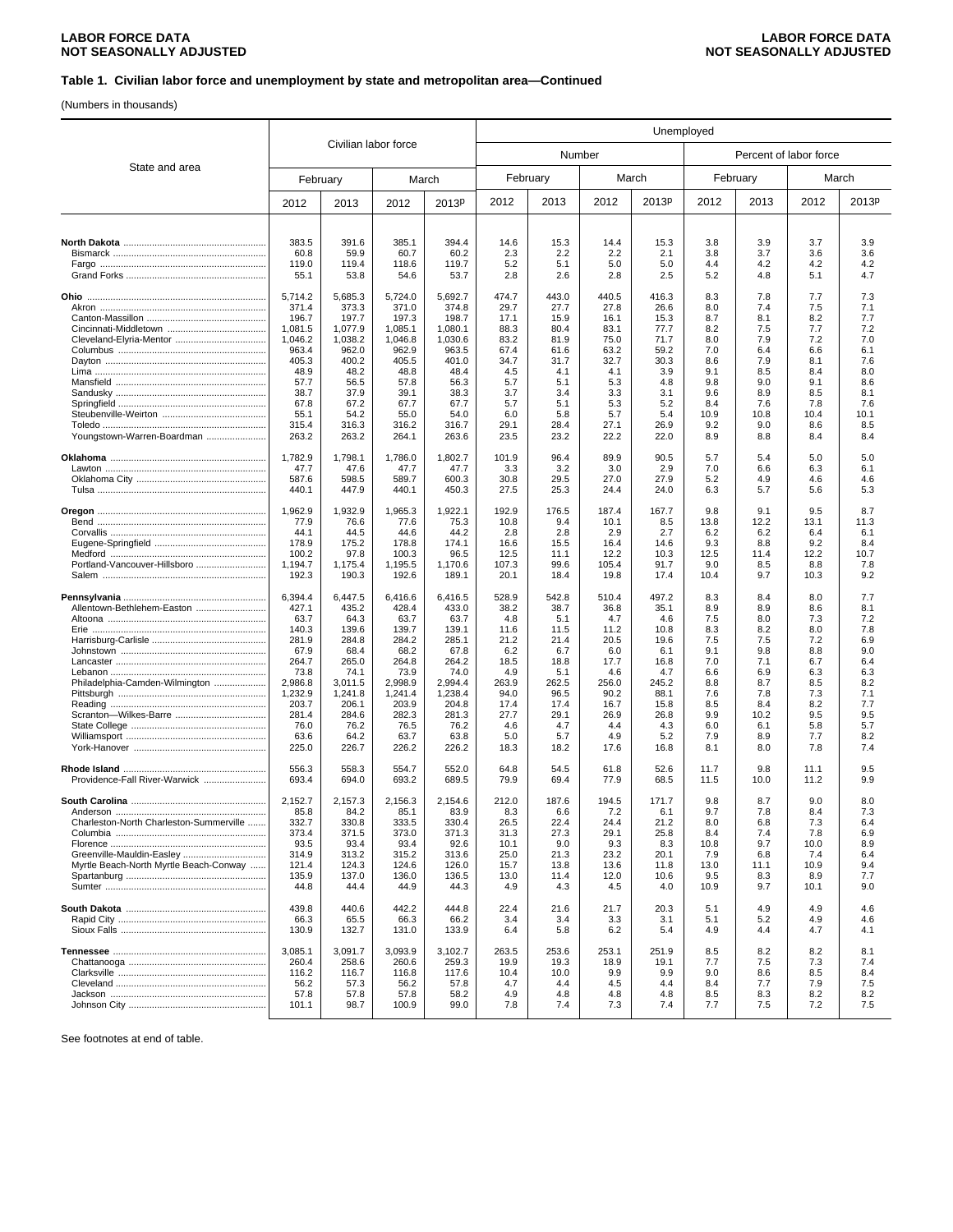### **Table 1. Civilian labor force and unemployment by state and metropolitan area—Continued**

(Numbers in thousands)

|                                                    |                  |                  |                      |                  | Unemployed    |               |               |               |              |                        |             |             |  |
|----------------------------------------------------|------------------|------------------|----------------------|------------------|---------------|---------------|---------------|---------------|--------------|------------------------|-------------|-------------|--|
|                                                    |                  |                  | Civilian labor force |                  |               | Number        |               |               |              | Percent of labor force |             |             |  |
| State and area                                     |                  | February         | March                |                  | February      |               | March         |               |              | February               |             | March       |  |
|                                                    | 2012             | 2013             | 2012                 | 2013P            | 2012          | 2013          | 2012          | 2013P         | 2012         | 2013                   | 2012        | 2013P       |  |
| Tennessee-Continued                                |                  |                  |                      |                  |               |               |               |               |              |                        |             |             |  |
|                                                    | 147.0<br>363.7   | 145.4<br>364.3   | 147.0<br>364.1       | 146.1<br>366.1   | 11.5<br>24.9  | 10.8<br>24.4  | 10.8<br>23.9  | 10.4<br>24.1  | 7.8<br>6.8   | 7.4<br>6.7             | 7.3<br>6.6  | 7.1<br>6.6  |  |
|                                                    | 611.8            | 607.8            | 610.5                | 607.3            | 57.1          | 56.7          | 55.4          | 56.2          | 9.3          | 9.3                    | 9.1         | 9.3         |  |
| Nashville-Davidson-Murfreesboro-Franklin           | 62.4<br>837.8    | 61.8<br>850.1    | 63.0<br>841.1        | 62.2<br>849.8    | 6.5<br>59.5   | 6.3<br>54.3   | 6.3<br>56.7   | 6.1<br>53.6   | 10.4<br>7.1  | 10.1<br>6.4            | 10.1<br>6.7 | 9.8<br>6.3  |  |
|                                                    | 12,520.8         | 12,662.1         | 12.548.7             | 12,686.1         | 907.7         | 816.4         | 876.9         | 800.3         | 7.2          | 6.4                    | 7.0         | 6.3         |  |
|                                                    | 84.2<br>134.3    | 84.7<br>133.8    | 84.4<br>133.9        | 84.7<br>133.8    | 4.8<br>6.7    | 4.3<br>6.1    | 4.6<br>6.5    | 4.2<br>6.2    | 5.6<br>5.0   | 5.1<br>4.6             | 5.5<br>4.9  | 4.9<br>4.6  |  |
| Austin-Round Rock-San Marcos                       | 955.2            | 978.6            | 958.2                | 983.7            | 58.9          | 52.6          | 57.4          | 52.0          | 6.2          | 5.4                    | 6.0         | 5.3         |  |
|                                                    | 191.4<br>163.4   | 189.3<br>164.1   | 191.0<br>163.8       | 189.1<br>164.2   | 19.1<br>18.1  | 18.7<br>17.1  | 18.6<br>17.4  | 18.4<br>16.6  | 10.0<br>11.1 | 9.9<br>10.4            | 9.7<br>10.6 | 9.7<br>10.1 |  |
|                                                    | 115.0            | 115.3            | 114.6                | 115.6            | 6.7           | 6.1           | 6.4           | 5.9           | 5.8          | 5.3                    | 5.6         | 5.1         |  |
|                                                    | 215.5            | 218.7            | 216.1                | 220.5            | 14.9          | 12.9          | 14.2          | 12.9          | 6.9          | 5.9                    | 6.6         | 5.9         |  |
|                                                    | 3,309.9<br>325.7 | 3,371.7<br>323.4 | 3,317.2<br>325.3     | 3,377.3<br>323.6 | 237.4<br>32.0 | 212.5<br>29.5 | 231.2<br>31.0 | 208.8<br>28.7 | 7.2<br>9.8   | 6.3<br>9.1             | 7.0<br>9.5  | 6.2<br>8.9  |  |
| Houston-Sugar Land-Baytown                         | 3.011.0          | 3,070.9          | 3,021.6              | 3,071.9          | 219.7         | 192.2         | 211.0         | 187.3         | 7.3          | 6.3                    | 7.0         | 6.1         |  |
|                                                    | 169.4<br>100.0   | 171.0<br>101.1   | 169.5<br>100.1       | 170.8<br>101.1   | 13.3<br>7.6   | 12.1<br>7.0   | 12.8<br>7.2   | 11.9<br>6.7   | 7.9<br>7.6   | 7.1<br>6.9             | 7.6<br>7.1  | 6.9<br>6.6  |  |
|                                                    | 115.9            | 115.8            | 116.8                | 116.6            | 6.9           | 6.6           | 6.7           | 6.5           | 6.0          | 5.7                    | 5.7         | 5.5         |  |
|                                                    | 145.5            | 146.4            | 145.5                | 146.6            | 8.3           | 7.5           | 8.5           | 7.7           | 5.7          | 5.1                    | 5.8         | 5.3         |  |
|                                                    | 318.2<br>87.2    | 317.0<br>93.2    | 318.2<br>87.6        | 315.6<br>93.5    | 36.3<br>3.3   | 34.8<br>3.0   | 34.7<br>3.1   | 33.5<br>2.9   | 11.4<br>3.7  | 11.0<br>3.2            | 10.9<br>3.6 | 10.6<br>3.1 |  |
|                                                    | 81.3             | 86.3             | 81.8                 | 86.4             | 3.7           | 3.3           | 3.6           | 3.2           | 4.6          | 3.8                    | 4.4         | 3.7         |  |
| San Antonio-New Braunfels                          | 55.6<br>1,021.2  | 56.8<br>1,017.6  | 55.7<br>1,023.7      | 56.9<br>1,023.7  | 3.1<br>70.3   | 2.9<br>62.2   | 3.0<br>67.7   | 2.8<br>61.7   | 5.6<br>6.9   | 5.0<br>6.1             | 5.3<br>6.6  | 4.9<br>6.0  |  |
|                                                    | 57.5             | 57.3             | 57.7                 | 57.4             | 4.5           | 4.0           | 4.3           | 3.9           | 7.8          | 7.0                    | 7.5         | 6.8         |  |
|                                                    | 65.2             | 63.4             | 65.2                 | 63.4             | 4.8           | 4.4           | 4.5           | 4.3           | 7.3          | 6.9                    | 6.9         | 6.8         |  |
|                                                    | 102.5<br>60.7    | 101.4<br>61.6    | 102.7<br>60.9        | 101.2<br>61.6    | 7.6<br>3.7    | 6.7<br>3.3    | 7.3<br>3.5    | 6.5<br>3.2    | 7.4<br>6.1   | 6.6<br>5.4             | 7.1<br>5.8  | 6.4<br>5.2  |  |
|                                                    | 115.8            | 116.0            | 116.0                | 116.2            | 8.0           | 7.0           | 7.8           | 7.0           | 6.9          | 6.1                    | 6.7         | 6.0         |  |
|                                                    | 72.8             | 71.9             | 72.9                 | 71.8             | 4.6           | 4.3           | 4.5           | 4.3           | 6.3          | 6.0                    | 6.1         | 5.9         |  |
|                                                    | 1,343.2<br>66.6  | 1,361.4<br>66.3  | 1,343.0<br>66.7      | 1,367.6<br>66.5  | 85.2<br>3.2   | 73.4<br>2.9   | 81.8<br>3.2   | 65.1<br>2.6   | 6.3<br>4.9   | 5.4<br>4.4             | 6.1<br>4.7  | 4.8<br>3.9  |  |
|                                                    | 259.2            | 260.3            | 259.3                | 261.9            | 16.7          | 14.2          | 16.1          | 12.7          | 6.4          | 5.5                    | 6.2         | 4.9         |  |
|                                                    | 226.8            | 234.1            | 226.3                | 234.7            | 14.1          | 12.4          | 13.3          | 10.6          | 6.2          | 5.3                    | 5.9         | 4.5         |  |
|                                                    | 56.9<br>601.9    | 57.7<br>613.2    | 57.2<br>599.1        | 58.0<br>614.4    | 4.6<br>36.1   | 3.8<br>30.8   | 4.3<br>35.1   | 3.3<br>27.9   | 8.2<br>6.0   | 6.6<br>5.0             | 7.6<br>5.9  | 5.6<br>4.5  |  |
|                                                    | 356.3            | 349.3            | 355.4                | 349.7            | 19.7          | 16.5          | 19.0          | 16.1          | 5.5          | 4.7                    | 5.3         | 4.6         |  |
| Burlington-South Burlington                        | 116.3            | 114.2            | 115.7                | 114.3            | 5.0           | 4.1           | 4.8           | 4.2           | 4.3          | 3.6                    | 4.1         | 3.6         |  |
|                                                    | 4,191.1          | 4,189.6          | 4,202.0              | 4,210.0          | 266.1         | 240.6         | 250.6         | 218.2         | 6.3          | 5.7                    | 6.0         | 5.2         |  |
| Blacksburg-Christiansburg-Radford                  | 82.7<br>110.2    | 84.9<br>105.9    | 82.2<br>110.2        | 83.5<br>106.9    | 5.4<br>6.0    | 6.0<br>5.2    | 5.2<br>5.7    | 4.7<br>4.8    | 6.5<br>5.5   | 7.0<br>4.9             | 6.3<br>5.2  | 5.6<br>4.5  |  |
|                                                    | 51.3             | 50.9             | 51.2                 | 50.9             | 4.6           | 4.0           | 4.4           | 3.7           | 9.0          | 7.9                    | 8.6         | 7.3         |  |
|                                                    | 67.8<br>119.9    | 67.7<br>122.1    | 67.2<br>120.4        | 67.5<br>122.1    | 4.2<br>8.5    | 3.6<br>7.8    | 4.0<br>8.2    | 3.3<br>7.1    | 6.2<br>7.1   | 5.4<br>6.4             | 6.0<br>6.8  | 4.9<br>5.8  |  |
|                                                    | 659.5            | 664.5            | 662.2                | 664.9            | 45.3          | 40.8          | 42.9          | 37.3          | 6.9          | 6.1                    | 6.5         | 5.6         |  |
|                                                    | 157.3            | 157.1            | 158.2                | 157.9            | 10.5          | 9.4           | 9.9           | 8.5           | 6.6          | 6.0                    | 6.2         | 5.4         |  |
| Virginia Beach-Norfolk-Newport News<br>Winchester. | 818.8<br>66.9    | 822.5<br>68.1    | 821.9<br>67.1        | 827.3<br>69.2    | 58.0<br>4.4   | 51.2<br>3.9   | 54.6<br>4.1   | 46.8<br>3.6   | 7.1<br>6.6   | 6.2<br>5.7             | 6.6<br>6.2  | 5.7<br>5.1  |  |
|                                                    | 3,489.8          | 3,469.1          | 3,491.9              | 3,484.1          | 325.7         | 284.8         | 310.5         | 260.5         | 9.3          | 8.2                    | 8.9         | 7.5         |  |
|                                                    | 106.1<br>122.5   | 103.2<br>118.3   | 107.5<br>121.8       | 105.3<br>119.6   | 9.2<br>10.3   | 8.7<br>9.6    | 8.7<br>10.0   | 8.3<br>9.2    | 8.6<br>8.4   | 8.4<br>8.1             | 8.1<br>8.2  | 7.9<br>7.7  |  |
| Kennewick-Pasco-Richland                           | 131.9            | 128.8            | 132.0                | 131.5            | 13.6          | 13.7          | 12.7          | 12.7          | 10.3         | 10.6                   | 9.6         | 9.7         |  |
|                                                    | 43.9             | 42.6             | 43.8                 | 43.0             | 5.4           | 5.1           | 5.2           | 4.8           | 12.2         | 12.0                   | 11.9        | 11.1        |  |
|                                                    | 56.3<br>129.1    | 55.8<br>126.6    | 56.9<br>128.9        | 57.1<br>128.3    | 6.1<br>11.3   | 5.6<br>10.6   | 5.7<br>11.0   | 5.3<br>10.2   | 10.9<br>8.8  | 10.1<br>8.3            | 10.1<br>8.5 | 9.3<br>7.9  |  |
|                                                    | 1,896.6          | 1,906.4          | 1,898.2              | 1,904.0          | 158.4         | 124.5         | 149.0         | 114.7         | 8.3          | 6.5                    | 7.9         | 6.0         |  |
|                                                    | 234.7            | 231.9            | 233.3                | 232.8            | 23.7          | 22.6          | 22.7          | 21.2          | 10.1         | 9.8                    | 9.7         | 9.1         |  |
| Wenatchee-East Wenatchee                           | 58.4<br>120.6    | 57.6<br>119.6    | 58.1<br>121.1        | 58.2<br>122.0    | 5.9<br>14.6   | 5.5<br>14.3   | 5.5<br>13.8   | 5.1<br>13.3   | 10.2<br>12.1 | 9.6<br>12.0            | 9.5<br>11.4 | 8.7<br>10.9 |  |
|                                                    | 794.9            | 800.9            | 792.2                | 795.0            | 64.7          | 64.9          | 60.0          | 57.8          | 8.1          | 8.1                    | 7.6         | 7.3         |  |
|                                                    | 136.1<br>126.3   | 135.7<br>126.0   | 135.3<br>125.9       | 134.6<br>126.1   | 9.9<br>10.3   | 10.3<br>9.8   | 9.0<br>9.6    | 9.0<br>9.1    | 7.3<br>8.2   | 7.6<br>7.7             | 6.7<br>7.6  | 6.7<br>7.2  |  |
|                                                    | 66.1             | 67.7             | 66.2                 | 67.4             | 3.8           | 3.8           | 3.4           | 3.3           | 5.8          | 5.6                    | 5.2         | 4.8         |  |
| Parkersburg-Marietta-Vienna                        | 74.7<br>66.8     | 74.5<br>66.4     | 74.6<br>66.7         | 74.4<br>66.4     | 6.6<br>5.7    | 6.1<br>5.7    | 5.9<br>5.2    | 5.4<br>5.1    | 8.8<br>8.5   | 8.2<br>8.5             | 7.9<br>7.8  | 7.2<br>7.7  |  |
|                                                    |                  |                  |                      |                  |               |               |               |               |              |                        |             |             |  |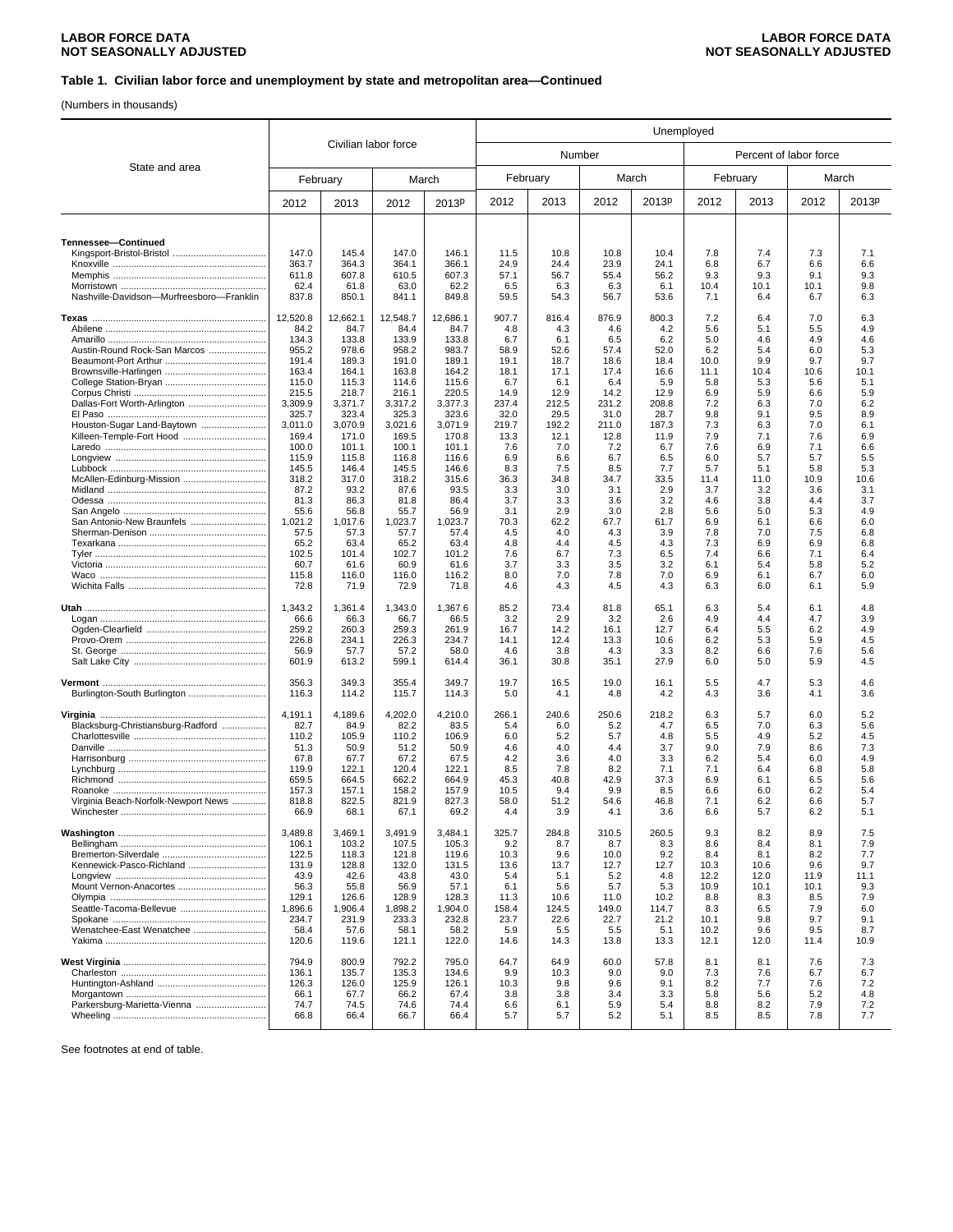#### **Table 1. Civilian labor force and unemployment by state and metropolitan area—Continued**

(Numbers in thousands)

|                                 |          |                      |         |         | Unemployed |        |       |       |      |                        |      |       |  |
|---------------------------------|----------|----------------------|---------|---------|------------|--------|-------|-------|------|------------------------|------|-------|--|
|                                 |          | Civilian labor force |         |         |            | Number |       |       |      | Percent of labor force |      |       |  |
| State and area                  | February |                      | March   |         | February   |        | March |       |      | February               |      | March |  |
|                                 | 2012     | 2013                 | 2012    | 2013P   | 2012       | 2013   | 2012  | 2013P | 2012 | 2013                   | 2012 | 2013P |  |
|                                 |          |                      |         |         |            |        |       |       |      |                        |      |       |  |
|                                 | 3,043.5  | 3,047.5              | 3,038.9 | 3,044.7 | 244.6      | 249.6  | 234.0 | 232.9 | 8.0  | 8.2                    | 7.7  | 7.6   |  |
|                                 | 123.1    | 123.6                | 122.9   | 123.5   | 8.9        | 9.1    | 8.6   | 8.6   | 7.3  | 7.4                    | 7.0  | 7.0   |  |
|                                 | 91.8     | 92.7                 | 91.3    | 92.0    | 6.6        | 7.0    | 6.3   | 6.5   | 7.2  | 7.5                    | 6.9  | 7.0   |  |
|                                 | 54.4     | 55.0                 | 54.5    | 55.0    | 4.2        | 4.3    | 4.0   | 4.0   | 7.7  | 7.9                    | 7.4  | 7.2   |  |
|                                 | 172.4    | 173.4                | 171.9   | 172.8   | 13.0       | 13.1   | 12.5  | 12.1  | 7.6  | 7.5                    | 7.3  | 7.0   |  |
|                                 | 78.5     | 79.1                 | 78.5    | 79.0    | 7.6        | 7.7    | 7.3   | 7.2   | 9.7  | 9.8                    | 9.3  | 9.1   |  |
|                                 | 76.9     | 77.7                 | 77.0    | 77.7    | 5.0        | 5.1    | 4.8   | 4.6   | 6.5  | 6.5                    | 6.2  | 5.9   |  |
|                                 | 343.9    | 344.8                | 345.9   | 345.1   | 19.5       | 20.5   | 18.7  | 18.7  | 5.7  | 5.9                    | 5.4  | 5.4   |  |
| Milwaukee-Waukesha-West Allis   | 796.7    | 794.3                | 792.6   | 795.2   | 64.6       | 66.0   | 62.4  | 61.9  | 8.1  | 8.3                    | 7.9  | 7.8   |  |
|                                 | 94.5     | 95.1                 | 94.1    | 95.2    | 6.7        | 6.9    | 6.4   | 6.5   | 7.0  | 7.2                    | 6.8  | 6.9   |  |
|                                 | 97.4     | 96.8                 | 96.5    | 97.1    | 9.3        | 9.8    | 8.8   | 9.5   | 9.5  | 10.1                   | 9.2  | 9.8   |  |
|                                 | 60.8     | 60.6                 | 60.7    | 60.6    | 4.8        | 4.6    | 4.6   | 4.2   | 7.9  | 7.6                    | 7.5  | 7.0   |  |
|                                 | 72.1     | 71.0                 | 72.0    | 70.8    | 6.0        | 6.0    | 5.8   | 5.6   | 8.3  | 8.4                    | 8.0  | 7.8   |  |
|                                 | 302.8    | 304.9                | 304.7   | 305.6   | 18.9       | 16.8   | 18.7  | 16.4  | 6.3  | 5.5                    | 6.1  | 5.4   |  |
|                                 | 43.5     | 44.4                 | 43.9    | 44.6    | 2.5        | 2.1    | 2.4   | 2.1   | 5.6  | 4.8                    | 5.4  | 4.7   |  |
|                                 | 45.1     | 46.5                 | 45.2    | 46.4    | 3.2        | 2.8    | 3.1   | 2.6   | 7.2  | 5.9                    | 6.9  | 5.6   |  |
|                                 | 1,229.6  | 1,195.7              | 1,219.6 | 1,181.6 | 186.2      | 165.5  | 186.1 | 159.6 | 15.1 | 13.8                   | 15.3 | 13.5  |  |
| Aguadilla-Isabela-San Sebastian | 102.6    | 101.8                | 102.0   | 100.1   | 16.9       | 15.7   | 16.8  | 15.2  | 16.5 | 15.4                   | 16.5 | 15.2  |  |
|                                 | 25.4     | 24.9                 | 25.1    | 24.5    | 4.5        | 3.7    | 4.5   | 3.6   | 17.5 | 15.0                   | 17.7 | 14.5  |  |
|                                 | 24.2     | 24.0                 | 24.0    | 24.1    | 5.4        | 5.1    | 5.3   | 4.9   | 22.2 | 21.3                   | 22.2 | 20.5  |  |
|                                 | 32.8     | 31.9                 | 32.6    | 31.2    | 5.4        | 5.4    | 5.4   | 5.2   | 16.6 | 17.0                   | 16.6 | 16.7  |  |
|                                 | 82.7     | 80.7                 | 82.0    | 80.3    | 13.0       | 11.6   | 12.9  | 11.2  | 15.7 | 14.3                   | 15.7 | 13.9  |  |
|                                 | 46.6     | 44.3                 | 45.9    | 43.9    | 7.3        | 7.6    | 7.3   | 7.3   | 15.8 | 17.2                   | 15.8 | 16.7  |  |
| San Juan-Caguas-Guaynabo        | 822.4    | 801.0                | 817.2   | 791.0   | 116.5      | 100.4  | 116.8 | 96.8  | 14.2 | 12.5                   | 14.3 | 12.2  |  |
|                                 | 34.7     | 33.4                 | 34.2    | 33.0    | 6.2        | 5.9    | 6.1   | 5.6   | 17.8 | 17.6                   | 17.9 | 16.9  |  |

<sup>1</sup> Area boundaries do not reflect official OMB definitions.<br> $P = preliminary.$ 

 NOTE: Data refer to place of residence. Data for Puerto Rico are derived from a monthly household survey similar to the Current Population Survey. Area definitions are based on Office of Management and Budget Bulletin No. 10-02, dated December 1, 2009, and are available on the BLS website at www.bls.gov/lau/lausmsa.htm. Areas in the six New England states are Metropolitan New England City and Town Areas (NECTAs), while areas in other states are county-based. Some metropolitan areas lie in two or more states. They are listed under the state• that appear first in their titles. Davenport-Moline-Rock Island, Iowa-Ill., is the exception in that it is listed under Illinois for operational reasons. Estimates for the latest month are subject to revision the following month.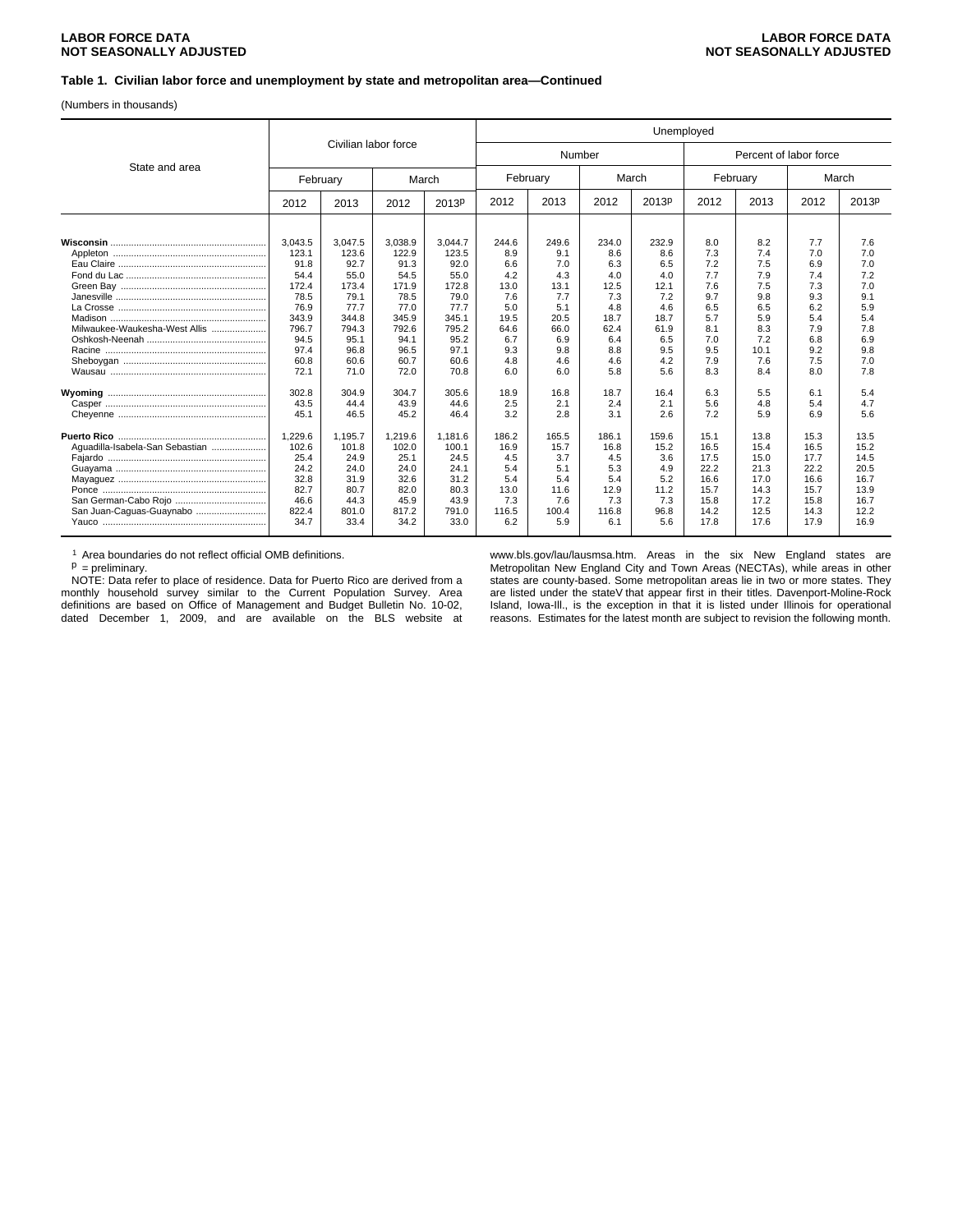#### **Table 2. Civilian labor force and unemployment by state, selected metropolitan area, and metropolitan division** 1

(Numbers in thousands)

|                                                                                                                                                                                                     |                                                                                                     |                                                                                                     |                                                                                                     |                                                                                                     | Unemployed                                                                        |                                                                                  |                                                                                   |                                                                                  |                                                                            |                                                                            |                                                                            |                                                                            |  |  |
|-----------------------------------------------------------------------------------------------------------------------------------------------------------------------------------------------------|-----------------------------------------------------------------------------------------------------|-----------------------------------------------------------------------------------------------------|-----------------------------------------------------------------------------------------------------|-----------------------------------------------------------------------------------------------------|-----------------------------------------------------------------------------------|----------------------------------------------------------------------------------|-----------------------------------------------------------------------------------|----------------------------------------------------------------------------------|----------------------------------------------------------------------------|----------------------------------------------------------------------------|----------------------------------------------------------------------------|----------------------------------------------------------------------------|--|--|
|                                                                                                                                                                                                     |                                                                                                     |                                                                                                     | Civilian labor force                                                                                |                                                                                                     |                                                                                   | Number                                                                           |                                                                                   |                                                                                  |                                                                            | Percent of labor force                                                     |                                                                            |                                                                            |  |  |
| State, area, and division                                                                                                                                                                           |                                                                                                     | February                                                                                            |                                                                                                     | March                                                                                               |                                                                                   | February                                                                         | March                                                                             |                                                                                  |                                                                            | February                                                                   |                                                                            | March                                                                      |  |  |
|                                                                                                                                                                                                     | 2012                                                                                                | 2013                                                                                                | 2012                                                                                                | 2013P                                                                                               | 2012                                                                              | 2013                                                                             | 2012                                                                              | 2013P                                                                            | 2012                                                                       | 2013                                                                       | 2012                                                                       | 2013P                                                                      |  |  |
| Los Angeles-Long Beach-Santa Ana<br>Los Angeles-Long Beach-Glendale<br>Santa Ana-Anaheim-Irvine<br>San Francisco-Oakland-Fremont<br>Oakland-Fremont-Havward<br>San Francisco-San Mateo-Redwood City | 18,474.8<br>6,522.7<br>4,907.2<br>1,615.5<br>2,308.7<br>1,305.4<br>1,003.3                          | 18,648.3<br>6,561.9<br>4,924.0<br>1,637.9<br>2,348.5<br>1,323.8<br>1,024.7                          | 18,473.1<br>6,507.4<br>4,886.4<br>1,620.9<br>2,315.6<br>1,309.4<br>1,006.2                          | 18,557.7<br>6,526.9<br>4,895.1<br>1,631.8<br>2,338.4<br>1,317.8<br>1,020.6                          | 2,083.8<br>698.1<br>568.1<br>130.1<br>199.8<br>124.6<br>75.2                      | 1,812.4<br>613.6<br>506.0<br>107.6<br>168.6<br>106.8<br>61.9                     | 2,045.4<br>677.7<br>548.9<br>128.8<br>198.4<br>124.0<br>74.4                      | 1,740.5<br>589.1<br>485.9<br>103.3<br>161.1<br>102.3<br>58.8                     | 11.3<br>10.7<br>11.6<br>8.1<br>8.7<br>9.5<br>7.5                           | 9.7<br>9.4<br>10.3<br>6.6<br>7.2<br>8.1<br>6.0                             | 11.1<br>10.4<br>11.2<br>7.9<br>8.6<br>9.5<br>7.4                           | 9.4<br>9.0<br>9.9<br>6.3<br>6.9<br>7.8<br>5.8                              |  |  |
| Washington-Arlington-Alexandria <sup>2</sup><br>Bethesda-Rockville-Frederick <sup>3</sup><br>Washington-Arlington-Alexandria <sup>2</sup>                                                           | 352.9<br>3,154.9<br>656.1<br>2,498.8                                                                | 372.0<br>3,180.3<br>662.6<br>2,517.7                                                                | 354.8<br>3,169.3<br>660.1<br>2,509.2                                                                | 370.7<br>3,197.3<br>666.2<br>2,531.2                                                                | 33.5<br>187.2<br>36.3<br>150.9                                                    | 32.0<br>173.8<br>34.4<br>139.5                                                   | 33.6<br>178.8<br>34.6<br>144.2                                                    | 30.9<br>165.4<br>33.9<br>131.6                                                   | 9.5<br>5.9<br>5.5<br>6.0                                                   | 8.6<br>5.5<br>5.2<br>5.5                                                   | 9.5<br>5.6<br>5.2<br>5.7                                                   | 8.3<br>5.2<br>5.1<br>5.2                                                   |  |  |
| Miami-Fort Lauderdale-Pompano Beach<br>Fort Lauderdale-Pompano Beach-Deerfield                                                                                                                      | 9,272.0<br>2,919.9                                                                                  | 9,359.9<br>2,961.1                                                                                  | 9,311.1<br>2,918.3                                                                                  | 9,353.4<br>2,942.3                                                                                  | 837.4<br>254.2                                                                    | 708.6<br>235.5                                                                   | 811.4<br>248.2                                                                    | 654.9<br>220.7                                                                   | 9.0<br>8.7                                                                 | 7.6<br>8.0                                                                 | 8.7<br>8.5                                                                 | 7.0<br>7.5                                                                 |  |  |
| Miami-Miami Beach-Kendall<br>West Palm Beach-Boca Raton-Boynton Beach                                                                                                                               | 1,002.2<br>1,288.0<br>629.7                                                                         | 1,015.8<br>1,312.8<br>632.5                                                                         | 1,005.5<br>1,280.3<br>632.5                                                                         | 1,016.4<br>1,293.4<br>632.5                                                                         | 78.6<br>118.2<br>57.4                                                             | 63.5<br>124.7<br>47.3                                                            | 76.4<br>116.0<br>55.8                                                             | 58.3<br>118.9<br>43.5                                                            | 7.8<br>9.2<br>9.1                                                          | 6.2<br>9.5<br>7.5                                                          | 7.6<br>9.1<br>8.8                                                          | 5.7<br>9.2<br>6.9                                                          |  |  |
|                                                                                                                                                                                                     | 6,555.7<br>4,854.6<br>4,090.6<br>321.8<br>442.2                                                     | 6,596.3<br>4,901.3<br>4,136.5<br>323.0<br>441.8                                                     | 6,555.4<br>4,856.3<br>4,095.4<br>321.7<br>439.3                                                     | 6,531.8<br>4,851.7<br>4,091.3<br>321.1<br>439.3                                                     | 622.4<br>448.3<br>372.9<br>30.5<br>44.8                                           | 688.5<br>505.2<br>424.0<br>34.2<br>47.0                                          | 595.0<br>438.8<br>367.6<br>29.8<br>41.4                                           | 615.7<br>461.3<br>386.7<br>32.9<br>41.7                                          | 9.5<br>9.2<br>9.1<br>9.5<br>10.1                                           | 10.4<br>10.3<br>10.3<br>10.6<br>10.6                                       | 9.1<br>9.0<br>9.0<br>9.3<br>9.4                                            | 9.4<br>9.5<br>9.5<br>10.3<br>9.5                                           |  |  |
| Boston-Cambridge-Quincy <sup>2</sup><br>Brockton-Bridgewater-Easton<br>Taunton-Norton-Raynham                                                                                                       | 3,454.0<br>2,539.8<br>1,539.9<br>127.2<br>148.1<br>124.8<br>73.8<br>156.3<br>177.2<br>129.7<br>62.8 | 3,441.3<br>2,538.5<br>1,538.3<br>127.1<br>148.1<br>125.5<br>74.6<br>155.1<br>177.8<br>129.8<br>62.2 | 3,459.4<br>2,541.4<br>1,539.2<br>127.8<br>148.2<br>125.3<br>74.0<br>156.5<br>177.8<br>129.9<br>62.9 | 3,449.4<br>2,543.6<br>1,540.0<br>127.3<br>148.3<br>126.0<br>75.3<br>155.5<br>179.0<br>129.9<br>62.2 | 251.5<br>163.2<br>90.5<br>10.5<br>8.1<br>8.9<br>8.6<br>11.6<br>10.8<br>9.2<br>4.9 | 233.8<br>152.1<br>83.4<br>9.5<br>7.9<br>8.5<br>8.2<br>10.6<br>11.3<br>8.3<br>4.4 | 239.4<br>153.8<br>84.4<br>10.1<br>7.6<br>8.4<br>8.3<br>11.1<br>10.4<br>8.8<br>4.7 | 233.5<br>150.1<br>81.7<br>9.5<br>7.8<br>8.2<br>8.4<br>10.6<br>11.2<br>8.3<br>4.4 | 7.3<br>6.4<br>5.9<br>8.2<br>5.5<br>7.2<br>11.7<br>7.4<br>6.1<br>7.1<br>7.9 | 6.8<br>6.0<br>5.4<br>7.4<br>5.3<br>6.8<br>11.0<br>6.8<br>6.4<br>6.4<br>7.1 | 6.9<br>6.0<br>5.5<br>7.9<br>5.1<br>6.7<br>11.3<br>7.1<br>5.8<br>6.8<br>7.5 | 6.8<br>5.9<br>5.3<br>7.5<br>5.3<br>6.5<br>11.2<br>6.8<br>6.2<br>6.4<br>7.1 |  |  |
| Michigan<br>Warren-Troy-Farmington Hills                                                                                                                                                            | 4,634.3<br>1,990.4<br>810.7<br>1,179.7                                                              | 4,628.3<br>1,994.6<br>812.7<br>1,181.9                                                              | 4,645.5<br>1,995.4<br>811.5<br>1,183.9                                                              | 4,629.8<br>1,991.9<br>809.4<br>1,182.5                                                              | 451.9<br>211.3<br>93.4<br>117.9                                                   | 426.8<br>202.6<br>91.1<br>111.6                                                  | 448.2<br>208.4<br>92.3<br>116.1                                                   | 405.9<br>196.4<br>88.4<br>108.0                                                  | 9.8<br>10.6<br>11.5<br>10.0                                                | 9.2<br>10.2<br>11.2<br>9.4                                                 | 9.6<br>10.4<br>11.4<br>9.8                                                 | 8.8<br>9.9<br>10.9<br>9.1                                                  |  |  |
| New York-Northern New Jersey-Long Island 2<br>New York-White Plains-Wayne <sup>2</sup>                                                                                                              | 9,560.9<br>9,509.5<br>1,217.5<br>1,460.7<br>5,727.4<br>1,103.9                                      | 9,548.8<br>9,540.2<br>1,232.2<br>1,468.7<br>5,730.1<br>1,109.2                                      | 9,545.5<br>9,509.1<br>1,218.2<br>1,463.8<br>5,723.9<br>1,103.1                                      | 9,490.7<br>9,499.7<br>1,232.1<br>1.469.9<br>5,691.5<br>1,106.3                                      | 873.0<br>875.6<br>112.0<br>115.2<br>543.7<br>104.8                                | 842.6<br>837.9<br>107.1<br>112.0<br>517.4<br>101.4                               | 831.9<br>840.9<br>108.0<br>108.6<br>522.3<br>101.9                                | 765.1<br>773.1<br>101.1<br>99.3<br>476.3<br>96.4                                 | 9.1<br>9.2<br>9.2<br>7.9<br>9.5<br>9.5                                     | 8.8<br>8.8<br>8.7<br>7.6<br>9.0<br>9.1                                     | 8.7<br>8.8<br>8.9<br>7.4<br>9.1<br>9.2                                     | 8.1<br>8.1<br>8.2<br>6.8<br>8.4<br>8.7                                     |  |  |
| Philadelphia-Camden-Wilmington <sup>2</sup>                                                                                                                                                         | 6,394.4<br>2,986.8<br>666.4<br>1,961.7<br>358.7                                                     | 6,447.5<br>3,011.5<br>668.6<br>1,981.8<br>361.2                                                     | 6,416.6<br>2,998.9<br>666.5<br>1,972.8<br>359.6                                                     | 6,416.5<br>2,994.4<br>665.9<br>1,969.0<br>359.5                                                     | 528.9<br>263.9<br>67.8<br>167.4<br>28.8                                           | 542.8<br>262.5<br>65.2<br>168.7<br>28.7                                          | 510.4<br>256.0<br>65.8<br>163.0<br>27.2                                           | 497.2<br>245.2<br>61.4<br>156.3<br>27.5                                          | 8.3<br>8.8<br>10.2<br>8.5<br>8.0                                           | 8.4<br>8.7<br>9.7<br>8.5<br>7.9                                            | 8.0<br>8.5<br>9.9<br>8.3<br>7.6                                            | 7.7<br>8.2<br>9.2<br>7.9<br>7.6                                            |  |  |
| Dallas-Fort Worth-Arlington                                                                                                                                                                         | 12,520.8<br>3,309.9<br>2,203.8<br>1,106.2                                                           | 12,662.1<br>3,371.7<br>2,246.7<br>1,125.1                                                           | 12,548.7<br>3,317.2<br>2,207.9<br>1,109.3                                                           | 12,686.1<br>3,377.3<br>2,251.7<br>1,125.6                                                           | 907.7<br>237.4<br>159.6<br>77.7                                                   | 816.4<br>212.5<br>143.1<br>69.4                                                  | 876.9<br>231.2<br>155.3<br>75.9                                                   | 800.3<br>208.8<br>140.2<br>68.5                                                  | 7.2<br>7.2<br>7.2<br>7.0                                                   | 6.4<br>6.3<br>6.4<br>6.2                                                   | 7.0<br>7.0<br>7.0<br>6.8                                                   | 6.3<br>6.2<br>6.2<br>6.1                                                   |  |  |
|                                                                                                                                                                                                     | 3,489.8<br>1,896.6<br>1,504.5<br>392.1                                                              | 3,469.1<br>1,906.4<br>1,521.2<br>385.2                                                              | 3,491.9<br>1,898.2<br>1,507.9<br>390.3                                                              | 3,484.1<br>1,904.0<br>1,513.5<br>390.4                                                              | 325.7<br>158.4<br>119.4<br>38.9                                                   | 284.8<br>124.5<br>88.1<br>36.4                                                   | 310.5<br>149.0<br>111.1<br>37.9                                                   | 260.5<br>114.7<br>79.2<br>35.4                                                   | 9.3<br>8.3<br>7.9<br>9.9                                                   | 8.2<br>6.5<br>5.8<br>9.5                                                   | 8.9<br>7.9<br>7.4<br>9.7                                                   | 7.5<br>6.0<br>5.2<br>9.1                                                   |  |  |

1 These 11 areas contain all of the 34 metropolitan divisions.<br><sup>2</sup> Part of the area (or division) is in one or more adjacent states.

 $\frac{3}{2}$  All of the division is in one or more adjacent states.<br>  $\frac{1}{2}$  = preliminary.

 NOTE: Data refer to place of residence. Area definitions are based on Office of Management and Budget Bulletin No. 10-02, dated December 1, 2009, available at www.bls.gov/lau/lausmsa.htm. Areas in the six New England states are Metropolitan New England City and Town Areas (NECTAs), while areas in other states are county-based. Some metropolitan areas lie in two or more states. They are listed under the state that corresponds to the first city in their title. Metropolitan divisions

are listed under their metropolitan areas. Some divisions lie in more than one state, and some, like Camden, N.J., are totally outside the states under which their metropolitan areas are listed. Three sets of metropolitan areas and divisions have similar or identical titles. For Washington-Arlington-Alexandria, D.C.-Va.-Md.-W.Va., the metropolitan area and division titles are identical. For the Boston-Cambridge-Quincy, Mass.-N.H., and Chicago-Joliet-Naperville, Ill.-Ind.-Wis., metropolitan areas, the division titles are similar but include only Massachusetts and Illinois, respectively. Estimates for the latest month are subject to revision the following month.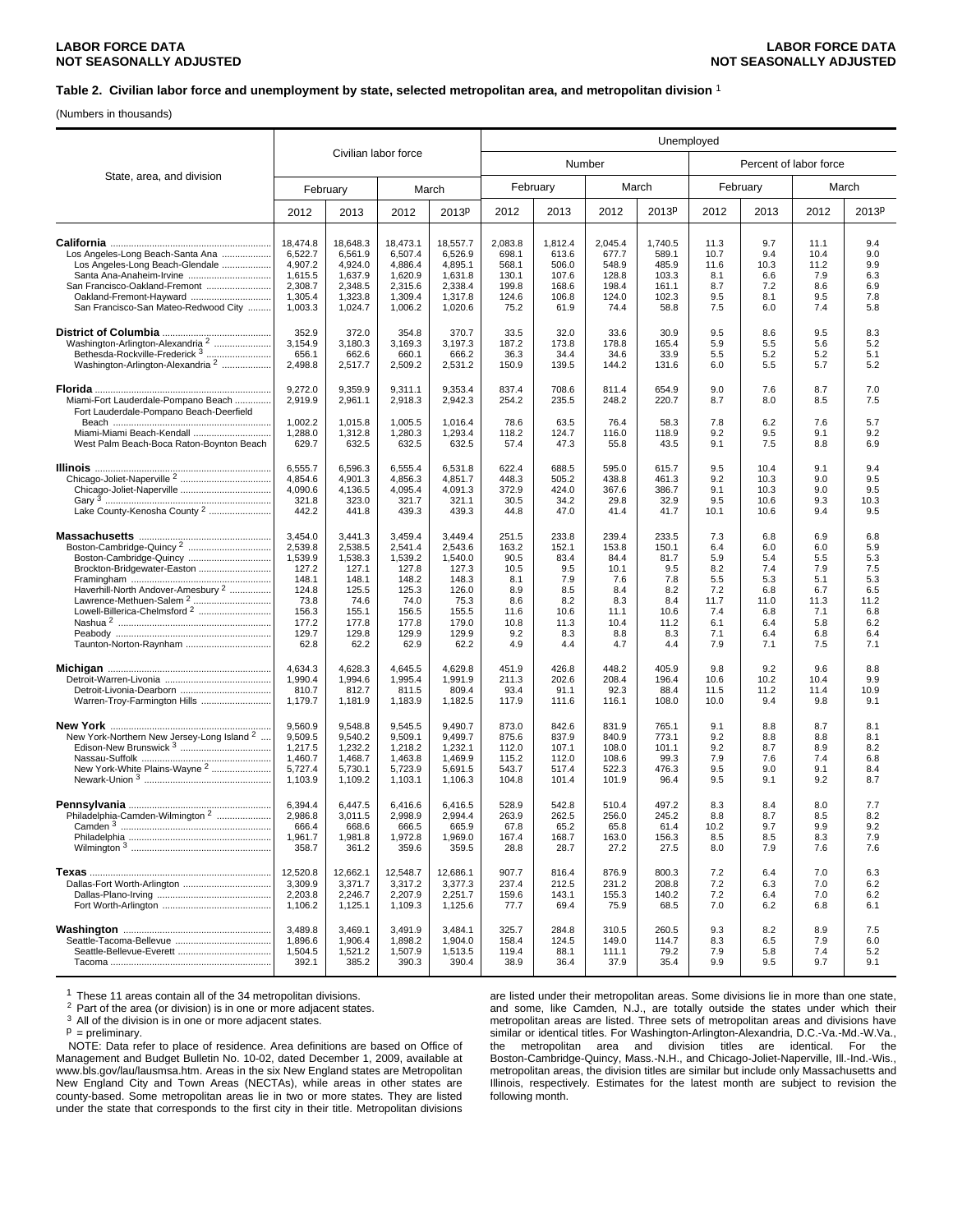**Table 3. Employees on nonfarm payrolls by state and metropolitan area**

[In thousands]

| State and area |          | February | March    |                   | Change from<br>March 2012 to March 2013 <sup>p</sup> |         |
|----------------|----------|----------|----------|-------------------|------------------------------------------------------|---------|
|                | 2012     | 2013     | 2012     | 2013 <sup>p</sup> | Number                                               | Percent |
|                | 1,862.1  | 1,873.7  | 1,880.5  | 1,887.4           | 6.9                                                  | 0.4     |
|                | 47.8     | 47.7     | 48.3     | 48.1              | -0.2                                                 | $-0.4$  |
|                | 54.1     | 55.7     | 54.3     | 56.0              | 1.7                                                  | 3.1     |
|                | 495.5    | 497.7    | 499.9    | 500.6             | 0.7                                                  | 0.1     |
|                | 53.2     | 53.8     | 53.9     | 54.4              | 0.5                                                  | 0.9     |
|                | 56.5     | 56.4     | 57.3     | 56.6              | $-0.7$                                               | $-1.2$  |
|                | 54.8     | 55.5     | 55.6     | 55.9              | 0.3                                                  | 0.5     |
|                | 36.0     | 36.2     | 36.6     | 36.4              | $-0.2$                                               | $-0.5$  |
|                | 207.5    | 207.2    | 208.9    | 208.3             | -0.6                                                 | $-0.3$  |
|                | 171.3    | 173.8    | 172.6    | 175.4             | 2.8                                                  | 1.6     |
|                | 164.2    | 166.2    | 165.4    | 167.8             | 2.4                                                  | 1.5     |
|                | 94.2     | 97.2     | 94.8     | 97.7              | 2.9                                                  | 3.1     |
|                | 319.4    | 321.4    | 322.2    | 323.9             | 1.7                                                  | 0.5     |
|                | 173.0    | 175.4    | 173.8    | 175.9             | 2.1                                                  | 1.2     |
|                | 37.8     | 38.3     | 38.3     | 38.7              | 0.4                                                  | 1.0     |
|                | 2,448.3  | 2,494.5  | 2,466.0  | 2.511.1           | 45.1                                                 | 1.8     |
|                | 59.5     | 61.8     | 60.4     | 62.2              | 1.8                                                  | 3.0     |
|                | 44.7     | 44.7     | 45.3     | 45.0              | $-0.3$                                               | $-0.7$  |
|                | 1,746.2  | 1,785.4  | 1,759.2  | 1.800.3           | 41.1                                                 | 2.3     |
|                | 55.1     | 55.7     | 55.5     | 55.9              | 0.4                                                  | 0.7     |
|                | 362.2    | 365.7    | 363.8    | 365.7             | 1.9                                                  | 0.5     |
|                | 52.7     | 52.4     | 52.9     | 52.2              | $-0.7$                                               | $-1.3$  |
|                | 1.166.8  | 1,171.0  | 1.178.6  | 1,181.8           | 3.2                                                  | 0.3     |
|                | 206.0    | 215.3    | 208.2    | 217.0             | 8.8                                                  | 4.2     |
|                | 115.7    | 116.0    | 116.8    | 117.5             | 0.7                                                  | 0.6     |
|                | 37.1     | 37.4     | 37.7     | 38.0              | 0.3                                                  | 0.8     |
|                | 50.7     | 51.8     | 51.0     | 52.3              | 1.3                                                  | 2.5     |
|                | 339.2    | 339.9    | 342.2    | 343.3             | 1.1                                                  | 0.3     |
|                | 36.7     | 35.8     | 37.0     | 36.1              | $-0.9$                                               | $-2.4$  |
|                | 14,180.9 | 14,488.9 | 14,273.8 | 14,576.6          | 302.8                                                | 2.1     |
|                | 236.9    | 242.4    | 239.8    | 244.5             | 4.7                                                  | 2.0     |
|                | 67.6     | 68.5     | 67.3     | 68.8              | 1.5                                                  | 2.2     |
|                | 46.1     | 46.7     | 45.7     | 46.7              | 1.0                                                  | 2.2     |
|                | 278.1    | 281.7    | 281.0    | 285.7             | 4.7                                                  | 1.7     |
|                | 35.2     | 35.4     | 34.8     | 35.4              | 0.6                                                  | 1.7     |
|                | 5,191.4  | 5,315.3  | 5,228.1  | 5,344.1           | 116.0                                                | 2.2     |
|                | 32.9     | 33.1     | 33.0     | 33.1              | 0.1                                                  | 0.3     |
|                | 55.8     | 57.7     | 56.7     | 58.1              | 1.4                                                  | 2.5     |
|                | 145.1    | 146.5    | 146.1    | 147.4             | 1.3                                                  | 0.9     |
|                | 60.1     | 63.5     | 61.1     | 64.0              | 2.9                                                  | 4.7     |
|                | 276.6    | 281.5    | 277.5    | 282.7             | 5.2                                                  | 1.9     |
|                | 55.4     | 56.0     | 55.8     | 56.2              | 0.4                                                  | 0.7     |
|                | 1,138.8  | 1,163.9  | 1,143.9  | 1,167.4           | 23.5                                                 | 2.1     |
|                | 810.3    | 823.0    | 813.8    | 827.8             | 14.0                                                 | 1.7     |
|                | 119.6    | 123.0    | 119.4    | 123.2             | 3.8                                                  | 3.2     |
|                | 1,235.6  | 1,266.8  | 1,242.5  | 1,275.1           | 32.6                                                 | 2.6     |
|                | 1,934.6  | 1,991.2  | 1,945.3  | 1,999.3           | 54.0                                                 | 2.8     |
|                | 887.2    | 917.6    | 893.8    | 922.7             | 28.9                                                 | 3.2     |
|                | 98.4     | 103.4    | 99.4     | 104.2             | 4.8                                                  | 4.8     |
|                | 166.4    | 170.8    | 167.4    | 172.1             | 4.7                                                  | 2.8     |
|                | 85.6     | 91.0     | 86.2     | 91.0              | 4.8                                                  | 5.6     |
|                | 165.9    | 172.3    | 165.9    | 173.0             | 7.1                                                  | 4.3     |
|                | 187.3    | 190.2    | 188.0    | 191.2             | 3.2                                                  | 1.7     |
|                | 116.1    | 119.4    | 117.4    | 120.7             | 3.3                                                  | 2.8     |
|                | 106.6    | 109.4    | 107.6    | 110.1             | 2.5                                                  | 2.3     |
|                | 36.3     | 36.6     | 36.9     | 37.1              | 0.2                                                  | 0.5     |
|                | 2,261.8  | 2,328.7  | 2,281.1  | 2,341.6           | 60.5                                                 | 2.7     |
|                | 165.0    | 170.2    | 166.8    | 171.8             | 5.0                                                  | 3.0     |
|                | 246.2    | 251.2    | 248.0    | 251.5             | 3.5                                                  | 1.4     |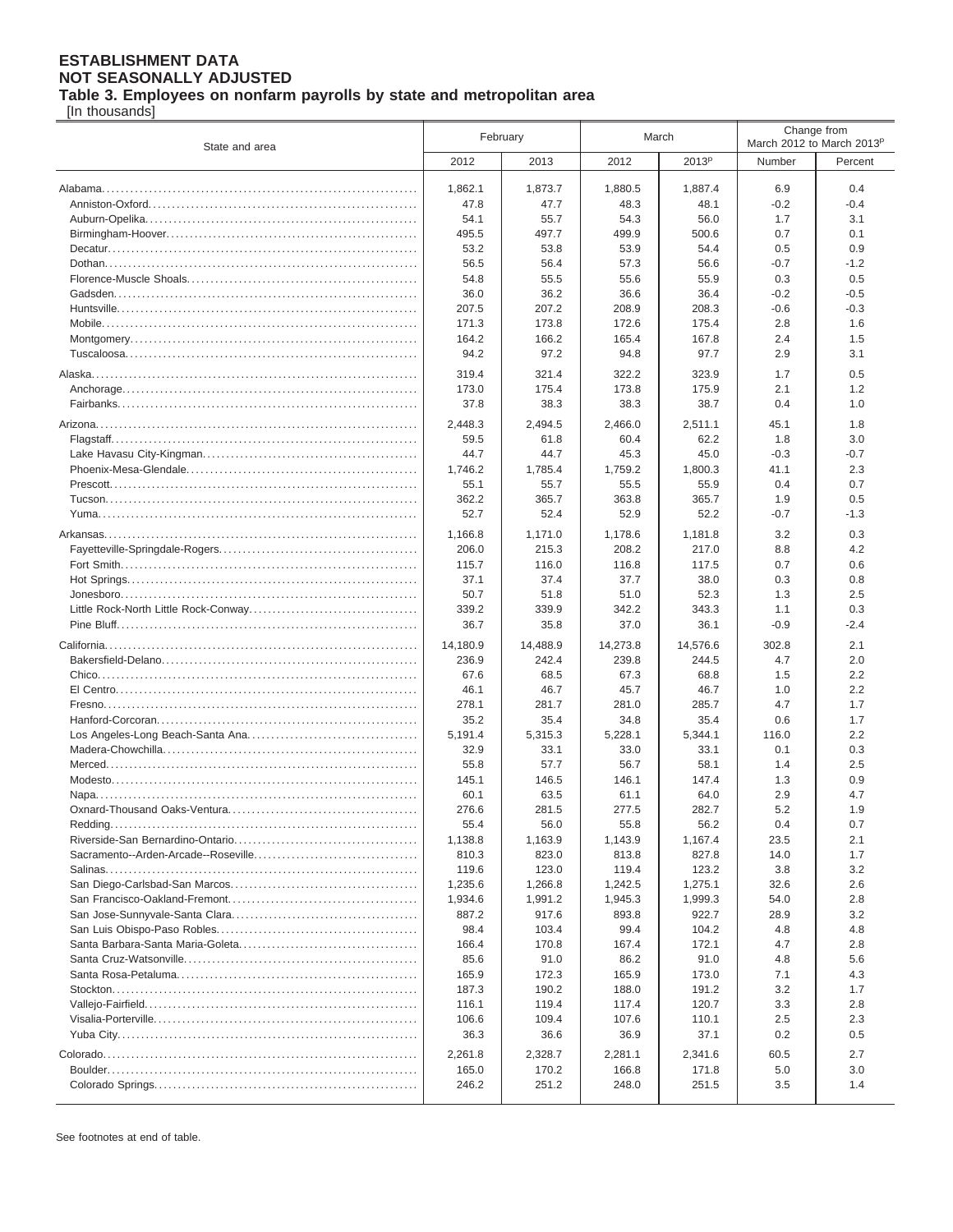**Table 3. Employees on nonfarm payrolls by state and metropolitan area — Continued**

[In thousands]

| State and area                           | February       |                  | March            |                   | Change from<br>March 2012 to March 2013 <sup>p</sup> |            |
|------------------------------------------|----------------|------------------|------------------|-------------------|------------------------------------------------------|------------|
|                                          | 2012           | 2013             | 2012             | 2013 <sup>p</sup> | Number                                               | Percent    |
| Colorado - Continued                     |                |                  |                  |                   |                                                      |            |
|                                          | 1,212.4        | 1,247.3          | 1,224.0          | 1,253.5           | 29.5                                                 | 2.4        |
|                                          | 135.6          | 139.8            | 136.2            | 140.5             | 4.3                                                  | 3.2        |
|                                          | 58.9           | 59.5             | 59.1             | 59.5              | 0.4                                                  | 0.7        |
|                                          | 83.1           | 84.2             | 83.8             | 85.2              | 1.4                                                  | 1.7        |
|                                          | 58.2           | 58.3             | 58.2             | 58.8              | 0.6                                                  | 1.0        |
|                                          | 1,615.4        | 1,619.8          | 1,623.1          | 1,625.7           | 2.6                                                  | 0.2        |
|                                          | 397.6          | 396.5            | 401.0            | 399.3             | $-1.7$                                               | $-0.4$     |
|                                          | 66.3           | 67.5             | 66.8             | 67.8              | 1.0                                                  | 1.5        |
|                                          | 536.3          | 542.8            | 538.9            | 544.1             | 5.2                                                  | 1.0        |
|                                          | 268.5          | 266.7            | 267.9            | 267.1             | $-0.8$                                               | $-0.3$     |
|                                          | 126.0          | 124.3            | 126.2            | 124.5             | $-1.7$                                               | $-1.3$     |
|                                          | 62.4           | 61.9             | 62.9             | 62.0              | $-0.9$                                               | $-1.4$     |
|                                          | 407.8          | 416.1            | 412.6            | 417.9             | 5.3                                                  | 1.3        |
|                                          | 62.8           | 62.9             | 63.2             | 63.3              | 0.1                                                  | 0.2        |
|                                          |                |                  |                  |                   |                                                      |            |
|                                          | 725.1          | 729.0<br>3,032.7 | 729.9<br>3,020.2 | 731.9<br>3,056.3  | 2.0<br>36.1                                          | 0.3<br>1.2 |
|                                          | 2,993.4        |                  |                  |                   |                                                      |            |
|                                          | 7,359.4        | 7,493.6          | 7,419.5          | 7,559.7           | 140.2                                                | 1.9        |
|                                          | 209.7          | 212.0            | 211.9            | 214.0             | 2.1                                                  | 1.0        |
|                                          | 76.5           | 78.2             | 78.5             | 80.7              | 2.2                                                  | 2.8        |
| Deltona-Daytona Beach-Ormond Beach       | 155.2          | 157.1            | 157.8            | 161.1             | 3.3                                                  | 2.1        |
|                                          | 129.4          | 132.3            | 129.6            | 132.1             | 2.5                                                  | 1.9        |
|                                          | 589.4<br>191.8 | 606.8<br>193.5   | 593.7<br>193.4   | 610.4<br>195.5    | 16.7<br>2.1                                          | 2.8<br>1.1 |
|                                          | 2,269.4        | 2,303.7          | 2,281.9          | 2,316.2           | 34.3                                                 | 1.5        |
|                                          | 119.6          | 120.5            | 120.3            | 121.5             | 1.2                                                  | 1.0        |
|                                          | 244.5          | 248.7            | 247.8            | 250.7             | 2.9                                                  | 1.2        |
|                                          | 90.9           | 94.0             | 91.6             | 94.6              | 3.0                                                  | 3.3        |
|                                          | 1,030.9        | 1,050.9          | 1,040.7          | 1,054.4           | 13.7                                                 | 1.3        |
|                                          | 194.4          | 197.0            | 195.4            | 198.0             | 2.6                                                  | 1.3        |
|                                          | 19.8           | 20.1             | 20.3             | 20.2              | $-0.1$                                               | $-0.5$     |
| Panama City-Lynn Haven-Panama City Beach | 70.8           | 69.5             | 74.0             | 72.8              | $-1.2$                                               | $-1.6$     |
|                                          | 159.9          | 163.6            | 161.6            | 164.4             | 2.8                                                  | 1.7        |
|                                          | 122.8          | 124.8            | 123.6            | 125.8             | 2.2                                                  | 1.8        |
|                                          | 42.4           | 42.4             | 43.1             | 43.0              | $-0.1$                                               | $-0.2$     |
|                                          | 46.0           | 46.1             | 46.3             | 47.0              | 0.7                                                  | 1.5        |
|                                          | 164.8          | 166.8            | 165.0            | 166.6             | 1.6                                                  | 1.0        |
|                                          | 1.147.1        | 1,179.0          | 1,154.8          | 1,190.7           | 35.9                                                 | 3.1        |
|                                          | 3,898.3        | 3,973.4          | 3,921.6          | 3,997.1           | 75.5                                                 | 1.9        |
|                                          | 60.8           | 61.0             | 60.6             | 61.0              | 0.4                                                  | 0.7        |
|                                          | 86.9           | 88.3             | 87.2             | 88.4              | 1.2                                                  | 1.4        |
|                                          | 2,311.2        | 2,368.1          | 2,326.0          | 2,381.2           | 55.2                                                 | 2.4        |
|                                          | 212.5<br>39.5  | 213.9<br>40.0    | 214.4<br>40.0    | 215.0<br>40.5     | 0.6<br>0.5                                           | 0.3<br>1.3 |
|                                          | 119.7          | 119.4            | 120.5            | 119.7             | $-0.8$                                               | $-0.7$     |
|                                          | 63.0           | 62.9             | 63.5             | 63.1              | -0.4                                                 | $-0.6$     |
|                                          | 73.7           | 74.3             | 74.0             | 74.6              | 0.6                                                  | 0.8        |
|                                          | 19.4           | 19.7             | 19.9             | 19.8              | -0.1                                                 | $-0.5$     |
|                                          | 96.6           | 97.9             | 97.3             | 97.9              | 0.6                                                  | 0.6        |
|                                          | 38.1           | 38.6             | 38.3             | 38.6              | 0.3                                                  | 0.8        |
|                                          | 153.5          | 157.5            | 156.0            | 158.0             | 2.0                                                  | 1.3        |
|                                          | 53.0           | 53.8             | 53.6             | 53.9              | 0.3                                                  | 0.6        |
|                                          | 59.6           | 59.2             | 59.9             | 59.2              | $-0.7$                                               | $-1.2$     |
|                                          | 600.2          | 609.9            | 602.9            | 612.2             | 9.3                                                  | 1.5        |
|                                          | 444.8          | 450.9            | 446.8            | 452.0             | 5.2                                                  | 1.2        |
|                                          | 602.9          | 621.2            | 608.3            | 625.0             | 16.7                                                 | 2.7        |
|                                          | 259.1          | 266.5            | 262.0            | 268.2             | 6.2                                                  | 2.4        |
|                                          | 50.9           | 51.8             | 51.5             | 52.1              | 0.6                                                  | 1.2        |
|                                          | 48.3           | 49.0             | 48.6             | 49.0              | 0.4                                                  | 0.8        |
|                                          |                |                  |                  |                   |                                                      |            |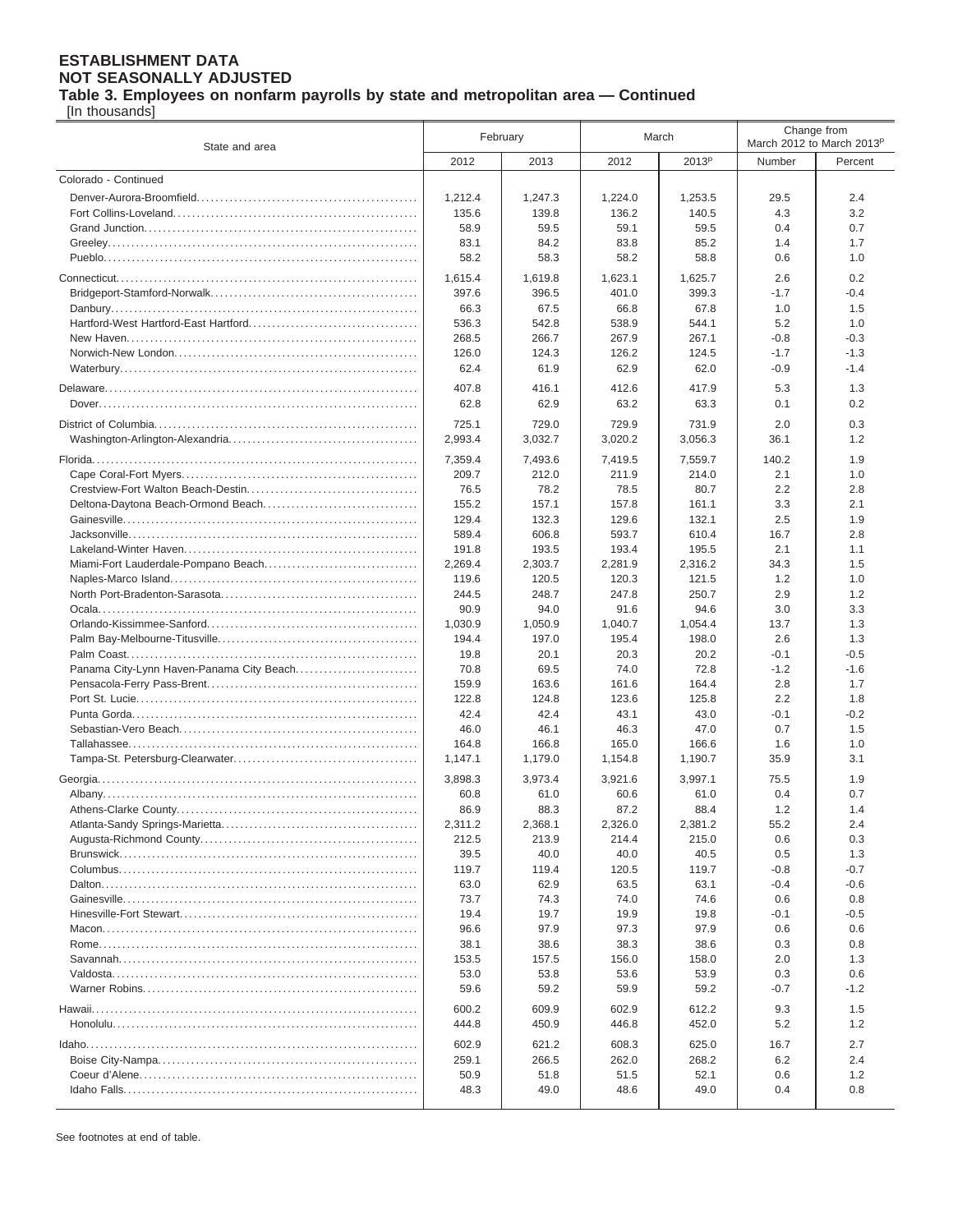**Table 3. Employees on nonfarm payrolls by state and metropolitan area — Continued**

[In thousands]

| State and area    | February       |                | March          |                   | Change from<br>March 2012 to March 2013 <sup>P</sup> |               |
|-------------------|----------------|----------------|----------------|-------------------|------------------------------------------------------|---------------|
|                   | 2012           | 2013           | 2012           | 2013 <sup>P</sup> | Number                                               | Percent       |
| Idaho - Continued |                |                |                |                   |                                                      |               |
|                   | 25.3           | 25.8           | 25.6           | 26.0              | 0.4                                                  | 1.6           |
|                   | 35.4           | 35.7           | 35.7           | 35.9              | 0.2                                                  | 0.6           |
|                   | 5,617.1        | 5,683.6        | 5,670.0        | 5.708.9           | 38.9                                                 | 0.7           |
|                   | 90.8           | 89.7           | 91.1           | 89.8              | $-1.3$                                               | $-1.4$        |
|                   | 104.2          | 106.0          | 105.9          | 107.0             | 1.1                                                  | 1.0           |
|                   | 4,261.1        | 4,321.6        | 4,295.6        | 4,341.5           | 45.9                                                 | 1.1           |
|                   | 29.3           | 29.1           | 29.7           | 29.3              | $-0.4$                                               | $-1.3$        |
|                   | 178.3          | 180.9          | 181.0          | 181.1             | 0.1                                                  | 0.1           |
|                   | 52.3           | 50.0           | 52.7           | 50.1              | $-2.6$                                               | $-4.9$        |
|                   | 42.9           | 43.3           | 43.3           | 43.8              | 0.5                                                  | 1.2           |
|                   | 180.9          | 180.6          | 183.0          | 181.3             | $-1.7$                                               | $-0.9$        |
|                   | 143.6          | 146.8          | 145.1          | 147.7             | 2.6                                                  | 1.8           |
|                   | 110.6          | 110.2          | 111.5          | 110.7             | $-0.8$                                               | $-0.7$        |
|                   | 2,842.9        | 2,895.7        | 2,871.8        | 2,907.2           | 35.4                                                 | 1.2           |
|                   | 39.5           | 39.9           | 40.3           | 40.6              | 0.3                                                  | 0.7           |
|                   | 82.3           | 82.4           | 83.1           | 82.4              | $-0.7$                                               | $-0.8$        |
|                   | 46.9           | 49.2           | 47.8           | 49.7              | 1.9                                                  | 4.0           |
|                   | 108.1          | 112.6          | 110.5          | 114.2             | 3.7                                                  | 3.3           |
|                   | 175.7          | 174.3          | 178.3          | 176.0             | $-2.3$                                               | $-1.3$        |
|                   | 203.0<br>896.6 | 206.2<br>911.6 | 205.3<br>901.4 | 206.0<br>914.8    | 0.7<br>13.4                                          | 0.3<br>1.5    |
|                   | 41.1           | 41.6           | 41.7           | 42.1              | 0.4                                                  | 1.0           |
|                   | 95.7           | 97.7           | 97.0           | 97.5              | 0.5                                                  | 0.5           |
|                   | 41.6           | 41.4           | 42.3           | 41.8              | $-0.5$                                               | $-1.2$        |
|                   | 49.6           | 51.2           | 50.7           | 51.5              | 0.8                                                  | 1.6           |
|                   | 131.7          | 132.5          | 132.0          | 132.9             | 0.9                                                  | 0.7           |
|                   | 70.8           | 70.6           | 71.7           | 71.1              | $-0.6$                                               | $-0.8$        |
|                   | 1,474.5        | 1,499.0        | 1,488.8        | 1,503.3           | 14.5                                                 | 1.0           |
|                   | 48.6           | 48.8           | 48.5           | 48.8              | 0.3                                                  | 0.6           |
|                   | 138.4          | 139.5          | 139.8          | 139.8             | 0.0                                                  | 0.0           |
|                   | 319.0          | 325.6          | 321.5          | 327.2             | 5.7                                                  | 1.8           |
|                   | 57.1           | 58.1           | 57.6           | 58.0              | 0.4                                                  | 0.7           |
|                   | 92.5           | 93.8           | 93.4           | 94.4              | 1.0                                                  | 1.1           |
|                   | 72.3           | 73.8           | 73.1           | 74.4              | 1.3                                                  | 1.8           |
|                   | 90.5           | 92.0           | 91.4           | 92.5              | 1.1                                                  | 1.2           |
|                   | 1,339.8        | 1,358.2        | 1,351.3        | 1,361.5           | 10.2                                                 | 0.8           |
|                   | 51.0           | 51.6           | 51.1           | 51.9              | 0.8                                                  | 1.6           |
|                   | 55.7           | 57.9           | 56.3           | 58.4              | 2.1                                                  | 3.7           |
|                   | 108.3          | 109.6          | 109.7          | 110.0             | 0.3                                                  | 0.3           |
|                   | 282.6          | 286.0          | 284.2          | 286.2             | 2.0                                                  | 0.7           |
|                   | 1,790.0        | 1,817.2        | 1,807.6        | 1,827.5           | 19.9                                                 | 1.1           |
|                   | 61.5           | 61.7           | 62.3           | 62.1              | $-0.2$                                               | $-0.3$        |
|                   | 47.9           | 48.1           | 48.0           | 48.3              | 0.3                                                  | 0.6           |
|                   | 249.1<br>593.5 | 255.6<br>614.4 | 250.5<br>601.6 | 257.7<br>620.3    | 7.2<br>18.7                                          | 2.9<br>3.1    |
|                   | 52.0           | 52.7           | 52.8           | 53.2              | 0.4                                                  | 0.8           |
|                   |                |                |                |                   |                                                      |               |
|                   | 1,907.9        | 1,934.8        | 1,919.2        | 1,948.1           | 28.9                                                 | 1.5           |
|                   | 62.9<br>371.8  | 62.3<br>380.7  | 63.3<br>374.2  | 62.6<br>381.7     | $-0.7$<br>7.5                                        | $-1.1$<br>2.0 |
|                   | 92.8           | 95.3           | 93.7           | 95.8              | 2.1                                                  | 2.2           |
|                   | 153.9          | 157.4          | 154.9          | 157.8             | 2.9                                                  | 1.9           |
|                   | 89.8           | 92.1           | 90.1           | 92.7              | 2.6                                                  | 2.9           |
|                   | 76.3           | 76.9           | 76.8           | 77.5              | 0.7                                                  | 0.9           |
|                   | 525.3          | 530.3          | 527.6          | 535.2             | 7.6                                                  | 1.4           |
|                   | 177.6          | 174.4          | 178.1          | 175.3             | $-2.8$                                               | $-1.6$        |
|                   | 577.2          | 578.4          | 578.7          | 579.3             | 0.6                                                  | 0.1           |
|                   | 64.3           | 64.5           | 64.5           | 64.0              | $-0.5$                                               | $-0.8$        |
|                   | 47.8           | 47.1           | 47.4           | 47.0              | $-0.4$                                               | $-0.8$        |
|                   |                |                |                |                   |                                                      |               |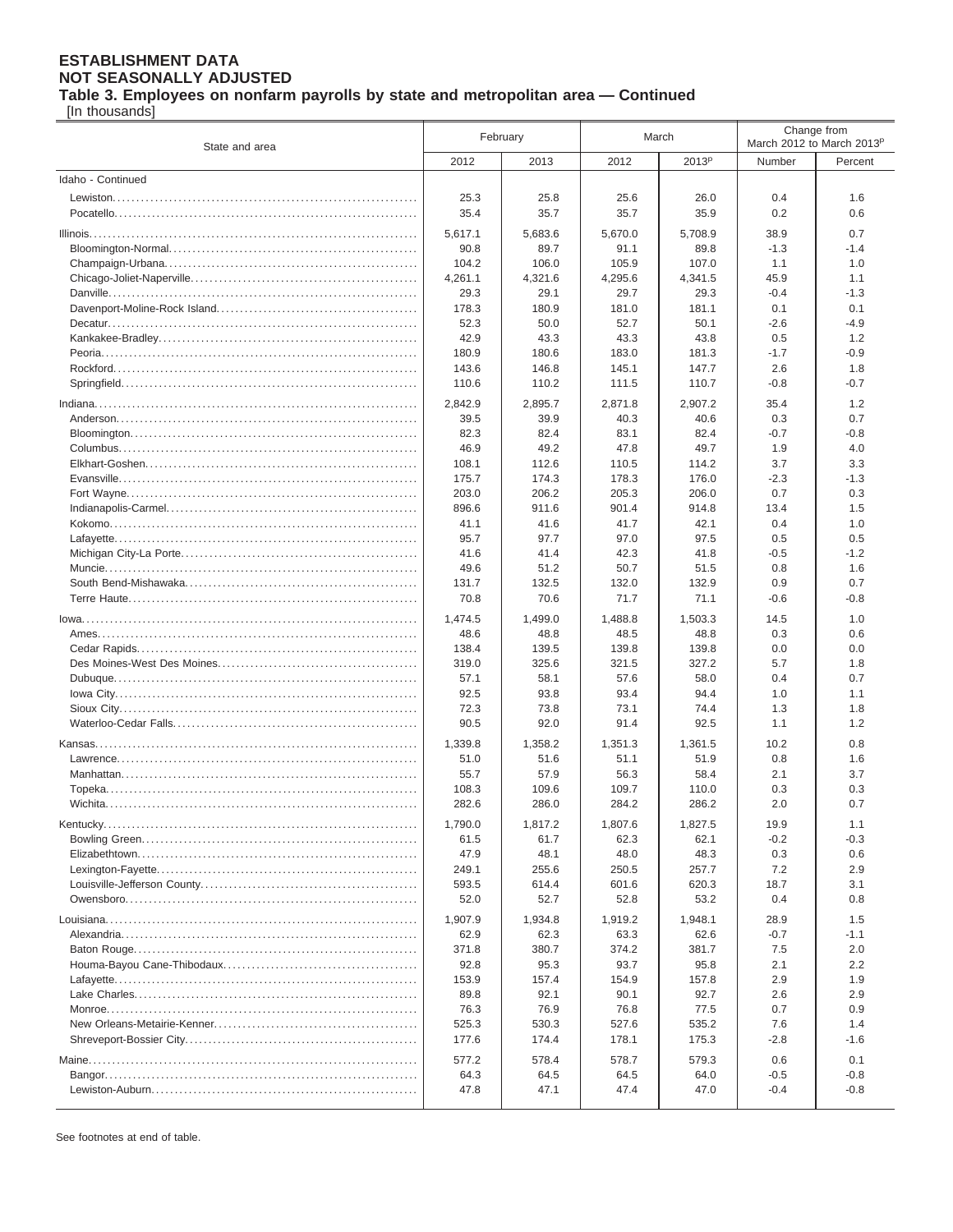[In thousands]

| State and area    | February        |                 | March           |                   | Change from<br>March 2012 to March 2013 <sup>p</sup> |               |
|-------------------|-----------------|-----------------|-----------------|-------------------|------------------------------------------------------|---------------|
|                   | 2012            | 2013            | 2012            | 2013 <sup>p</sup> | Number                                               | Percent       |
| Maine - Continued |                 |                 |                 |                   |                                                      |               |
|                   | 185.6           | 184.8           | 186.0           | 185.8             | $-0.2$                                               | $-0.1$        |
|                   | 2,523.2         | 2,560.0         | 2,553.6         | 2,584.4           | 30.8                                                 | 1.2           |
|                   | 1,292.1         | 1,322.3         | 1,305.6         | 1,333.0           | 27.4                                                 | 2.1           |
|                   | 39.2            | 39.4            | 39.6            | 39.8              | 0.2                                                  | 0.5           |
|                   | 100.5           | 101.5           | 101.9           | 102.5             | 0.6                                                  | 0.6           |
|                   | 52.0            | 51.5            | 52.9            | 52.3              | $-0.6$                                               | $-1.1$        |
|                   | 3,197.6         | 3.245.1         | 3,225.0         | 3,257.4           | 32.4                                                 | 1.0           |
|                   | 87.0            | 91.9            | 89.1            | 93.4              | 4.3                                                  | 4.8           |
|                   | 2,447.1         | 2,488.0         | 2,466.2         | 2,501.5           | 35.3                                                 | 1.4           |
|                   | 46.9            | 47.1            | 47.1            | 47.0              | $-0.1$                                               | $-0.2$        |
|                   | 65.1            | 66.2            | 65.9            | 66.8              | 0.9                                                  | 1.4           |
|                   | 35.0            | 34.4            | 34.7            | 34.5              | $-0.2$                                               | $-0.6$        |
|                   | 278.0           | 277.4           | 282.1           | 278.5             | $-3.6$                                               | $-1.3$        |
|                   | 239.9           | 240.4           | 242.0           | 243.3             | 1.3                                                  | 0.5           |
|                   | 3,948.4         | 3,996.1         | 3,976.4         | 4,012.5           | 36.1                                                 | 0.9           |
|                   | 200.4           | 205.5           | 201.9           | 205.9             | 4.0                                                  | 2.0           |
|                   | 54.5            | 55.8            | 55.0            | 56.2              | 1.2                                                  | 2.2           |
|                   | 35.5<br>1,798.1 | 36.2<br>1.806.2 | 35.8<br>1.812.5 | 36.1<br>1.811.3   | 0.3<br>$-1.2$                                        | 0.8<br>$-0.1$ |
|                   | 134.4           | 135.1           | 134.6           | 135.3             | 0.7                                                  | 0.5           |
|                   | 381.0           | 387.7           | 382.1           | 389.0             | 6.9                                                  | 1.8           |
|                   | 109.2           | 112.2           | 110.3           | 112.6             | 2.3                                                  | 2.1           |
|                   | 53.3            | 53.2            | 53.7            | 53.5              | $-0.2$                                               | $-0.4$        |
|                   | 134.6           | 136.2           | 135.7           | 136.5             | 0.8                                                  | 0.6           |
|                   | 215.8           | 218.0           | 216.7           | 218.0             | 1.3                                                  | 0.6           |
|                   | 38.3            | 38.0            | 39.0            | 38.6              | -0.4                                                 | $-1.0$        |
|                   | 59.2            | 60.9            | 59.7            | 61.2              | 1.5                                                  | 2.5           |
|                   | 57.0            | 57.8            | 58.1            | 58.2              | 0.1                                                  | 0.2           |
|                   | 85.3            | 83.9            | 85.9            | 84.3              | $-1.6$                                               | $-1.9$        |
|                   | 2,658.6         | 2,716.6         | 2,674.2         | 2,720.7           | 46.5                                                 | 1.7           |
|                   | 127.7           | 128.8           | 127.7           | 128.8             | 1.1                                                  | 0.9           |
|                   | 52.6            | 53.6            | 52.8            | 53.6              | 0.8                                                  | 1.5           |
|                   | 1,725.0         | 1,763.9         | 1,734.2         | 1,765.6           | 31.4                                                 | 1.8           |
|                   | 102.9           | 104.6           | 103.9           | 104.7             | 0.8                                                  | 0.8           |
|                   | 99.3            | 101.0           | 100.2           | 101.0             | 0.8                                                  | 0.8           |
|                   | 1,095.1         | 1,110.8         | 1,103.5         | 1,118.0           | 14.5                                                 | 1.3           |
|                   | 104.3           | 103.9           | 105.4           | 104.8             | $-0.6$                                               | $-0.6$        |
|                   | 59.1            | 60.0            | 59.4            | 60.1              | 0.7                                                  | 1.2           |
|                   | 254.9<br>53.9   | 257.7<br>55.6   | 257.1<br>54.1   | 259.3<br>55.6     | 2.2<br>1.5                                           | 0.9<br>2.8    |
|                   |                 |                 |                 |                   |                                                      |               |
|                   | 2,624.0         | 2,646.6         | 2,654.2         | 2,668.8           | 14.6                                                 | 0.6           |
|                   | 42.9            | 43.4            | 43.1            | 43.7              | 0.6                                                  | 1.4           |
|                   | 96.3<br>74.8    | 95.8<br>75.1    | 97.2<br>75.3    | 96.9<br>75.4      | $-0.3$<br>0.1                                        | $-0.3$<br>0.1 |
|                   | 79.5            | 79.7            | 80.3            | 80.1              | $-0.2$                                               | -0.2          |
|                   | 979.0           | 984.8           | 989.3           | 991.1             | 1.8                                                  | 0.2           |
|                   | 61.1            | 61.8            | 61.8            | 62.3              | 0.5                                                  | 0.8           |
|                   | 1,279.6         | 1,286.2         | 1,291.9         | 1,294.2           | 2.3                                                  | 0.2           |
|                   | 192.3           | 197.9           | 194.3           | 199.3             | 5.0                                                  | 2.6           |
|                   | 423.9           | 433.2           | 427.8           | 436.4             | 8.6                                                  | 2.0           |
|                   | 78.4            | 80.8            | 79.7            | 81.4              | 1.7                                                  | 2.1           |
|                   | 34.4            | 34.4            | 35.0            | 34.9              | $-0.1$                                               | $-0.3$        |
|                   | 54.9            | 55.3            | 55.2            | 55.4              | 0.2                                                  | 0.4           |
|                   | 941.2           | 947.3           | 951.2           | 953.7             | 2.5                                                  | 0.3           |
|                   | 173.2           | 174.6           | 175.2           | 176.8             | 1.6                                                  | 0.9           |
|                   | 457.3           | 461.7           | 461.4           | 463.2             | 1.8                                                  | 0.4           |
|                   | 1,122.0         | 1,148.1         | 1,129.5         | 1,152.5           | 23.0                                                 | 2.0           |
|                   |                 |                 |                 |                   |                                                      |               |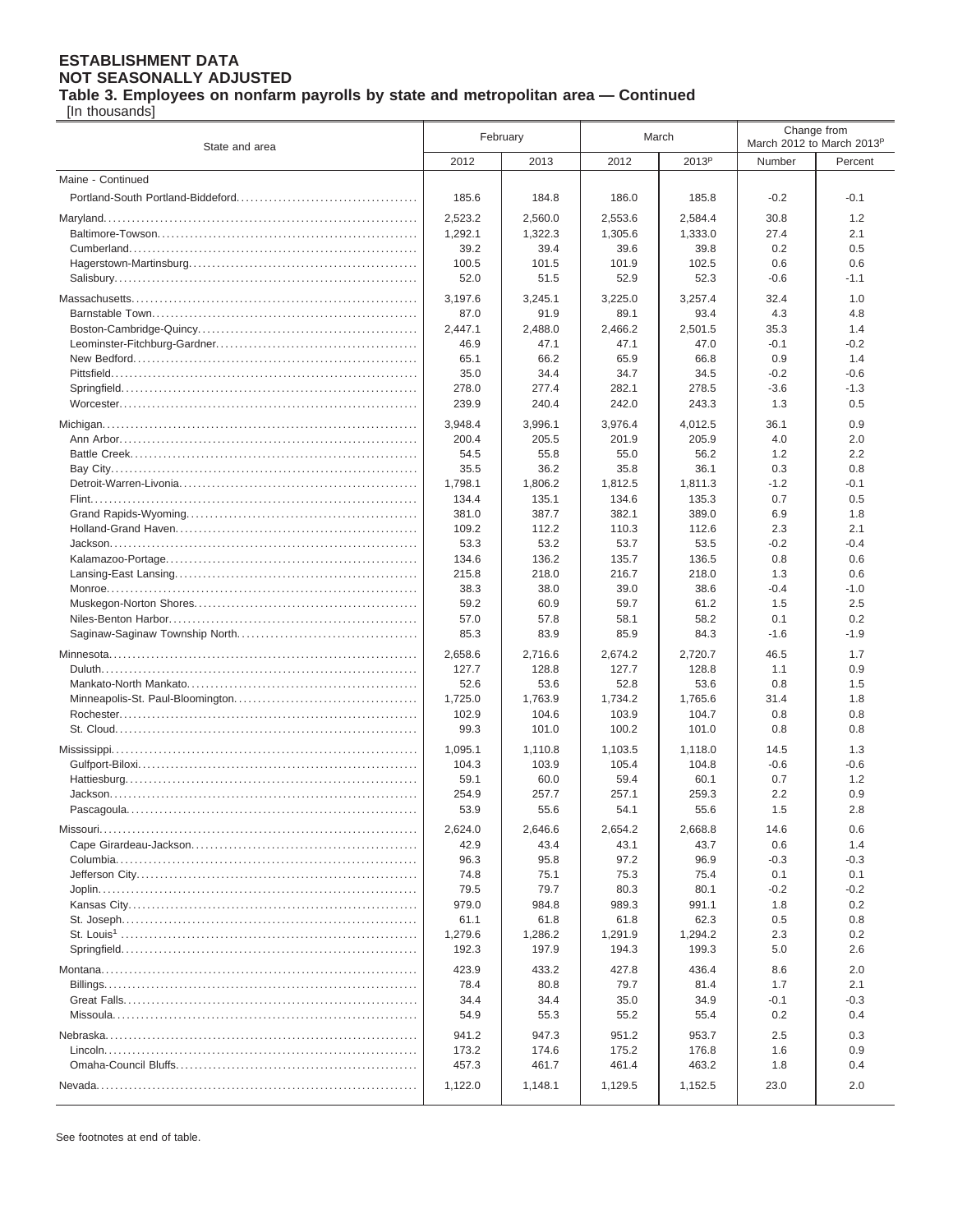**Table 3. Employees on nonfarm payrolls by state and metropolitan area — Continued**

[In thousands]

| State and area     | February       |                | March          |                   | Change from<br>March 2012 to March 2013 <sup>P</sup> |                  |
|--------------------|----------------|----------------|----------------|-------------------|------------------------------------------------------|------------------|
|                    | 2012           | 2013           | 2012           | 2013 <sup>P</sup> | Number                                               | Percent          |
| Nevada - Continued |                |                |                |                   |                                                      |                  |
|                    | 27.5           | 27.4           | 27.5           | 27.6              | 0.1                                                  | 0.4              |
|                    | 810.5          | 827.5          | 815.5          | 831.8             | 16.3                                                 | 2.0              |
|                    | 186.3          | 189.4          | 186.9          | 189.1             | 2.2                                                  | 1.2              |
|                    |                |                |                |                   |                                                      |                  |
|                    | 619.6<br>97.4  | 627.4<br>97.9  | 623.2<br>98.1  | 629.2<br>98.1     | 6.0<br>0.0                                           | 1.0<br>0.0       |
|                    | 52.6           | 54.5           | 52.9           | 54.9              | 2.0                                                  | 3.8              |
|                    | 55.4           | 55.8           | 55.6           | 55.9              | 0.3                                                  | 0.5              |
|                    |                |                |                |                   |                                                      |                  |
|                    | 3,812.1        | 3.864.7        | 3.850.2        | 3,894.4           | 44.2                                                 | 1.1              |
|                    | 131.0<br>31.6  | 128.0<br>32.7  | 133.9<br>32.6  | 129.2<br>33.6     | $-4.7$<br>1.0                                        | $-3.5$<br>3.1    |
|                    | 240.1          | 244.9          | 242.3          | 246.2             | 3.9                                                  | 1.6              |
|                    | 56.6           | 56.1           | 57.2           | 56.5              | $-0.7$                                               | $-1.2$           |
|                    |                |                |                |                   |                                                      |                  |
|                    | 798.2          | 803.5          | 803.8          | 807.6             | 3.8                                                  | 0.5              |
|                    | 364.4<br>49.0  | 363.3<br>48.7  | 367.2<br>49.8  | 365.8<br>49.1     | $-1.4$<br>$-0.7$                                     | $-0.4$<br>$-1.4$ |
|                    | 69.7           | 69.1           | 70.3           | 69.7              | $-0.6$                                               | $-0.9$           |
|                    | 60.2           | 60.2           | 60.1           | 60.2              | 0.1                                                  | 0.2              |
|                    |                |                |                |                   |                                                      |                  |
|                    | 8,656.6        | 8,724.1        | 8,711.4        | 8,791.3           | 79.9                                                 | 0.9              |
|                    | 437.2<br>106.8 | 438.8<br>106.2 | 438.4<br>107.5 | 440.3<br>106.4    | 1.9<br>$-1.1$                                        | 0.4<br>$-1.0$    |
|                    | 538.5          | 539.9          | 540.4          | 541.8             | 1.4                                                  | 0.3              |
|                    | 39.3           | 38.5           | 39.2           | 38.5              | $-0.7$                                               | $-1.8$           |
|                    | 52.1           | 52.9           | 52.1           | 52.7              | 0.6                                                  | 1.2              |
|                    | 68.3           | 69.7           | 68.4           | 69.5              | 1.1                                                  | 1.6              |
|                    | 59.2           | 60.2           | 60.0           | 60.8              | 0.8                                                  | 1.3              |
|                    | 8,399.0        | 8,510.5        | 8,472.0        | 8,578.8           | 106.8                                                | 1.3              |
|                    | 247.5          | 250.3          | 248.7          | 249.8             | 1.1                                                  | 0.4              |
|                    | 507.3          | 507.4          | 509.7          | 510.8             | 1.1                                                  | 0.2              |
|                    | 311.6          | 312.1          | 312.1          | 313.0             | 0.9                                                  | 0.3              |
|                    | 126.8          | 126.6          | 126.9          | 126.0             | $-0.9$                                               | $-0.7$           |
|                    | 3,923.8        | 4,007.5        | 3,957.3        | 4,037.4           | 80.1                                                 | 2.0              |
|                    | 165.9          | 172.2          | 167.6          | 173.7             | 6.1                                                  | 3.6              |
|                    | 58.1           | 58.2           | 58.7           | 58.4              | $-0.3$                                               | $-0.5$           |
|                    | 834.2          | 854.9          | 842.5          | 861.5             | 19.0                                                 | 2.3              |
|                    | 280.2          | 287.7          | 281.5          | 288.7             | 7.2                                                  | 2.6              |
|                    | 128.9          | 129.8          | 129.6          | 130.2             | 0.6                                                  | 0.5              |
|                    | 42.6<br>340.8  | 42.9<br>339.4  | 42.7<br>342.5  | 43.1              | 0.4<br>$-1.5$                                        | 0.9<br>$-0.4$    |
|                    | 79.1           | 81.7           | 79.6           | 341.0<br>82.0     | 2.4                                                  | 3.0              |
|                    | 140.8          | 142.6          | 141.9          | 143.3             | 1.4                                                  | 1.0              |
|                    | 47.3           | 48.4           | 47.4           | 48.5              | 1.1                                                  | 2.3              |
|                    | 511.9          | 523.2          | 515.6          | 525.9             | 10.3                                                 | 2.0              |
|                    | 57.5           | 56.8           | 58.0           | 57.0              | $-1.0$                                               | $-1.7$           |
|                    | 132.5          | 136.0          | 135.0          | 138.6             | 3.6                                                  | 2.7              |
|                    | 204.6          | 205.3          | 205.5          | 205.2             | $-0.3$                                               | $-0.1$           |
|                    | 411.7          | 432.4          | 416.7          | 434.5             | 17.8                                                 | 4.3              |
|                    | 64.6           | 66.8           | 65.2           | 67.3              | 2.1                                                  | 3.2              |
|                    | 125.3          | 130.3          | 126.1          | 130.4             | 4.3                                                  | 3.4              |
|                    | 55.0           | 55.8           | 55.0           | 55.8              | 0.8                                                  | 1.5              |
|                    | 5,066.0        | 5,098.7        | 5,111.9        | 5,117.5           | 5.6                                                  | 0.1              |
|                    | 318.8          | 324.1          | 320.4          | 325.4             | 5.0                                                  | 1.6              |
|                    | 161.9          | 164.8          | 163.3          | 165.7             | 2.4                                                  | 1.5              |
|                    | 983.2          | 991.4          | 992.6          | 993.2             | 0.6                                                  | 0.1              |
|                    | 994.4          | 1,005.1        | 1,003.1        | 1,009.0           | 5.9                                                  | 0.6              |
|                    | 933.3          | 941.9          | 938.3          | 943.0             | 4.7                                                  | 0.5              |
|                    | 374.7          | 373.7          | 377.0          | 374.6             | $-2.4$                                               | $-0.6$           |
|                    | 51.4           | 50.9           | 51.6           | 51.2              | $-0.4$                                               | $-0.8$           |
|                    | 51.7           | 51.2           | 52.2           | 51.1              | $-1.1$                                               | $-2.1$           |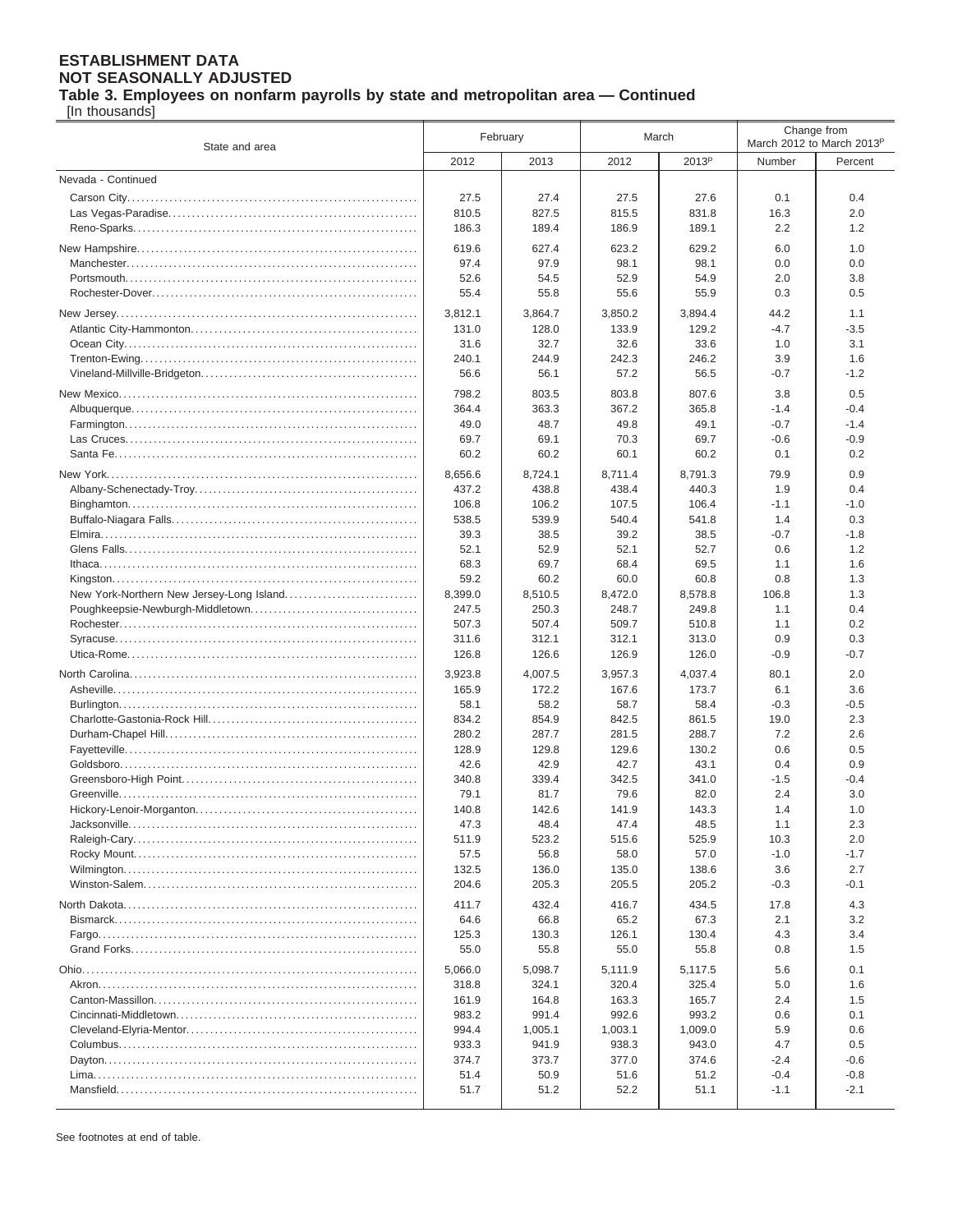[In thousands]

| State and area                             | February         |                  | March            |                   | Change from<br>March 2012 to March 2013 <sup>P</sup> |               |
|--------------------------------------------|------------------|------------------|------------------|-------------------|------------------------------------------------------|---------------|
|                                            | 2012             | 2013             | 2012             | 2013 <sup>p</sup> | Number                                               | Percent       |
| Ohio - Continued                           |                  |                  |                  |                   |                                                      |               |
|                                            | 33.5             | 32.9             | 34.1             | 33.6              | $-0.5$                                               | $-1.5$        |
|                                            | 49.3             | 49.2             | 49.4             | 49.4              | 0.0                                                  | 0.0           |
|                                            | 44.0             | 43.2             | 44.3             | 43.3              | $-1.0$                                               | $-2.3$        |
|                                            | 297.7            | 300.5            | 300.6            | 301.9             | 1.3                                                  | 0.4           |
|                                            | 220.7            | 221.4            | 222.7            | 222.5             | $-0.2$                                               | $-0.1$        |
|                                            | 1,589.1          | 1,607.9          | 1,601.8          | 1,618.8           | 17.0                                                 | 1.1           |
|                                            | 43.5             | 43.5             | 43.7             | 43.9              | 0.2                                                  | 0.5           |
|                                            | 586.1            | 599.3            | 592.0            | 603.1             | 11.1                                                 | 1.9           |
|                                            | 417.7            | 424.5            | 420.4            | 428.8             | 8.4                                                  | 2.0           |
|                                            | 1,613.1          | 1,635.6          | 1,620.8          | 1,645.1           | 24.3                                                 | 1.5           |
|                                            | 58.9             | 60.4             | 59.4             | 60.3              | 0.9                                                  | 1.5           |
|                                            | 39.0             | 39.0             | 39.4             | 39.4              | 0.0                                                  | 0.0           |
|                                            | 140.6            | 141.2            | 140.8            | 141.8             | 1.0                                                  | 0.7           |
|                                            | 73.6             | 74.1             | 73.9             | 74.2              | 0.3                                                  | 0.4           |
|                                            | 993.6            | 1,003.8          | 998.0            | 1,009.2           | 11.2                                                 | 1.1           |
|                                            | 139.3            | 140.8            | 139.6            | 141.3             | 1.7                                                  | 1.2           |
|                                            | 5,648.9          | 5,668.1          | 5.703.0          | 5,701.2           | $-1.8$                                               | 0.0           |
|                                            | 339.8            | 344.5            | 343.0            | 347.6             | 4.6                                                  | 1.3           |
|                                            | 59.3             | 59.8             | 59.6             | 60.0              | 0.4                                                  | 0.7           |
|                                            | 129.5            | 128.4            | 129.7            | 129.1             | $-0.6$                                               | $-0.5$        |
|                                            | 317.3            | 321.3            | 322.2            | 325.4             | 3.2                                                  | 1.0           |
|                                            | 58.9             | 59.0             | 59.7             | 59.3              | $-0.4$                                               | $-0.7$        |
|                                            | 225.3            | 227.8            | 227.7            | 229.4             | 1.7                                                  | 0.7           |
|                                            | 50.7             | 51.1             | 51.3             | 51.5              | 0.2                                                  | 0.4           |
|                                            | 2,687.1          | 2,713.6          | 2,713.8          | 2,726.3           | 12.5<br>2.4                                          | 0.5<br>0.2    |
|                                            | 1,137.4<br>167.5 | 1,142.3<br>170.8 | 1,151.0<br>168.9 | 1,153.4<br>171.5  | 2.6                                                  | 1.5           |
|                                            | 251.4            | 253.1            | 253.6            | 253.4             | $-0.2$                                               | $-0.1$        |
|                                            | 74.8             | 75.2             | 75.7             | 75.8              | 0.1                                                  | 0.1           |
|                                            | 56.3             | 56.4             | 56.7             | 56.6              | $-0.1$                                               | $-0.2$        |
|                                            | 175.1            | 176.5            | 177.3            | 178.1             | 0.8                                                  | 0.5           |
|                                            | 454.7            | 455.5            | 458.0            | 459.1             | 1.1                                                  | 0.2           |
|                                            | 536.9            | 538.5            | 540.5            | 542.0             | 1.5                                                  | 0.3           |
|                                            | 1,827.5          | 1,857.0          | 1,850.5          | 1,875.2           | 24.7                                                 | 1.3           |
|                                            | 60.9             | 61.0             | 61.3             | 61.2              | $-0.1$                                               | $-0.2$        |
|                                            | 299.4            | 303.0            | 302.9            | 304.6             | 1.7                                                  | 0.6           |
|                                            | 351.0            | 354.7            | 353.3            | 356.7             | 3.4                                                  | 1.0           |
|                                            | 82.7             | 83.5             | 83.5             | 83.7              | 0.2                                                  | 0.2           |
|                                            | 303.7            | 306.7            | 306.3            | 309.0             | 2.7                                                  | 0.9           |
|                                            | 105.4            | 109.7            | 111.1            | 114.0             | 2.9                                                  | 2.6           |
|                                            | 120.9            | 124.7            | 122.5            | 125.1             | 2.6                                                  | 2.1           |
|                                            | 36.9             | 37.2             | 37.3             | 37.6              | 0.3                                                  | 0.8           |
|                                            | 400.6            | 406.3            | 404.6            | 409.4             | 4.8                                                  | 1.2           |
|                                            | 59.9             | 59.9             | 60.3             | 60.5              | 0.2                                                  | 0.3           |
|                                            | 135.3            | 139.3            | 136.6            | 140.4             | 3.8                                                  | 2.8           |
|                                            | 2,666.5          | 2,720.5          | 2,697.7          | 2,736.4           | 38.7                                                 | 1.4           |
|                                            | 233.7            | 235.6            | 236.0            | 236.7             | 0.7                                                  | 0.3           |
|                                            | 86.3             | 87.3             | 87.2             | 88.1              | 0.9                                                  | 1.0           |
|                                            | 41.0             | 43.1             | 41.4             | 43.7              | 2.3                                                  | 5.6           |
|                                            | 60.5             | 61.4             | 61.0             | 62.1              | 1.1                                                  | 1.8           |
|                                            | 79.3             | 78.9             | 80.4             | 79.3              | $-1.1$                                               | $-1.4$        |
|                                            | 118.1            | 119.1            | 118.8            | 119.7             | 0.9                                                  | 0.8           |
|                                            | 326.4            | 333.0            | 329.5            | 335.5             | 6.0                                                  | 1.8           |
|                                            | 593.4            | 599.6            | 597.0            | 600.8             | 3.8                                                  | 0.6           |
| Nashville-Davidson--Murfreesboro--Franklin | 44.6<br>767.5    | 44.6<br>798.6    | 45.3<br>777.9    | 45.2<br>799.4     | $-0.1$<br>21.5                                       | $-0.2$<br>2.8 |
|                                            |                  |                  |                  |                   |                                                      |               |
|                                            | 10,688.1         | 11,042.6         | 10,774.0         | 11,096.6          | 322.6                                                | 3.0           |
|                                            | 65.8             | 67.2             | 66.3             | 67.3              | 1.0                                                  | 1.5           |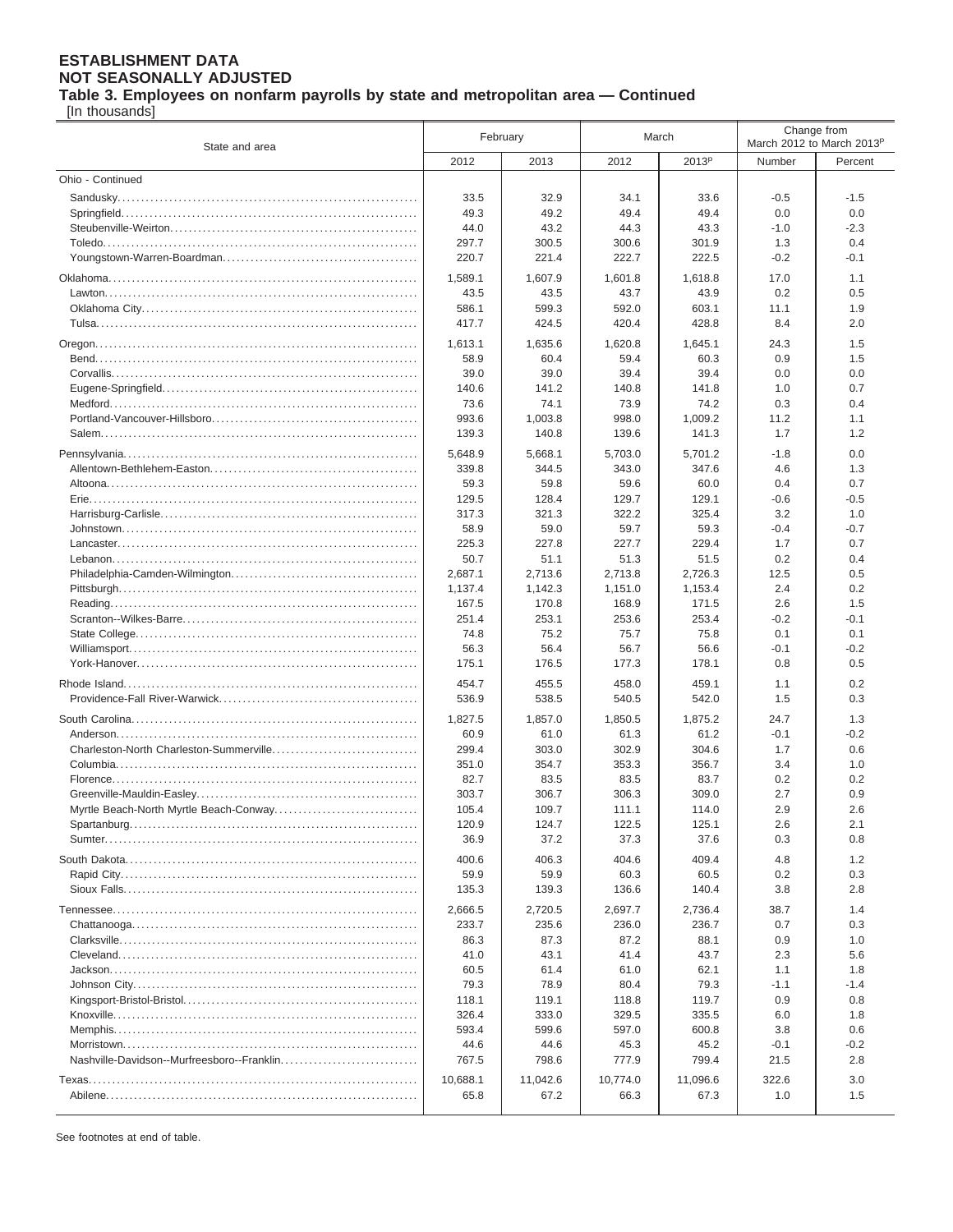[In thousands]

| State and area    | February        |                 | March           |                   | Change from<br>March 2012 to March 2013P |               |
|-------------------|-----------------|-----------------|-----------------|-------------------|------------------------------------------|---------------|
|                   | 2012            | 2013            | 2012            | 2013 <sup>p</sup> | Number                                   | Percent       |
| Texas - Continued |                 |                 |                 |                   |                                          |               |
|                   | 111.8           | 112.7           | 112.0           | 112.9             | 0.9                                      | 0.8           |
|                   | 807.9           | 840.1           | 814.4           | 846.8             | 32.4                                     | 4.0           |
|                   | 161.2           | 161.4           | 161.4           | 161.8             | 0.4                                      | 0.2           |
|                   | 130.3           | 132.7           | 131.6           | 133.8             | 2.2                                      | 1.7           |
|                   | 96.2            | 98.7            | 96.5            | 99.4              | 2.9                                      | 3.0           |
|                   | 181.0           | 188.5           | 182.5           | 190.4             | 7.9                                      | 4.3           |
|                   | 2,955.4         | 3,064.7         | 2,977.9         | 3,078.9           | 101.0                                    | 3.4           |
|                   | 280.5           | 284.7           | 281.6           | 286.0             | 4.4                                      | 1.6           |
|                   | 2,633.4         | 2.752.7         | 2,660.2         | 2,762.5           | 102.3                                    | 3.8           |
|                   | 127.2           | 130.6           | 128.2           | 130.8             | 2.6                                      | 2.0           |
|                   | 91.9            | 95.3            | 92.7<br>101.4   | 95.6<br>103.0     | 2.9<br>1.6                               | 3.1<br>1.6    |
|                   | 99.8<br>127.6   | 102.0<br>130.4  | 127.8           | 130.4             | 2.6                                      | 2.0           |
|                   | 227.8           | 232.4           | 229.7           | 233.0             | 3.3                                      | 1.4           |
|                   | 77.7            | 83.8            | 78.6            | 84.4              | 5.8                                      | 7.4           |
|                   | 69.0            | 74.8            | 69.7            | 75.1              | 5.4                                      | 7.7           |
|                   | 45.3            | 46.9            | 45.7            | 47.3              | 1.6                                      | 3.5           |
|                   | 863.8           | 880.1           | 870.7           | 887.4             | 16.7                                     | 1.9           |
|                   | 42.1            | 43.1            | 42.4            | 43.0              | 0.6                                      | 1.4           |
|                   | 56.4            | 56.2            | 56.6            | 56.5              | -0.1                                     | $-0.2$        |
|                   | 92.7            | 93.9            | 93.2            | 94.0              | 0.8                                      | 0.9           |
|                   | 50.9            | 52.5            | 51.2            | 52.5              | 1.3                                      | 2.5           |
|                   | 104.8           | 107.7           | 105.5           | 108.0             | 2.5                                      | 2.4           |
|                   | 58.5            | 58.4            | 58.6            | 58.6              | 0.0                                      | 0.0           |
|                   | 1,218.7         | 1,266.5         | 1,229.2         | 1,277.9           | 48.7                                     | 4.0           |
|                   | 53.5            | 54.3            | 53.6            | 54.6              | 1.0                                      | 1.9           |
|                   | 196.3           | 202.5           | 198.3           | 204.6             | 6.3                                      | 3.2           |
|                   | 186.7           | 197.2           | 188.4           | 199.2             | 10.8                                     | 5.7           |
|                   | 46.8            | 48.7            | 47.7            | 49.4              | 1.7                                      | 3.6           |
|                   | 629.7           | 655.9           | 632.8           | 659.7             | 26.9                                     | 4.3           |
|                   | 302.0           | 306.9           | 302.4           | 305.0             | 2.6                                      | 0.9           |
|                   | 115.0           | 117.4           | 114.9           | 116.0             | 1.1                                      | 1.0           |
|                   | 3,670.3         | 3,707.8         | 3,697.7         | 3,731.7           | 34.0                                     | 0.9           |
|                   | 72.0            | 73.7            | 71.8            | 73.2              | 1.4                                      | 1.9           |
|                   | 101.4           | 98.6            | 101.9           | 99.5              | $-2.4$                                   | $-2.4$        |
|                   | 39.8            | 40.3            | 40.0            | 40.4              | 0.4                                      | 1.0           |
|                   | 63.7            | 64.8            | 63.3            | 64.8              | 1.5                                      | 2.4           |
|                   | 100.2           | 103.2           | 101.0           | 103.2             | 2.2                                      | 2.2           |
|                   | 610.3<br>155.5  | 624.2<br>157.4  | 616.1<br>157.1  | 624.8<br>158.6    | 8.7<br>1.5                               | 1.4<br>1.0    |
|                   | 728.8           | 743.0           | 735.2           | 747.7             | 12.5                                     | 1.7           |
|                   | 56.4            | 58.2            | 56.9            | 59.6              | 2.7                                      | 4.7           |
|                   |                 |                 |                 |                   |                                          |               |
|                   | 2,808.8<br>79.5 | 2,875.3<br>80.1 | 2,830.8<br>81.6 | 2,883.7<br>81.0   | 52.9<br>$-0.6$                           | 1.9<br>$-0.7$ |
|                   | 81.0            | 80.8            | 81.3            | 80.8              | $-0.5$                                   | $-0.6$        |
|                   | 97.4            | 97.9            | 98.5            | 99.0              | 0.5                                      | 0.5           |
|                   | 35.4            | 35.4            | 35.7            | 35.6              | $-0.1$                                   | $-0.3$        |
|                   | 42.8            | 44.0            | 43.6            | 44.3              | 0.7                                      | 1.6           |
|                   | 96.7            | 98.6            | 97.7            | 98.8              | 1.1                                      | 1.1           |
|                   | 1,675.7         | 1,722.6         | 1,686.6         | 1,725.6           | 39.0                                     | 2.3           |
|                   | 203.6           | 208.9           | 204.7           | 207.8             | 3.1                                      | 1.5           |
|                   | 36.8            | 38.0            | 37.2            | 38.4              | 1.2                                      | 3.2           |
|                   | 74.1            | 75.9            | 74.7            | 76.5              | 1.8                                      | 2.4           |
|                   | 754.5           | 757.5           | 762.6           | 764.3             | 1.7                                      | 0.2           |
|                   | 146.8           | 145.4           | 148.0           | 146.6             | $-1.4$                                   | $-0.9$        |
|                   | 111.9           | 112.1           | 112.6           | 112.9             | 0.3                                      | 0.3           |
|                   | 66.2            | 67.8            | 67.2            | 68.5              | 1.3                                      | 1.9           |
|                   | 67.5            | 67.7            | 68.3            | 68.5              | 0.2                                      | 0.3           |
|                   | 65.2            | 64.7            | 65.8            | 65.4              | $-0.4$                                   | $-0.6$        |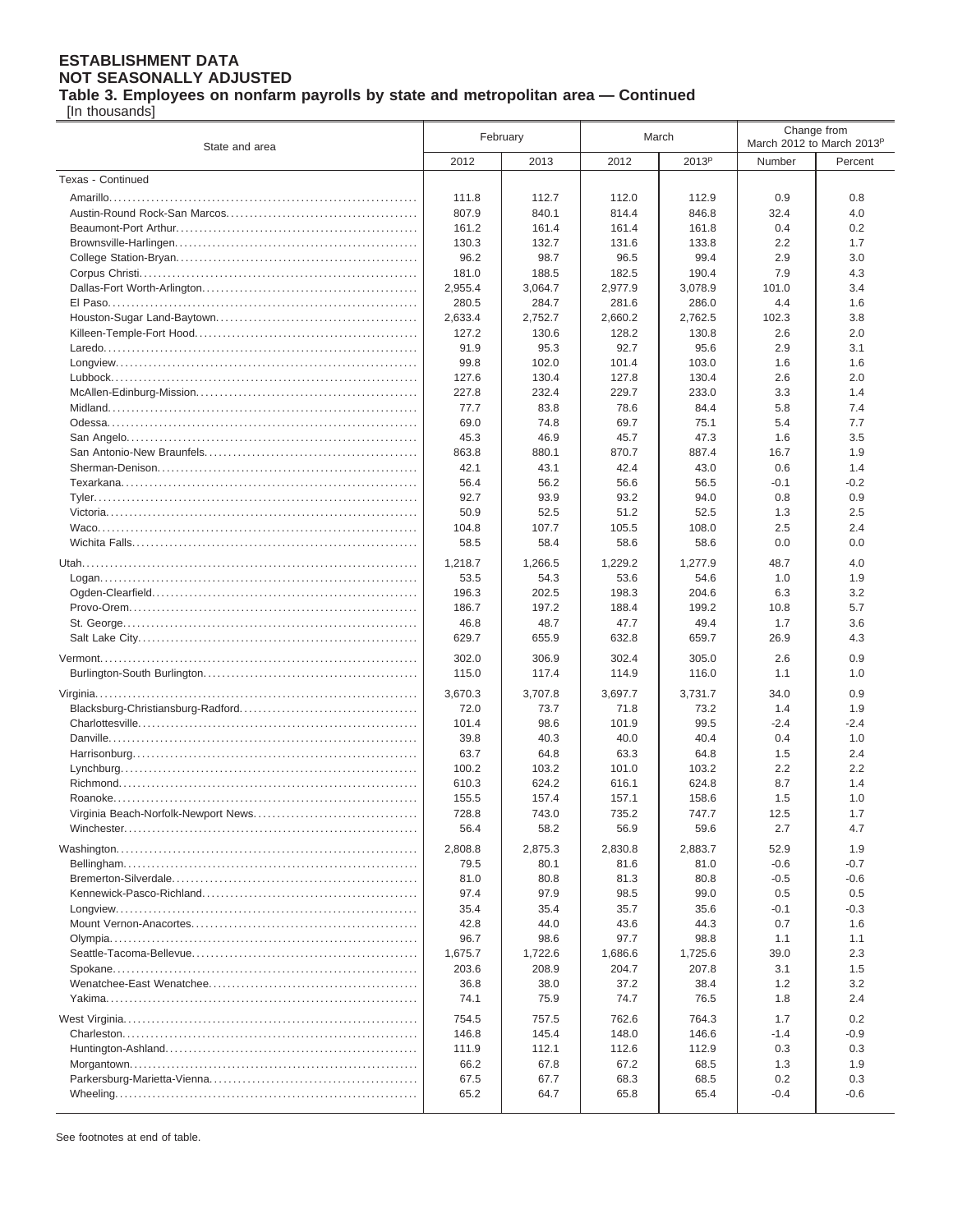[In thousands]

| State and area | February |         | March   |                   | Change from<br>March 2012 to March 2013 <sup>p</sup> |         |
|----------------|----------|---------|---------|-------------------|------------------------------------------------------|---------|
|                | 2012     | 2013    | 2012    | 2013 <sup>P</sup> | Number                                               | Percent |
|                | 2.713.2  | 2.746.0 | 2.741.7 | 2.751.0           | 9.3                                                  | 0.3     |
|                | 114.3    | 115.4   | 115.3   | 115.7             | 0.4                                                  | 0.3     |
|                | 81.3     | 82.4    | 81.3    | 81.9              | 0.6                                                  | 0.7     |
|                | 43.9     | 44.7    | 44.3    | 45.1              | 0.8                                                  | 1.8     |
|                | 164.4    | 166.8   | 165.4   | 166.5             | 1.1                                                  | 0.7     |
|                | 60.3     | 61.3    | 60.9    | 61.5              | 0.6                                                  | 1.0     |
|                | 73.3     | 74.7    | 74.3    | 75.2              | 0.9                                                  | 1.2     |
|                | 342.2    | 344.9   | 348.2   | 346.7             | $-1.5$                                               | $-0.4$  |
|                | 804.7    | 811.2   | 811.2   | 814.5             | 3.3                                                  | 0.4     |
|                | 90.8     | 92.1    | 91.6    | 92.4              | 0.8                                                  | 0.9     |
|                | 73.0     | 72.6    | 73.4    | 73.0              | $-0.4$                                               | $-0.5$  |
|                | 55.9     | 56.3    | 56.2    | 56.6              | 0.4                                                  | 0.7     |
|                | 65.5     | 65.0    | 65.9    | 65.2              | $-0.7$                                               | $-1.1$  |
|                | 281.2    | 280.4   | 283.2   | 282.5             | $-0.7$                                               | $-0.2$  |
|                | 40.2     | 40.3    | 40.7    | 40.8              | 0.1                                                  | 0.2     |
|                | 43.9     | 45.3    | 43.9    | 45.3              | 1.4                                                  | 3.2     |
|                | 927.1    | 914.9   | 932.9   | 912.1             | $-20.8$                                              | $-2.2$  |
|                | 47.7     | 48.5    | 48.4    | 48.1              | $-0.3$                                               | $-0.6$  |
|                | 15.5     | 15.6    | 15.5    | 15.6              | 0.1                                                  | 0.6     |
|                | 16.2     | 16.3    | 16.2    | 16.6              | 0.4                                                  | 2.5     |
|                | 35.9     | 34.8    | 36.3    | 34.2              | $-2.1$                                               | $-5.8$  |
|                | 60.7     | 60.2    | 61.0    | 60.6              | $-0.4$                                               | $-0.7$  |
|                | 20.9     | 19.3    | 20.8    | 19.3              | $-1.5$                                               | $-7.2$  |
|                | 691.5    | 685.1   | 695.7   | 683.6             | $-12.1$                                              | $-1.7$  |
|                | 13.7     | 13.2    | 13.9    | 13.2              | $-0.7$                                               | $-5.0$  |
|                | 42.6     | 39.5    | 42.7    | 39.1              | $-3.6$                                               | $-8.4$  |

1 Area boundaries do not reflect official OMB definitions.

p Preliminary

NOTE: Data are counts of jobs by place of work. Estimates subsequent to the current benchmark are preliminary and will be revised when new information becomes available.<br>Area definitions are based on Office of Management a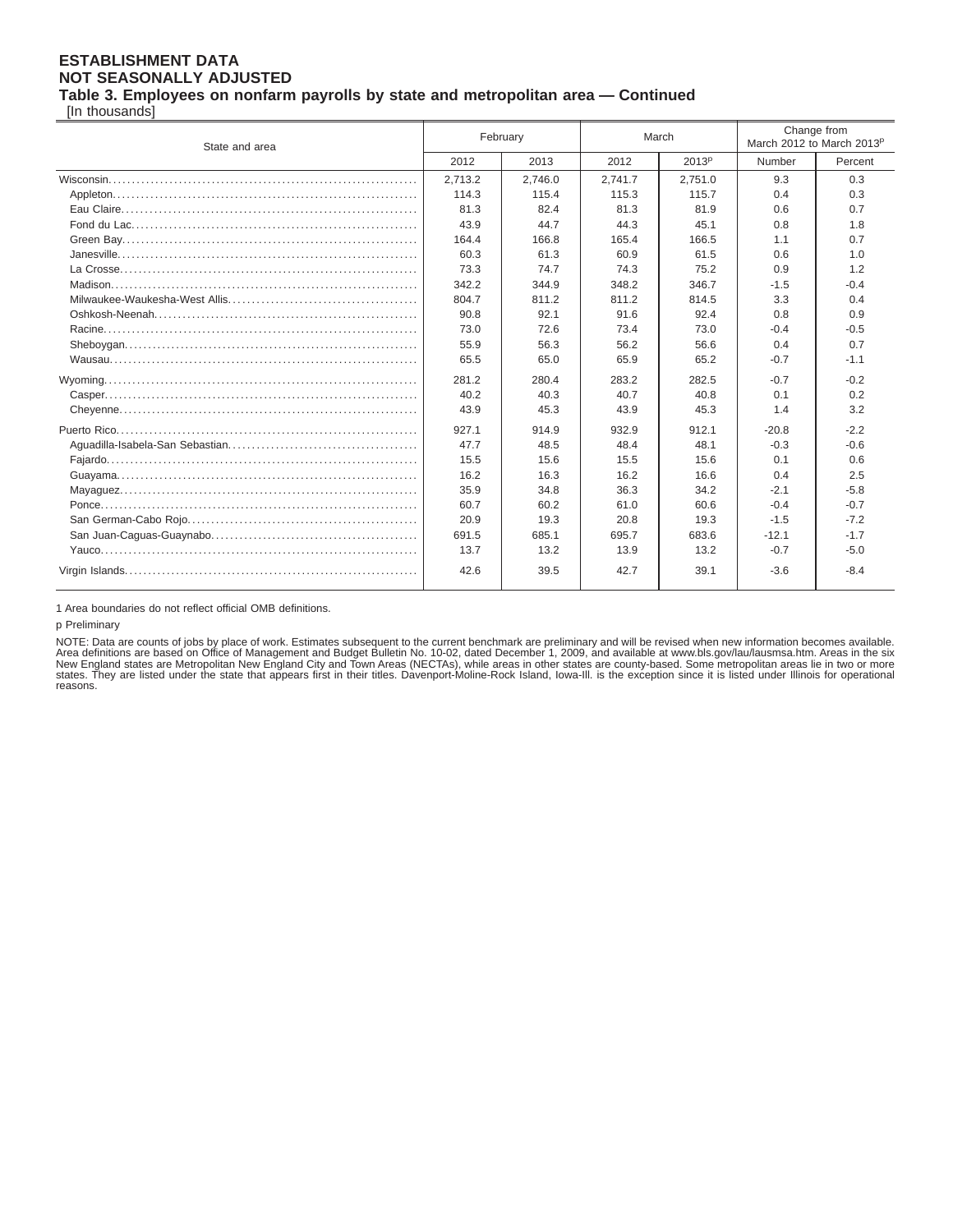### **Table 4. Employees on nonfarm payrolls by state, selected metropolitan area, and metropolitan division**

[In thousands]

| State, area, and division                     | February |                 | March           |                   | Change from<br>March 2012 to March 2013P |         |
|-----------------------------------------------|----------|-----------------|-----------------|-------------------|------------------------------------------|---------|
|                                               | 2012     | 2013            | 2012            | 2013 <sup>p</sup> | Number                                   | Percent |
|                                               | 14.180.9 | 14,488.9        | 14,273.8        | 14,576.6          | 302.8                                    | 2.1     |
|                                               | 5,191.4  | 5,315.3         | 5,228.1         | 5,344.1           | 116.0                                    | 2.2     |
|                                               |          |                 |                 |                   |                                          |         |
|                                               | 3,815.4  | 3,902.6         | 3,843.7         | 3,926.3           | 82.6                                     | 2.1     |
|                                               | 1,376.0  | 1,412.7         | 1,384.4         | 1,417.8           | 33.4                                     | 2.4     |
|                                               | 1,934.6  | 1,991.2         | 1,945.3         | 1,999.3           | 54.0                                     | 2.8     |
|                                               | 960.7    | 983.5           | 966.0           | 987.0             | 21.0                                     | 2.2     |
|                                               | 973.9    | 1,007.7         | 979.3           | 1,012.3           | 33.0                                     | 3.4     |
|                                               | 725.1    | 729.0           | 729.9           | 731.9             | 2.0                                      | 0.3     |
|                                               | 2,993.4  | 3,032.7         | 3,020.2         | 3,056.3           | 36.1                                     | 1.2     |
|                                               | 557.5    | 569.8           | 563.0           | 577.7             | 14.7                                     | 2.6     |
|                                               | 2,435.9  | 2,462.9         | 2,457.2         | 2,478.6           | 21.4                                     | 0.9     |
|                                               | 7,359.4  | 7.493.6         | 7.419.5         | 7,559.7           | 140.2                                    | 1.9     |
|                                               | 2,269.4  | 2,303.7         | 2,281.9         | 2,316.2           | 34.3                                     | 1.5     |
| Fort Lauderdale-Pompano Beach-Deerfield Beach | 727.9    | 741.4           | 731.6           | 746.1             | 14.5                                     | 2.0     |
|                                               | 1,021.3  | 1,033.0         | 1,026.9         | 1,037.4           | 10.5                                     | 1.0     |
| West Palm Beach-Boca Raton-Boynton Beach      | 520.2    | 529.3           | 523.4           | 532.7             | 9.3                                      | 1.8     |
|                                               | 5.617.1  | 5,683.6         | 5,670.0         | 5.708.9           | 38.9                                     | 0.7     |
|                                               | 4,261.1  | 4,321.6         | 4,295.6         | 4,341.5           | 45.9                                     | 1.1     |
|                                               | 3,619.2  | 3,679.2         | 3,648.8         | 3,694.6           | 45.8                                     | 1.3     |
|                                               | 266.2    | 269.2           | 268.0           | 270.9             | 2.9                                      | 1.1     |
|                                               | 375.7    | 373.2           | 378.8           | 376.0             | $-2.8$                                   | $-0.7$  |
|                                               | 3,197.6  | 3,245.1         | 3,225.0         | 3,257.4           | 32.4                                     | 1.0     |
|                                               | 2,447.1  | 2,488.0         | 2,466.2         | 2,501.5           | 35.3                                     | 1.4     |
|                                               | 1,694.2  |                 |                 | 1,733.2           | 27.6                                     | 1.6     |
|                                               | 85.9     | 1,722.9<br>88.0 | 1,705.6<br>87.3 | 88.3              | 1.0                                      | 1.1     |
|                                               |          |                 |                 |                   |                                          |         |
|                                               | 153.7    | 155.7           | 154.8           | 156.7             | 1.9                                      | 1.2     |
|                                               | 77.3     | 79.0            | 78.2            | 79.9              | 1.7                                      | 2.2     |
|                                               | 117.2    | 117.5           | 118.3           | 118.1             | $-0.2$                                   | $-0.2$  |
|                                               | 122.7    | 123.8           | 124.0           | 124.5             | 0.5                                      | 0.4     |
|                                               | 99.0     | 101.4           | 99.7            | 101.5             | 1.8                                      | 1.8     |
|                                               | 3,948.4  | 3,996.1         | 3,976.4         | 4,012.5           | 36.1                                     | 0.9     |
|                                               | 1,798.1  | 1,806.2         | 1,812.5         | 1,811.3           | $-1.2$                                   | $-0.1$  |
|                                               | 709.3    | 710.0           | 713.1           | 708.4             | $-4.7$                                   | $-0.7$  |
|                                               | 1,088.8  | 1,096.2         | 1,099.4         | 1,102.9           | 3.5                                      | 0.3     |
|                                               | 8,656.6  | 8,724.1         | 8,711.4         | 8,791.3           | 79.9                                     | 0.9     |
|                                               | 8,399.0  | 8,510.5         | 8,472.0         | 8,578.8           | 106.8                                    | 1.3     |
|                                               | 972.6    | 993.2           | 983.4           | 1,002.2           | 18.8                                     | 1.9     |
|                                               | 1,229.2  | 1,247.6         | 1,243.1         | 1,261.0           | 17.9                                     | 1.4     |
|                                               | 5,235.8  | 5,301.5         | 5,277.5         | 5,343.0           | 65.5                                     | 1.2     |
|                                               | 961.4    | 968.2           | 968.0           | 972.6             | 4.6                                      | 0.5     |
|                                               | 5,648.9  | 5,668.1         | 5,703.0         | 5,701.2           | $-1.8$                                   | 0.0     |
|                                               | 2,687.1  | 2,713.6         | 2,713.8         | 2,726.3           | 12.5                                     | 0.5     |
|                                               | 496.6    | 501.5           | 501.4           | 503.7             | 2.3                                      | 0.5     |
|                                               | 1,863.1  | 1,879.5         | 1,881.3         | 1,889.2           | 7.9                                      | 0.4     |
|                                               | 327.4    | 332.6           | 331.1           | 333.4             | 2.3                                      | 0.7     |
|                                               | 10,688.1 | 11,042.6        | 10,774.0        | 11,096.6          | 322.6                                    | 3.0     |
|                                               |          |                 |                 |                   |                                          |         |
|                                               | 2,955.4  | 3,064.7         | 2,977.9         | 3,078.9           | 101.0                                    | 3.4     |
|                                               | 2,076.4  | 2.149.4         | 2,092.0         | 2,161.5           | 69.5                                     | 3.3     |
|                                               | 879.0    | 915.3           | 885.9           | 917.4             | 31.5                                     | 3.6     |
|                                               | 2.808.8  | 2,875.3         | 2,830.8         | 2,883.7           | 52.9                                     | 1.9     |
|                                               | 1,675.7  | 1,722.6         | 1,686.6         | 1,725.6           | 39.0                                     | 2.3     |
|                                               | 1,411.5  | 1,453.6         | 1,420.5         | 1,456.1           | 35.6                                     | 2.5     |
|                                               | 264.2    | 269.0           | 266.1           | 269.5             | 3.4                                      | 1.3     |

1 Part of the area is in one or more adjacent states.

2 All of the area is in one or more adjacent states.

p Preliminary

NOTE: Data are counts of jobs by place of work. Estimates subsequent to the current benchmark are preliminary and will be revised when new information becomes available. Area definitions are based<br>on Office of Management a